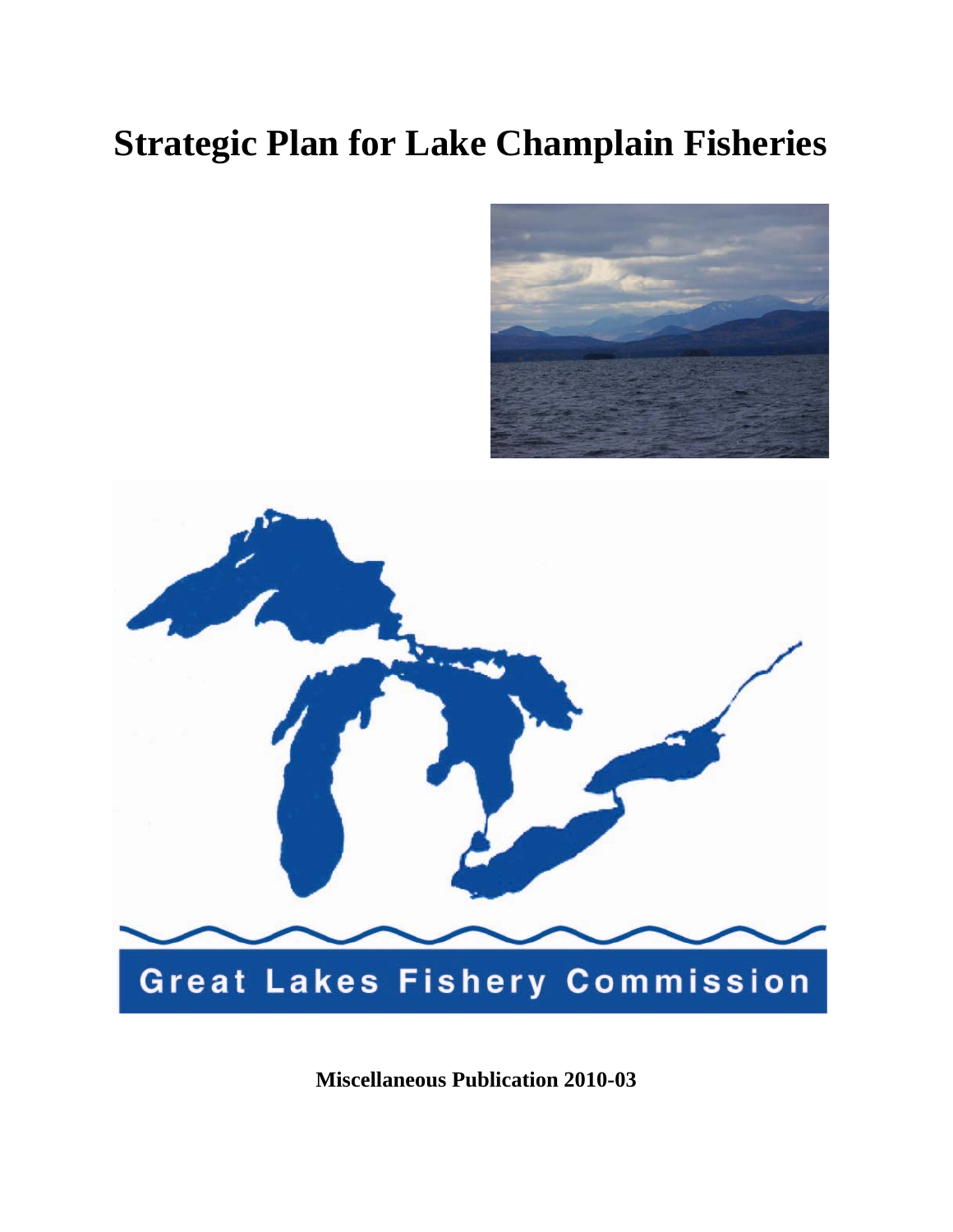The Great Lakes Fishery Commission was established by the Convention on Great Lakes Fisheries between Canada and the United States, which was ratified on October 11, 1955. It was organized in April 1956 and assumed its duties as set forth in the Convention on July 1, 1956. The Commission has two major responsibilities: first, develop coordinated programs of research in the Great Lakes, and, on the basis of the findings, recommend measures which will permit the maximum sustained productivity of stocks of fish of common concern; second, formulate and implement a program to eradicate or minimize sea lamprey populations in the Great Lakes.

The Commission is also required to publish or authorize the publication of scientific or other information obtained in the performance of its duties. In fulfillment of this requirement the Commission publishes the Technical Report Series, intended for peer-reviewed scientific literature; Special Publications, designed primarily for dissemination of reports produced by working committees of the Commission; and other (non-serial) publications. Technical Reports are most suitable for either interdisciplinary review and synthesis papers of general interest to Great Lakes fisheries researchers, managers, and administrators, or more narrowly focused material with special relevance to a single but important aspect of the Commission's program. Special Publications, being working documents, may evolve with the findings of and charges to a particular committee. Both publications follow the style of the Canadian Journal of Fisheries and Aquatic Sciences. Sponsorship of Technical Reports or Special Publications does not necessarily imply that the findings or conclusions contained therein are endorsed by the Commission.

## **COMMISSIONERS**

Robert G. Lambe, Chair David A. Ullrich, Chair

Canada United States Robert Hecky William James Siddika Mithani Thomas Strickland Virginia West William W. Taylor

**October 2010**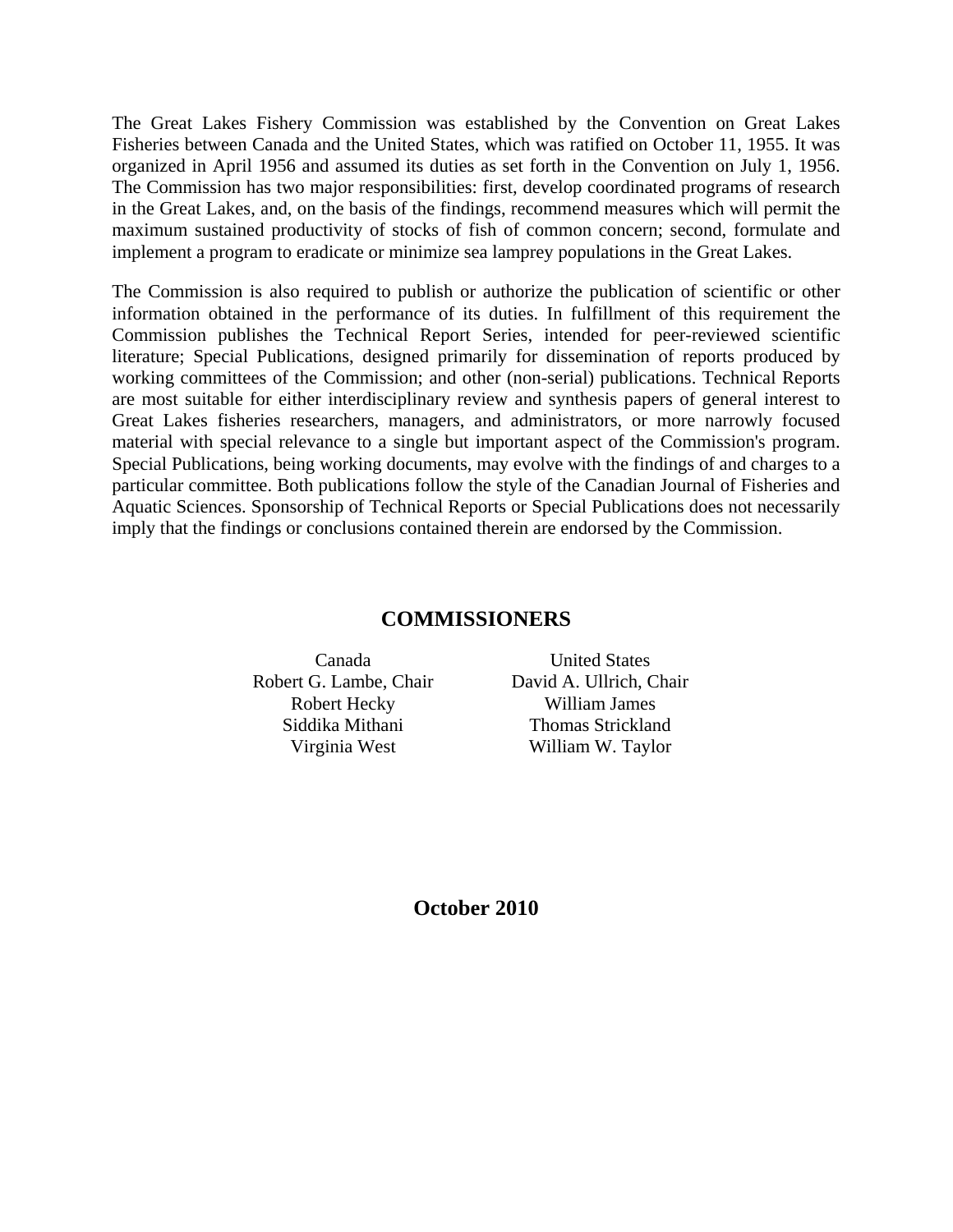# **Strategic Plan for Lake Champlain Fisheries**

## **J. Ellen Marsden, Brian D. Chipman, Bernie Pientka, William F. Schoch, Bradley A. Young**

Citation: Marsden, J.E., Chipman, B.D., Pientka, B., Schoch, W.F., and Young, B.A. 2010. Strategic plan for Lake Champlain fisheries. Great Lakes Fish. Comm. Misc. Publ. 2010-03.

> Great Lakes Fishery Commission 2100 Commonwealth Blvd., Suite 100 Ann Arbor, MI 48105-1563

# **October 2010**

ISSN: 1090-106x (print) 1553-8087 (online)

**J.E. Marsden.**<sup>1</sup> University of Vermont, School of Natural Resources, Aiken Center, 81 Carrigan Drive, Burlington, VT 05405, USA.

**B. D. Chipman and B. Pientka**. Vermont Department of Fish and Wildlife, 111 West Street, Essex Junction, VT 05452.

**W.F. Schoch**. New York State Department of Environmental Conservation, P.O. Box 296, Route 86, Ray Brook, NY 12977- 0296.

**B.A. Young**. U.S. Fish and Wildlife Service, 11 Lincoln Street, Essex Junction, VT 05452. <sup>1</sup>

<sup>&</sup>lt;sup>1</sup>Corresponding author (e-mail: jmarsden@uvm.edu).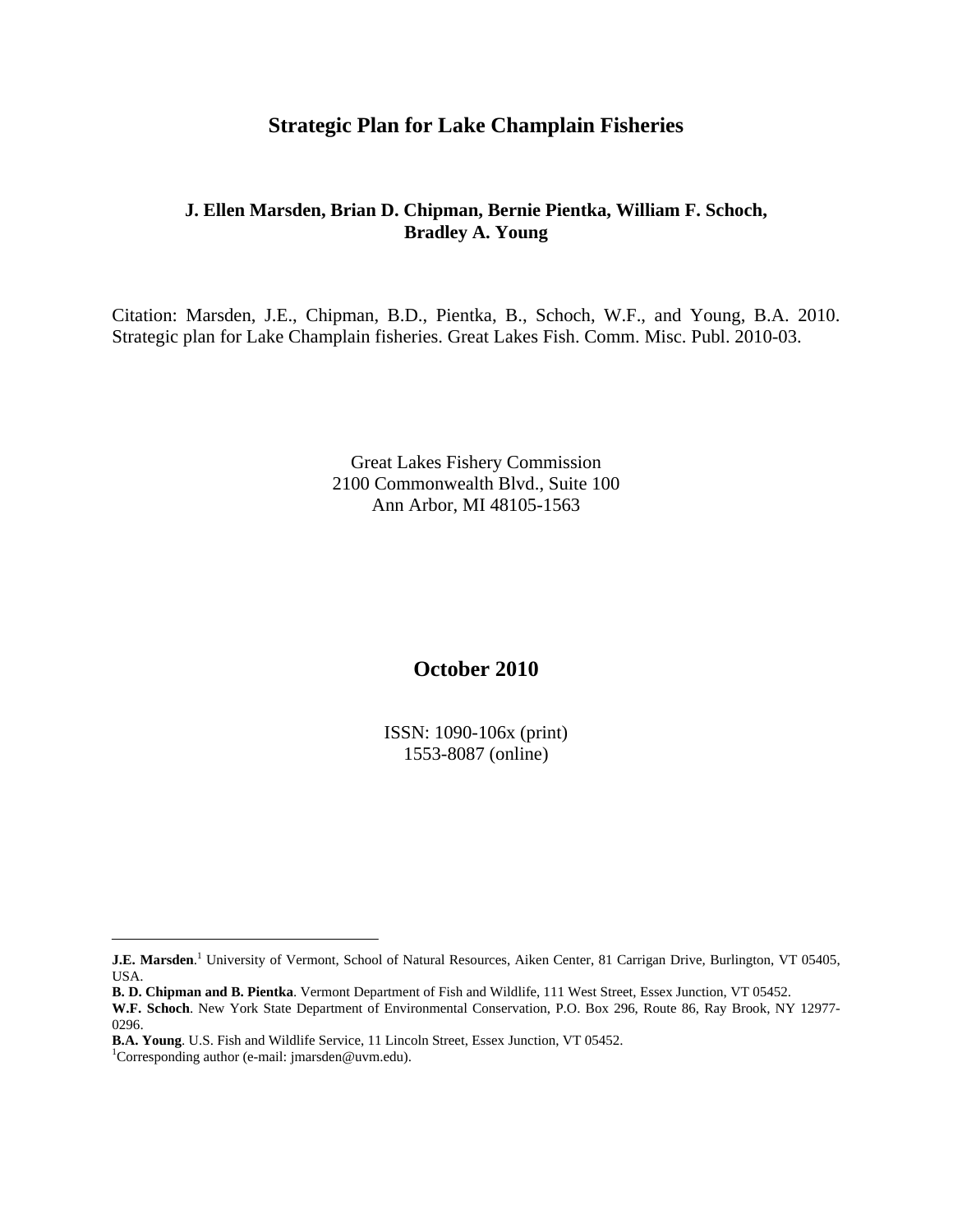Printed on recycled paper. Miscellaneous Publication 2010-03

 $\hat{\mathbf{r}}$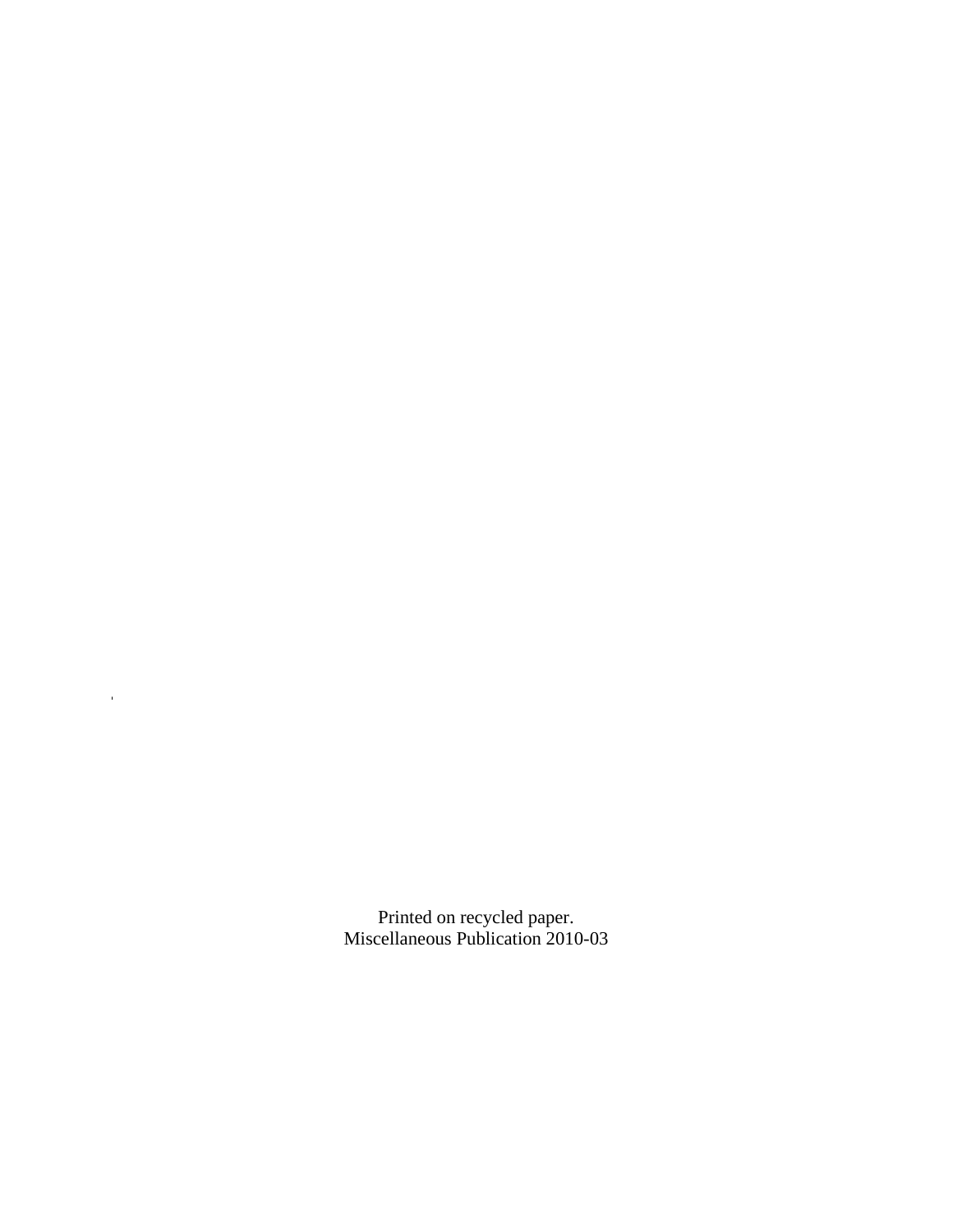| <b>MANAGEMENT ACTIONS TO SUPPORT HEALTHY FISH COMMUNITIES 36</b> |  |
|------------------------------------------------------------------|--|
|                                                                  |  |
|                                                                  |  |
|                                                                  |  |
|                                                                  |  |
|                                                                  |  |
|                                                                  |  |
|                                                                  |  |
|                                                                  |  |
|                                                                  |  |

# **Table of Contents**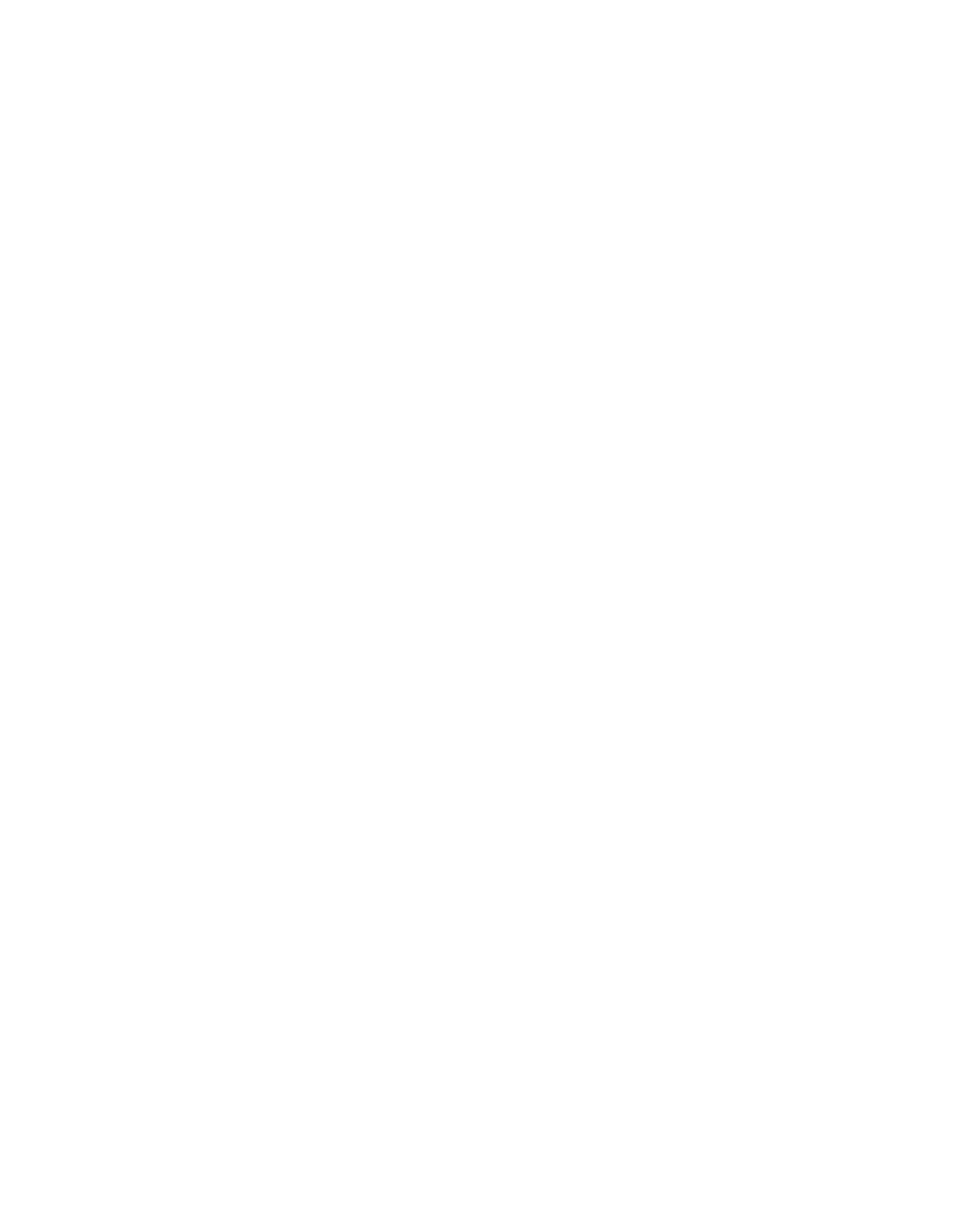# **PREFACE**

This plan was produced under the purview of the Lake Champlain Fisheries Technical Committee whose membership during production was as follows:

- Bradley A. Young (Chairman), U.S. Fish and Wildlife Service, Essex Junction, VT
- Wayne R. Bouffard, U.S. Fish and Wildlife Service, Essex Junction, VT
- Brian D. Chipman, Vermont Department of Fish and Wildlife, Essex Junction, VT
- Lance E. Durfey, New York State Department of Environmental Conservation, Ray Brook, NY
- Shawn P. Good, Vermont Department of Fish and Wildlife, Rutland, VT
- Madeleine M. Lyttle, U.S. Fish and Wildlife Service, Essex Junction, VT
- Chet MacKenzie, Vermont Department of Fish and Wildlife, Rutland, VT
- J. Ellen Marsden, University of Vermont, Burlington, VT
- Donna L. Parrish, U. S. Geological Survey, VermontCooperative Fish and Wildlife Research Unit, Burlington, VT
- Bernie Pientka, Vermont Department of Fish and Wildlife, Essex Junction, VT
- William F. Schoch, New York State Department of Environmental Conservation, Ray Brook, NY
- Stephen J. Smith, U.S. Fish and Wildlife Service, Essex Junction, VT
- Nicholas R. Staats, U.S. Fish and Wildlife Service, Essex Junction, VT
- Emily C. Zollweg, New York State Department of Environmental Conservation, Warrensburg, NY

Additional contributors were Doug Facey (Saint Michael's College, Colchester, VT); Kevin Kelsey (Ed Weed Fish Culture Station, Grand Isle, VT); Mark Malchoff (Lake Champlain Sea Grant, SUNY, Plattsburgh, NY), and David A. Tilton U.S. Fish and Wildlife Service, Essex Junction, VT.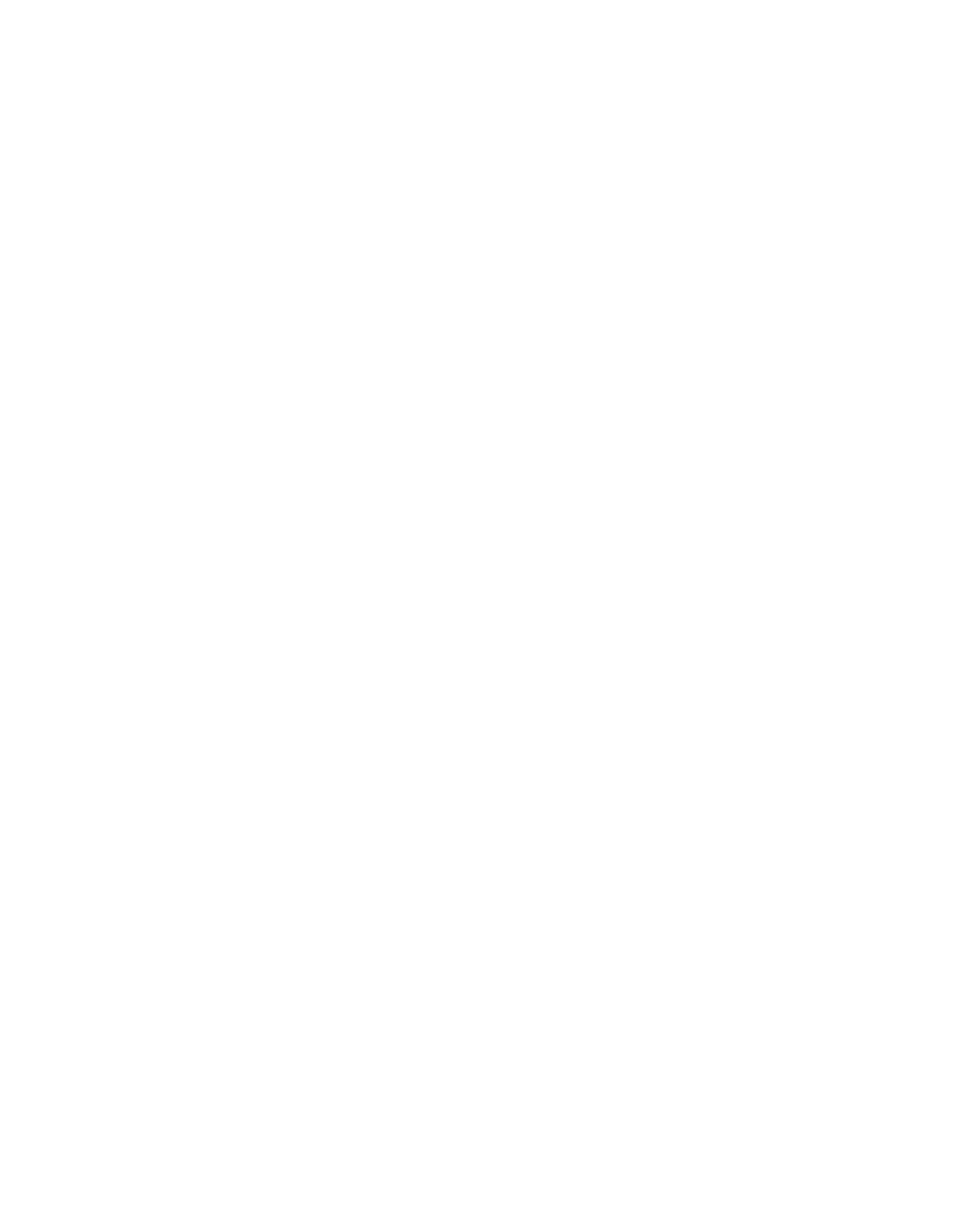## **ABSTRACT**

This plan identifies goals and sub-goals for the fish community and fisheries of Lake Champlain while establishing for the Lake Champlain Fish and Wildlife Management Cooperative a framework within which it can develop, deliver, and provide direction to fishery-management programs. The plan is founded on a set of guiding principles for ecosystem-based management encompassing sustainability, natural reproduction by native species, management of non-native and nuisance species, use of stocked fish, application of genetic data, protection of habitats, use of science-based management, and management accountability, with specific reference to human dimensions. Lake Champlain is large and heterogeneous, comprising five distinct basins separated by natural features and causeways and is shared by the U.S. and Canada. The lake and its tributaries, which contain 73 native and 15 non-native species of fish, have been altered by increased inputs of sediment and phosphorus and by exotic species, particularly various aquatic plants and zebra mussel (*Dreissena polymorpha*). Historically, the lake's commercial fisheries targeted primarily Atlantic salmon (*Salmo salar*), lake trout (*Salvelinus namaycush*), lake whitefish (*Coregonus clupeaformis*), walleye (*Sander vitreus*), yellow perch (*Perca flavescens*), lake sturgeon (*Acipenser fulvescens*), and American eel (*Anguilla rostrata*); of these, Atlantic salmon and lake trout are now extirpated, and lake sturgeon and American eel are rarely seen. Early records for the commercial fishery are scarce, making its role in fish depletions obscure. In addition, the building of dams and degradation of riverine spawning areas undoubtedly contributed to the decline of lake sturgeon and to the disappearance of Atlantic salmon. The current fishery in U.S. waters is based almost entirely on angling, although anglers are allowed to sell their catch. The plan seeks tributary, nearshore, and offshore fish communities composed primarily of self-sustaining native fishes with populations of formerly abundant and threatened native species under recovery, but also with increasing populations of sport fishes, including two non-native species, brown trout (*Salmo trutta*), and steelhead (*Oncorhynchus mykiss*). In addition, management actions will, where feasible, prevent new introductions of aquatic species and suppress non-native pest species so as to minimize their impact on native species and ecosystem function. The plan concludes with a listing of informational priorities and research needed to better understand the factors and processes that affect the lake and its fishes.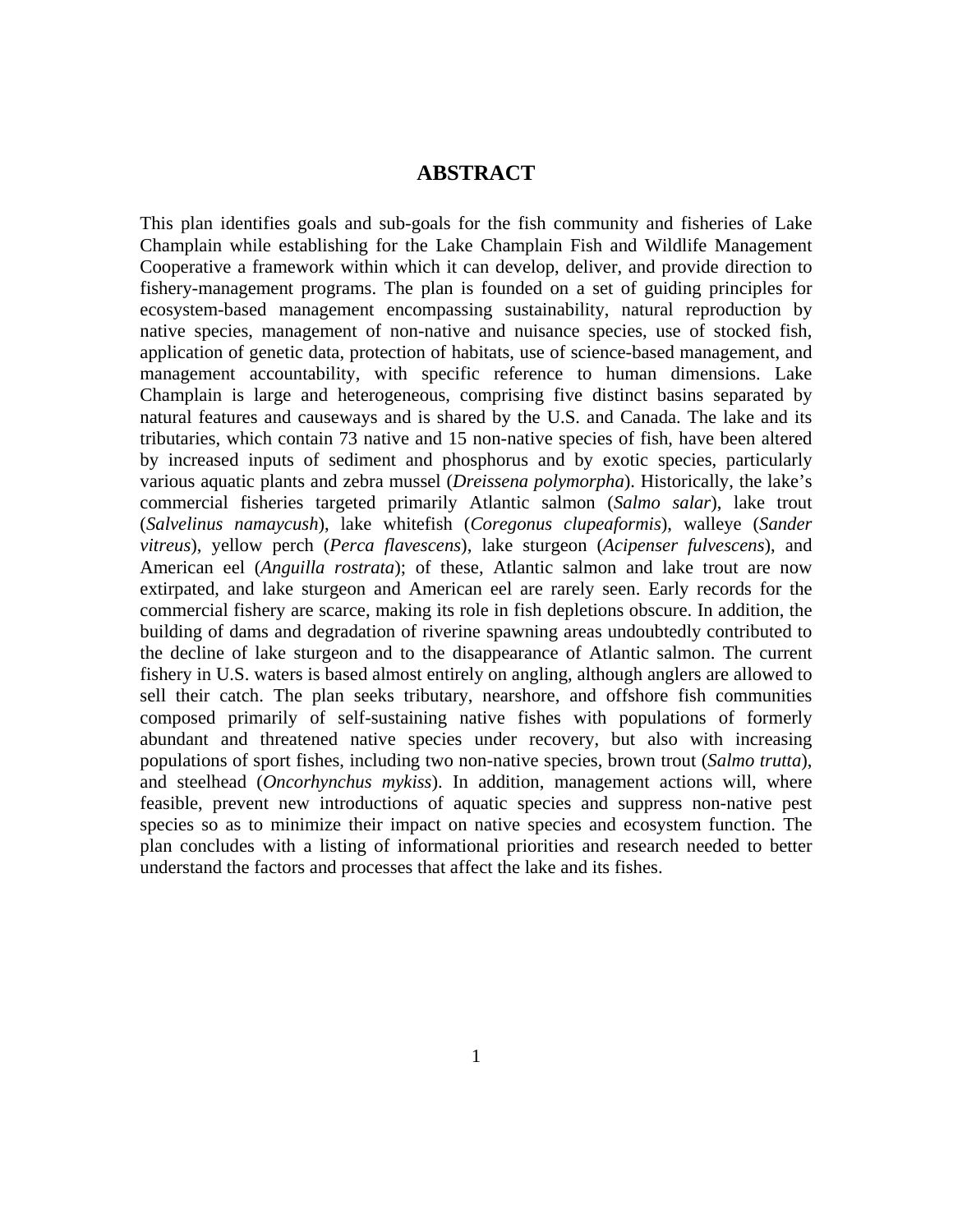# **INTRODUCTION**

This strategic plan for Lake Champlain recognizes a need to redirect the Lake Champlain Fish and Wildlife Management Cooperative (cooperative) from an effort focused solely on restoration of lake trout and Atlantic salmon to one focusing on all major sport and non-sport fishes (see Table 1 for a list of common and scientific names of fishes in the Lake Champlain basin). The cooperative was organized in 1972 by the directors of the fish and wildlife agencies of Vermont and New York and the Northeast Regional Office of the U.S. Fish and Wildlife Service (USFWS). The Province of Quebec is not a signatory party, but the cooperative maintains close communications with the province. A Memorandum of Understanding (MOU) renewing work of the cooperative (January 1995 and as amended July 1996) called for coordinating fish and wildlife programs of interstate significance in Lake Champlain. The specific responsibilities of the cooperative, as outlined in the MOU, are to:

- Coordinate evaluation of environmental impacts on fish and wildlife resources and formulate appropriate responses
- Develop a comprehensive fish and wildlife management plan for species of interstate significance
- Encourage implementation of the comprehensive plan by the agencies with primary responsibility

The cooperative had been working under the Strategic Plan for the Development of Salmonid Fisheries in Lake Champlain, implemented in 1977 (Fisheries Technical Committee 1977). This plan reflected the primary goals at the time, which were the restoration of lake trout and Atlantic salmon fisheries. Following 1977, the importance of additional sportfishes, including walleye, yellow perch, and basses, has been recognized. In addition, the goal of lake trout management has shifted to include restoration of selfsustaining populations. The Lake Champlain Fisheries Technical Committee, formed by the cooperative, also focuses on the need to protect and restore fish that do not currently support fisheries, including lake sturgeon and American eel. Consequently, a broader strategic plan for the fisheries of Lake Champlain was needed to guide management decision making and research. This plan provides a framework for implementing the cooperative's function of initiating, developing, and providing direction to coordinated fisheries-management programs in the Lake Champlain basin. Each agency's role in coordinated fish and wildlife programs is flexible, depending on the agency's mission and capability and on the cooperative's needs.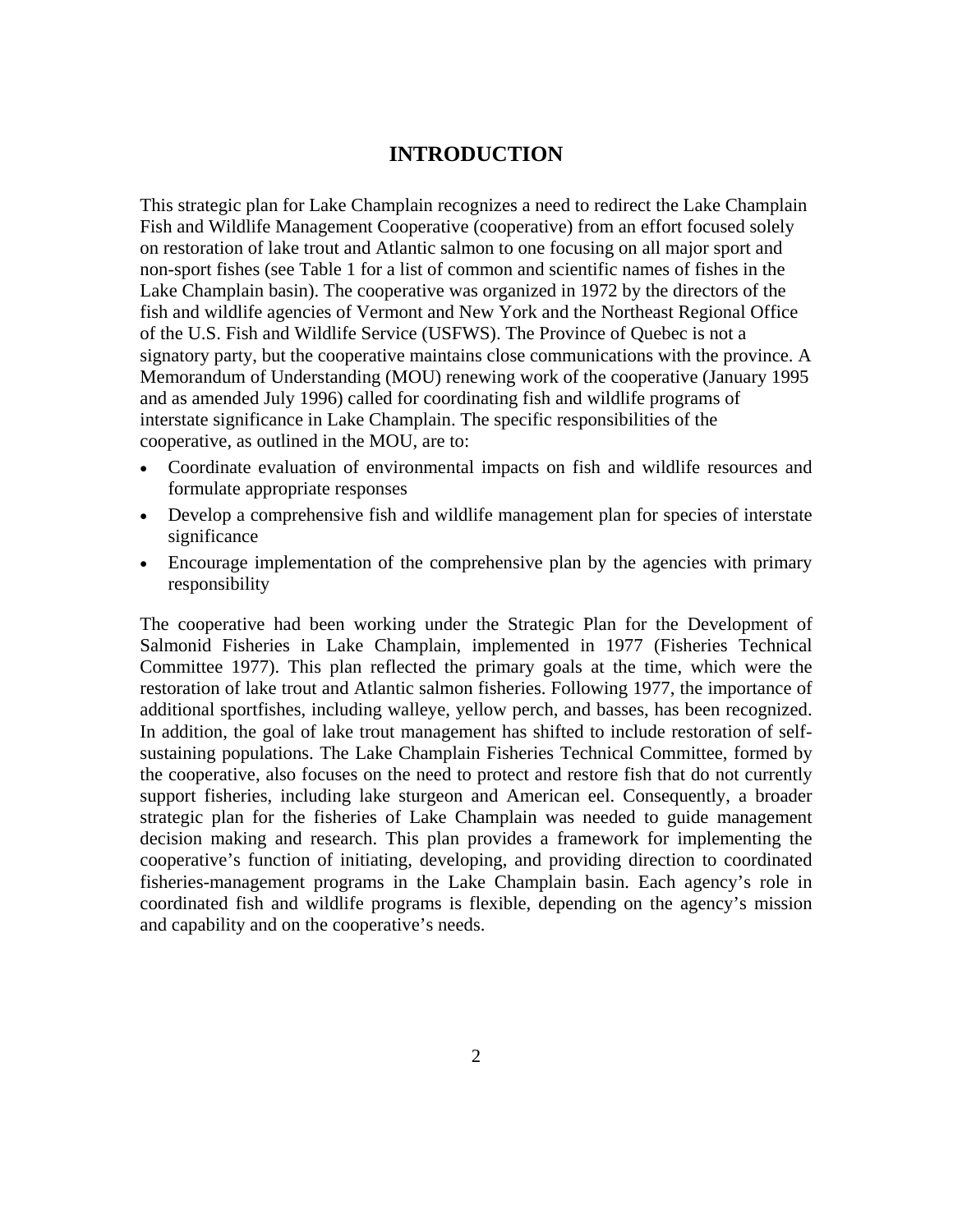Table 1. Fish species known to inhabit Lake Champlain and its tributaries and their legal protection status.  $E =$  endangered,  $T =$  threatened,  $SC =$  species of concern (Vermont) or special concern (QUE),  $VT = Vermont$ ,  $NY = New York$ ,  $QUE = Quebec$ . Endangered = immediate danger of becoming extirpated in the state, Threatened = high possibility of becoming endangered in the near future. Two additional species (American eel, lake sturgeon) are under evaluation in Quebec but do not currently have a designated legal status. Adapted in part from Langdon et al. 2006.

| Family          | <b>Common Name</b>               | <b>Scientific Name</b> | <b>Status</b> |
|-----------------|----------------------------------|------------------------|---------------|
| Petromyzontidae | Northern brook lamprey           | Ichthyomyzon fossor    | E-VT          |
|                 | Silver lamprey                   | Ichthyomyzon unicuspis | None          |
|                 | American brook lamprey           | Lampetra appendix      | T-VT          |
|                 | Sea lamprey                      | Petromyzon marinus     | None          |
| Acipenseridae   | Lake sturgeon                    | Acipenser fulvescens   | E-VT, T-NY    |
| Lepisosteidae   | Longnose gar                     | Lepisosteus osseus     | None          |
| Amiidae         | <b>Bowfin</b>                    | Amia calva             | None          |
| Anguillidae     | American eel                     | Anguilla rostrata      | <b>SC-VT</b>  |
| Clupeidae       | <b>Blueback herring</b>          | Alosa aestivalis       | Introduced    |
|                 | Gizzard shad                     | Dorosoma cepedianum    | Introduced    |
|                 | Alewife                          | Alosa psuedoharengus   | Introduced    |
| Hiodontidae     | Mooneye                          | Hiodon tergisus        | T-NY          |
| Salmonidae      | Cisco (formerly lake<br>herring) | Coregonus artedi       | None          |
|                 | Lake whitefish                   | Coregonus clupeaformis | None          |
|                 | Steelhead/rainbow trout          | Oncorhynchus mykiss    | Introduced    |
|                 | Atlantic salmon                  | Salmo salar            | None          |
|                 | Brown trout                      | Salmo trutta           | Introduced    |
|                 | <b>Brook</b> trout               | Salvelinus fontinalis  | None          |
|                 | Lake trout                       | Salvelinus namaycush   | None          |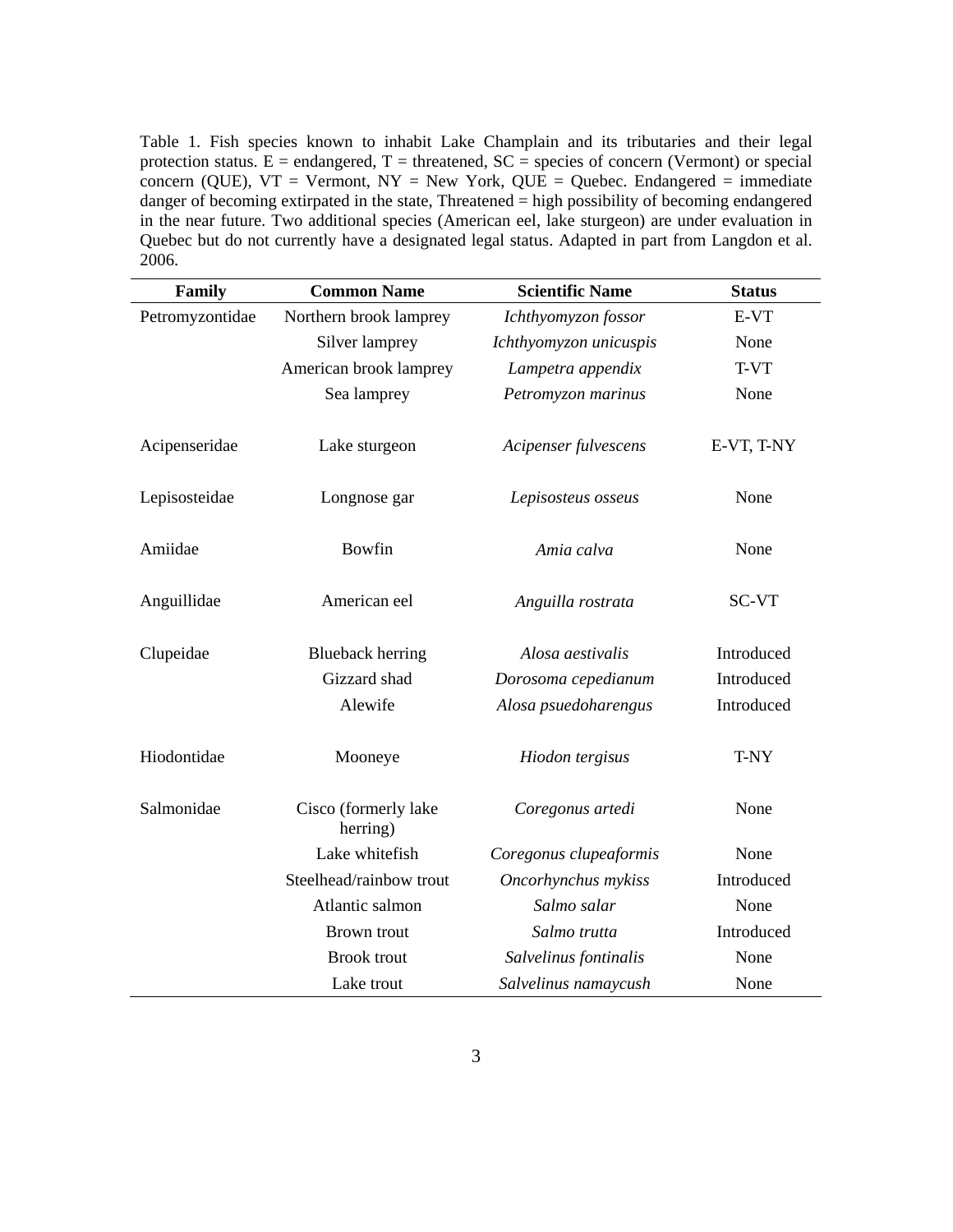*Table 1, continued.* 

| Family     | <b>Common Name</b>      | <b>Scientific Name</b>      | <b>Status</b> |
|------------|-------------------------|-----------------------------|---------------|
| Osmeridae  | Rainbow smelt           | Osmerus mordax              | None          |
| Umbridae   | Central mudminnow       | Umbra limi                  | None          |
| Esocidae   | Redfin pickerel         | Esox americanus americanus  | None          |
|            | Northern pike           | Esox lucius                 | None          |
|            | Muskellunge             | Esox masquinongy            | <b>SC-VT</b>  |
|            | Chain pickerel          | Esox niger                  | None          |
| Cyprinidae | Goldfish                | Carassius auratus           | Introduced    |
|            | Common carp             | Cyprinus carpio             | Introduced    |
|            | Rudd                    | Scardinius erythrophthalmus | Introduced    |
|            | Tench                   | Tinca tinca                 | Introduced    |
|            | Cutlips minnow          | Exoglossum maxillingua      | None          |
|            | <b>Brassy</b> minnow    | Hybognathus hankinsoni      | SC-VT         |
|            | Eastern silvery minnow  | Hybognathus regius          | None          |
|            | Golden shiner           | Notemigonus crysoleucas     | None          |
|            | Emerald shiner          | Notropis atherinoides       | None          |
|            | <b>Bridle</b> shiner    | Notropis bifrenatus         | SC-VT, QUE    |
|            | Common shiner           | Luxilus cornutus            | None          |
|            | <b>Blackchin</b> shiner | Notropis heterodon          | SC-VT         |
|            | <b>Blacknose</b> shiner | Notropis heterolepis        | None          |
|            | Spottail shiner         | Notropis hudsonius          | None          |
|            | Rosyface shiner         | Notropis rubellus           | None          |
|            | Spotfin shiner          | Cyprinella spilopterus      | None          |
|            | Mimic shiner            | Notropis volucellus         | None          |
|            | Northern redbelly dace  | Phoxinus eos                | None          |
|            | Sand shiner             | Notropis stramineus         | None          |
|            | Finescale dace          | Phoxinus neogaeus           | None          |
|            | <b>Bluntnose minnow</b> | Pimephales notatus          | None          |
|            | Fathead minnow          | Pimephales promelas         | None          |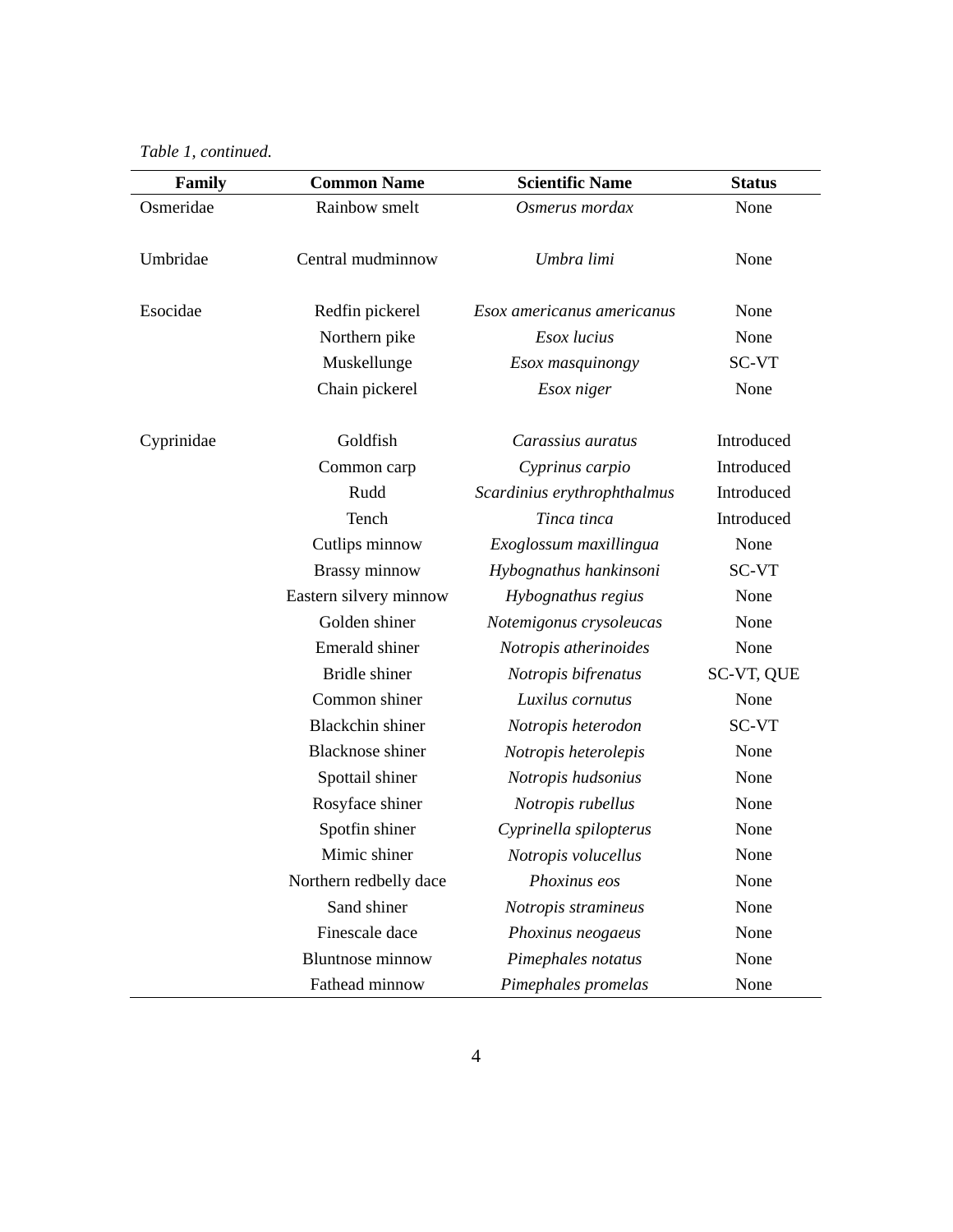## *Table 1, continued.*

| Family         | <b>Common Name</b>       | <b>Scientific Name</b>   | <b>Status</b> |
|----------------|--------------------------|--------------------------|---------------|
|                | <b>Blacknose</b> dace    | Rhinicthys atratulus     | None          |
|                | Longnose dace            | Rhinicthys cataractae    | None          |
|                | Creek chub               | Semotilus atromaculatus  | None          |
|                | Fallfish                 | Semotilus corporalis     | None          |
|                | Pearl dace               | Margariscus margarita    | None          |
| Catostomidae   | Quillback                | Carpiodes cyprinus       | SC-VT         |
|                | Longnose sucker          | Catostomus catostomus    | None          |
|                | White sucker             | Catostomus commersoni    | None          |
|                | Silver redhorse          | Moxostoma anisurum       | <b>SC-VT</b>  |
|                | Shorthead redhorse       | Moxostoma macrolepidotum | None          |
|                | Greater redhorse         | Moxostoma valenciennesi  | <b>SC-VT</b>  |
| Ictaluridae    | Yellow bullhead          | Ameiurus natalis         | None          |
|                | Brown bullhead           | Ameiurus nebulosus       | None          |
|                | Channel catfish          | Ictalurus punctatus      | None          |
|                | Stonecat                 | Noturus flavus           | E-VT          |
| Percopsidae    | Trout-perch              | Percopsis omiscomaycus   | None          |
| Gadidae        | <b>Burbot</b>            | Lota lota                | None          |
| Fundulidae     | <b>Banded killifish</b>  | Fundulus diaphanus       | None          |
| Gasterosteidae | <b>Brook stickleback</b> | Culaea inconstans        | None          |
| Moronidae      | White perch              | Morone americana         | Introduced    |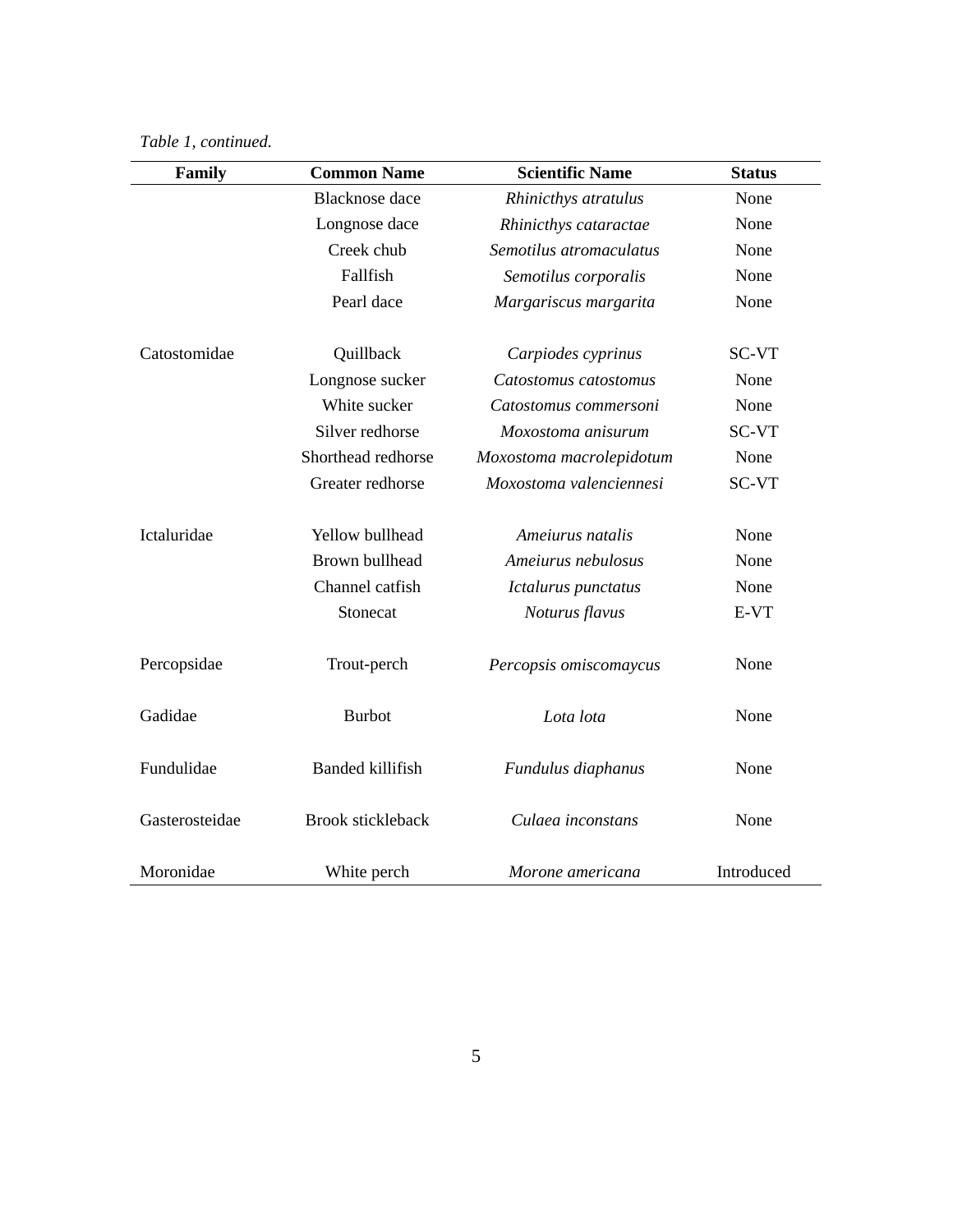*Table 1, continued.* 

| Family        | <b>Common Name</b>      | <b>Scientific Name</b> | <b>Status</b>                |
|---------------|-------------------------|------------------------|------------------------------|
| Centrarchidae | Rock bass               | Ambloplites rupestris  | None                         |
|               | Pumpkinseed             | Lepomis gibbosus       | None                         |
|               | Bluegill                | Lepomis macrochirus    | None                         |
|               | Smallmouth bass         | Micropterus dolomieui  | None                         |
|               | Largemouth bass         | Micropterus salmoides  | Introduced?                  |
|               | Black crappie           | Pomoxis nigromaculatus | Introduced?                  |
|               | White crappie           | Pomoxis annularis      | Introduced                   |
| Percidae      | Eastern sand darter     | Ammocrypta pellucida   | T-VT, T-NY, T-<br><b>QUE</b> |
|               | Fantail darter          | Etheostoma flabellare  | None                         |
|               | Tessellated darter      | Etheostoma olmstedi    | None                         |
|               | Yellow perch            | Perca flavescens       | None                         |
|               | Logperch                | Percina caprodes       | None                         |
|               | Channel darter          | Percina copelandi      | E-VT, SC-QUE                 |
|               | Sauger                  | Sander canadense       | None                         |
|               | Walleye                 | Sander vitreus         | None                         |
| Sciaenidae    | Freshwater drum         | Aplodinotus grunniens  | None                         |
| Cottidae      | Mottled sculpin         | Cottus bairdi          | None                         |
|               | Slimy sculpin           | Cottus cognatus        | None                         |
| Atherinidae   | <b>Brook silverside</b> | Labidesthes sicculus   | Introduced                   |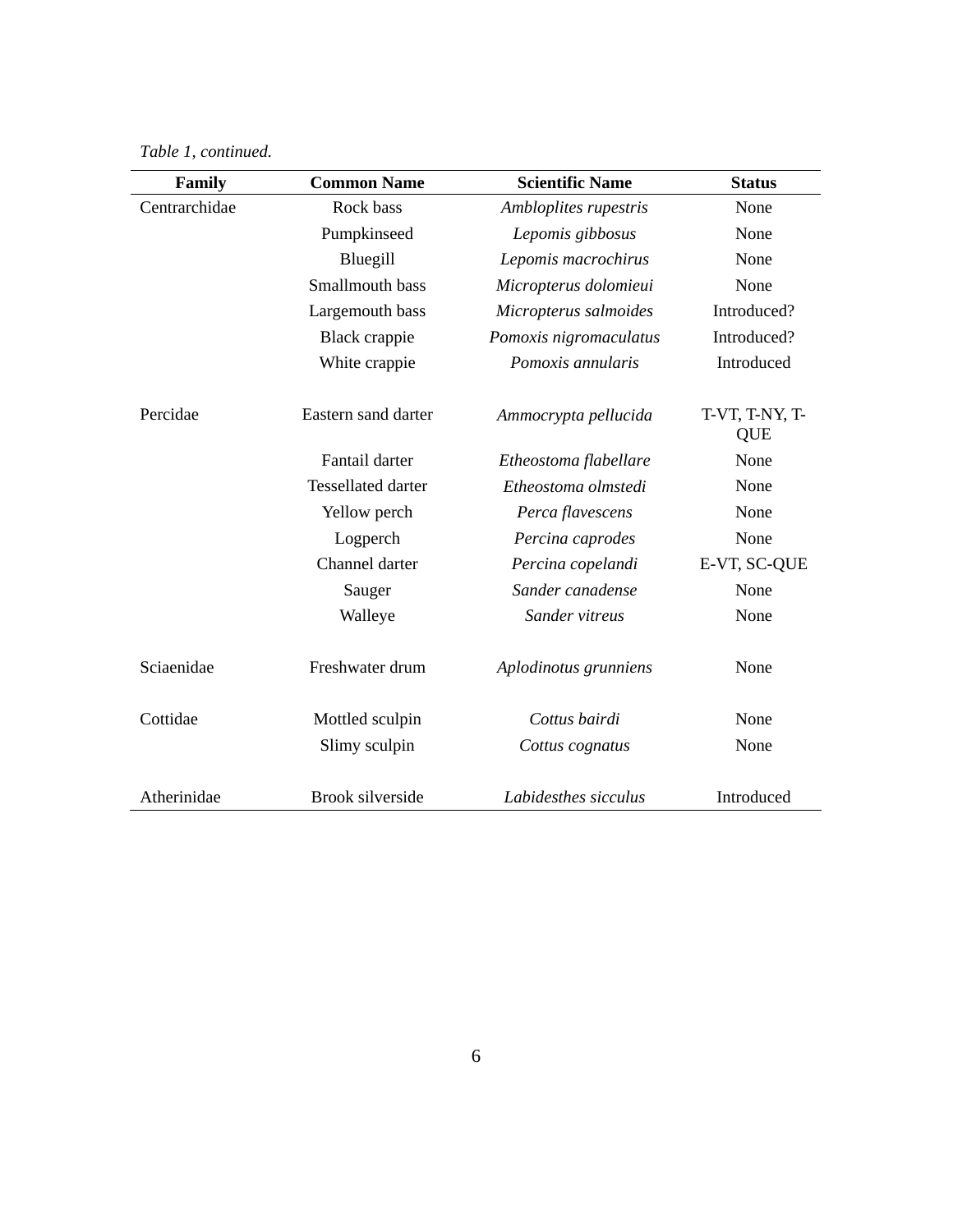Interjurisdictional fisheries in Lake Champlain involve fish populations that, because of their geographic distribution and/or migratory patterns, fall within the boundaries of Vermont and New York and are managed by both states and, at times, by Quebec. This plan is written with the understanding that the USFWS, Vermont Department of Fish and Wildlife, and New York State Department of Environmental Conservation will each endeavor to provide staffing and funding to assume the following long-term interjurisdictional fisheries-management roles for the cooperative:

- Monitoring and assessment of the salmonid forage-base populations, particularly rainbow smelt and alewife
- Restoring lake trout and landlocked Atlantic salmon populations through hatchery production
- Implementing sea lamprey assessment and control activities on Lake Champlain to benefit lake trout and landlocked Atlantic salmon
- Enhancing restoration of self-sustaining landlocked Atlantic salmon and other species through aquatic habitat restoration
- Enhancing fish passage for landlocked Atlantic salmon and lake sturgeon
- Monitoring of American eel
- Monitoring of lake sturgeon in Vermont rivers, including the Missisquoi, Lamoille, and Winooski Rivers and Otter Creek
- Monitoring walleye populations and procuring walleye brood stock

In addition to cooperative restoration or management of interjurisdictional fisheries, the service will work with the states of New York and Vermont to restore connectivity, where appropriate, to tributaries of Lake Champlain for the benefit of brook trout and other aquatic species and to assist in preventing introductions of aquatic nuisance species and, if introduced, to limit their spread among the basins of Lake Champlain. Land-use management aimed at reducing siltation and contaminant inputs, which affect fish populations, is not the primary responsibility of the cooperative and is not addressed in this plan.

The purpose of this document is to identify fish-community goals and sub-goals for Lake Champlain and to provide a framework for making progress toward the achievement of these goals. Specific population targets, implementation strategies, costs, and research needs will be addressed through separate planning processes. This plan should be updated on a regular basis, not to exceed every five years.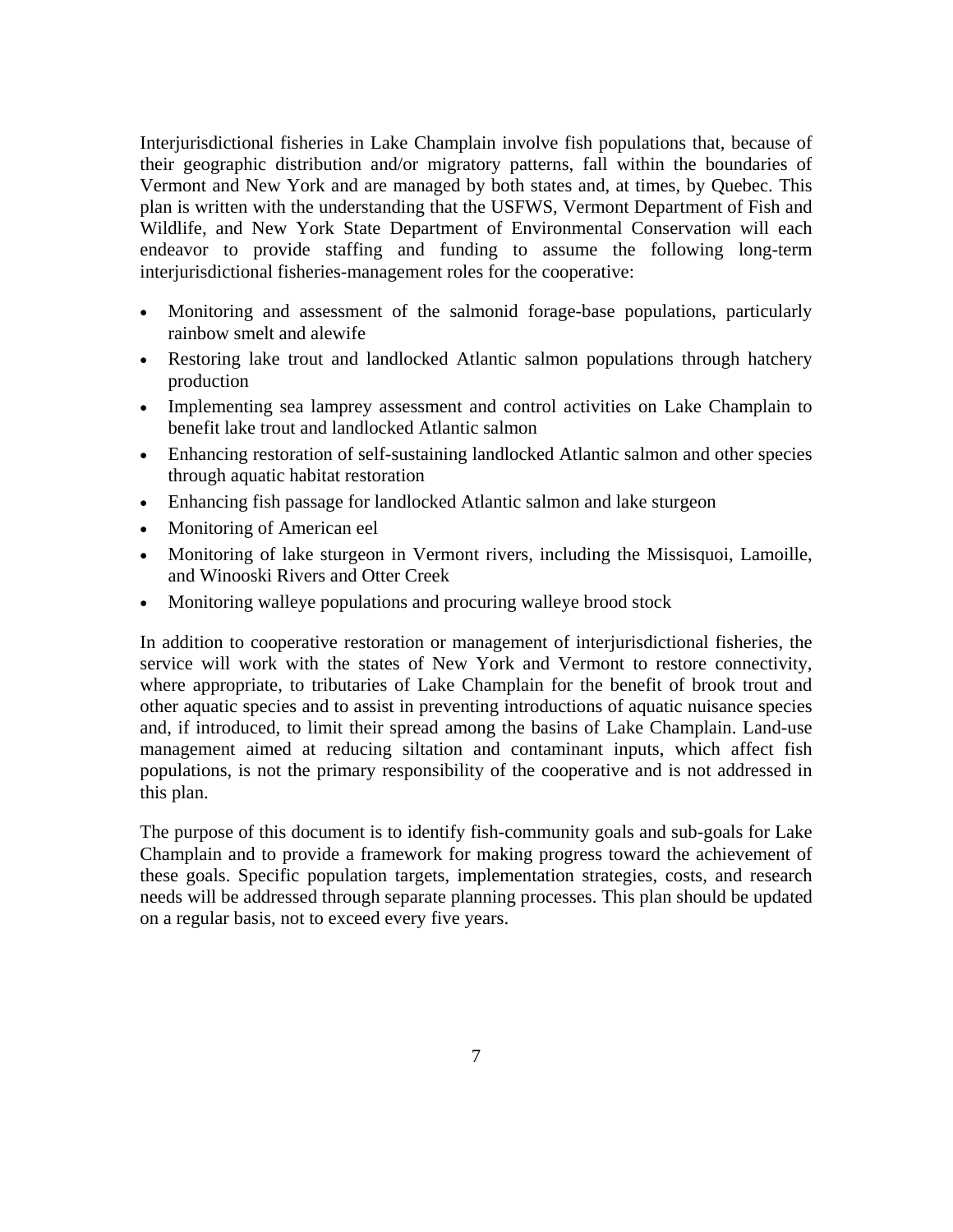# **DESCRIPTION OF LAKE CHAMPLAIN**

Lake Champlain (Fig. 1) has a surface area of 1,130  $\text{km}^2$  (435 mi<sup>2</sup>) and a volume of 26 km<sup>3</sup> (6.2 mi<sup>3</sup>). The lake is long (approximately 200 km (120 mi)), narrow (19 km (12 mi) at its widest), and deep (19.5-m average (64 ft), 122-m maximum (400 ft)). Sixty-two percent of the surface area lies in Vermont, to the east; 34.5% of the surface area lies in New York, to the west, and 3.5% of the surface area lies in Quebec, to the north, . The lake flows from tributary inputs in the south to its outlet, the Richelieu River, at its north end. Lake Champlain is connected naturally to the St. Lawrence River via the Richelieu River and to Lake George via the LaChute River, which flows into the lake at Ticonderoga, New York. The Champlain Canal, opened in 1823, connects the lake to the Hudson and Mohawk River drainages and to the Great Lakes via the New York State Canal System.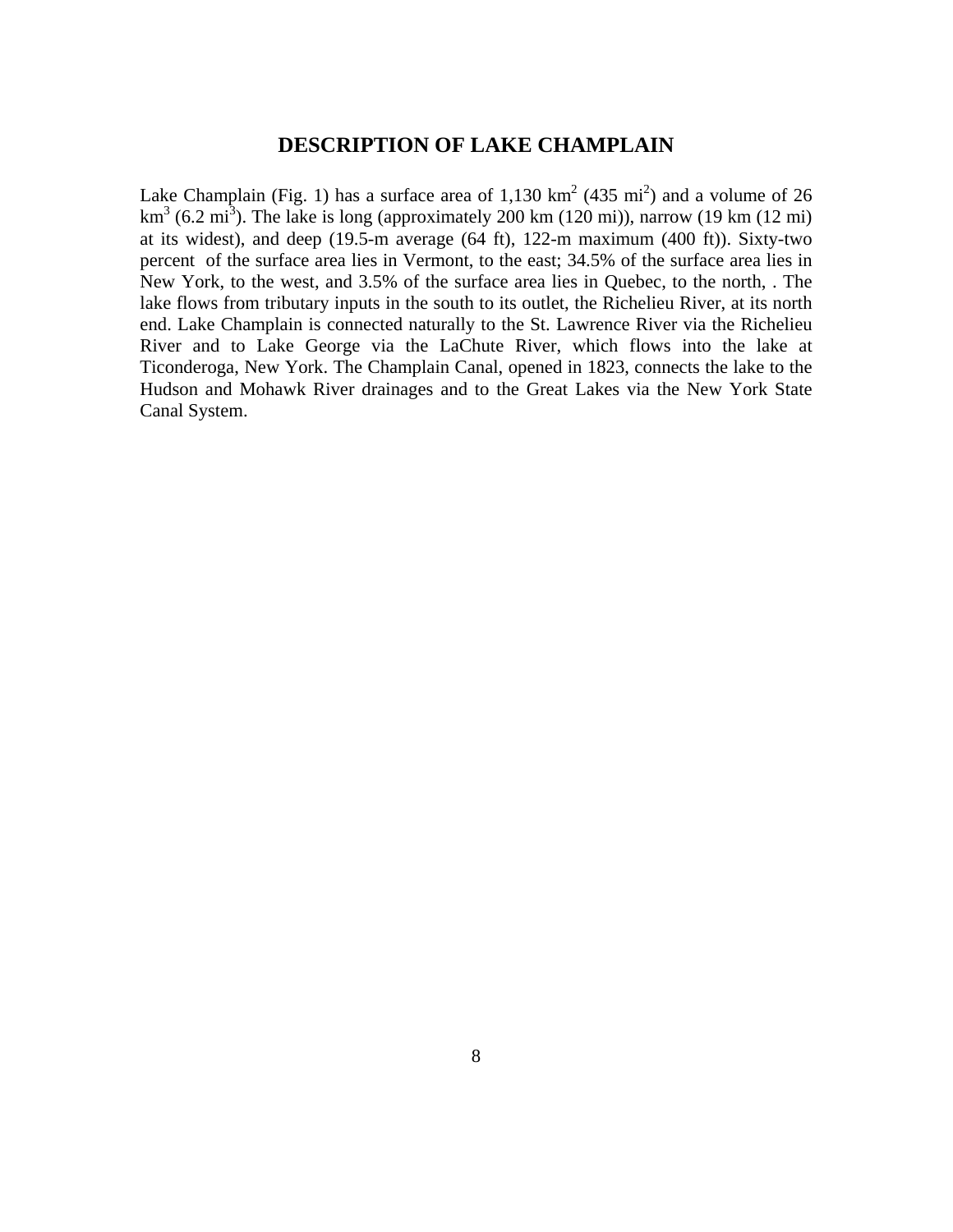Fig. 1. Map of Lake Champlain showing major basins and tributaries. Inset shows geographic region, connecting rivers and canal, and the two dams on the Richelieu River, which drains Lake Champlain.

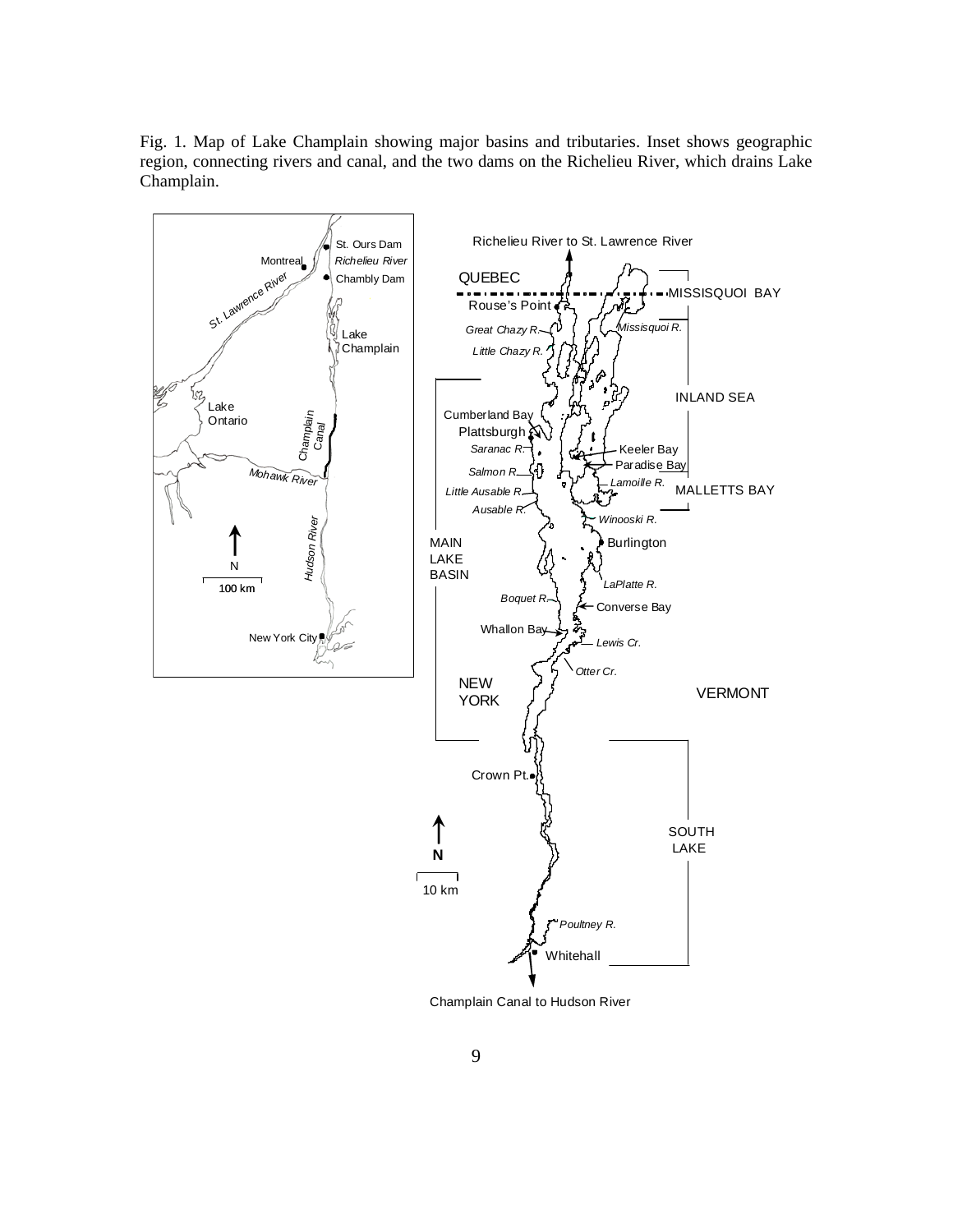Lake Champlain is divided into five distinct basins by a combination of natural geographic features and causeways constructed over shallow bars. In addition, the south lake, contiguous with the main lake, is recognized generally as a separate basin due to its trophic characteristics:

- The south lake extends from Whitehall, New York, northward to the Crown Point Bridge and includes South Bay on the west side. This area is eutrophic and essentially riverine with extensive wetlands on both shores.
- The main lake extends from Crown Point to Rouse's Point, New York, and includes the deepest section of the lake near Split Rock Point, New York. This basin is mesoto oligotrophic and contains most of the deep, cold-water salmonid habitat in the lake. The two largest population centers in the basin, Burlington, Vermont, and Plattsburgh, New York, are located on the shores of the main lake. The Vermont shoreline has considerable agricultural use, whereas the New York shore is generally steeper, more forested, and mostly a part of Adirondack Park.
- Malletts Bay is located north of Burlington on the east side of the lake and is separated from the main lake by a railroad causeway to the west and from the Inland Sea by a road causeway (Route 2) to the north. The basin consists of a moderately deep outer bay and a smaller and shallower inner bay and is primarily mesotrophic.
- The Inland Sea is located to the east of the islands of North and South Hero, Vermont. The Inland Sea is generally mesotrophic, and receives water from Missisquoi Bay to the north. No major tributaries drain into this basin, and there are no major urban areas in the watershed. The Inland Sea and Malletts Bay lie entirely within Vermont.
- Missisquoi Bay is located to the north of the Inland Sea and drains south. The northern two thirds of the bay lie within Quebec. This shallow basin, with a maximum depth of 4.3 m (14 ft), is eutrophic and primarily supports warm-water fishes. Land use in the area is largely agricultural.

Lake Champlain has a very large watershed  $(21,326 \text{ km}^2 \text{ or } 8,234 \text{ mi}^2)$  compared to its surface area. In consequence, the lake level varies considerably, with an annual fluctuation of 1-2 m (3.0-6.5 ft). Mean lake level is 29.1 m (95.5 ft) above sea level. The record low was 28.1 m (92.4 ft) and the record high was 31 m (102 ft). The watershed drains the largely forested Adirondack Mountains on the west, the Green Mountains on the east, and extensive agricultural areas in Quebec and the Lake Champlain Valley of Vermont. The total human population of the Lake Champlain basin was estimated at 571,000 in 2000, of which 68% live in Vermont, 27% in New York, and 5% in Quebec (Lake Champlain Basin Program 2004).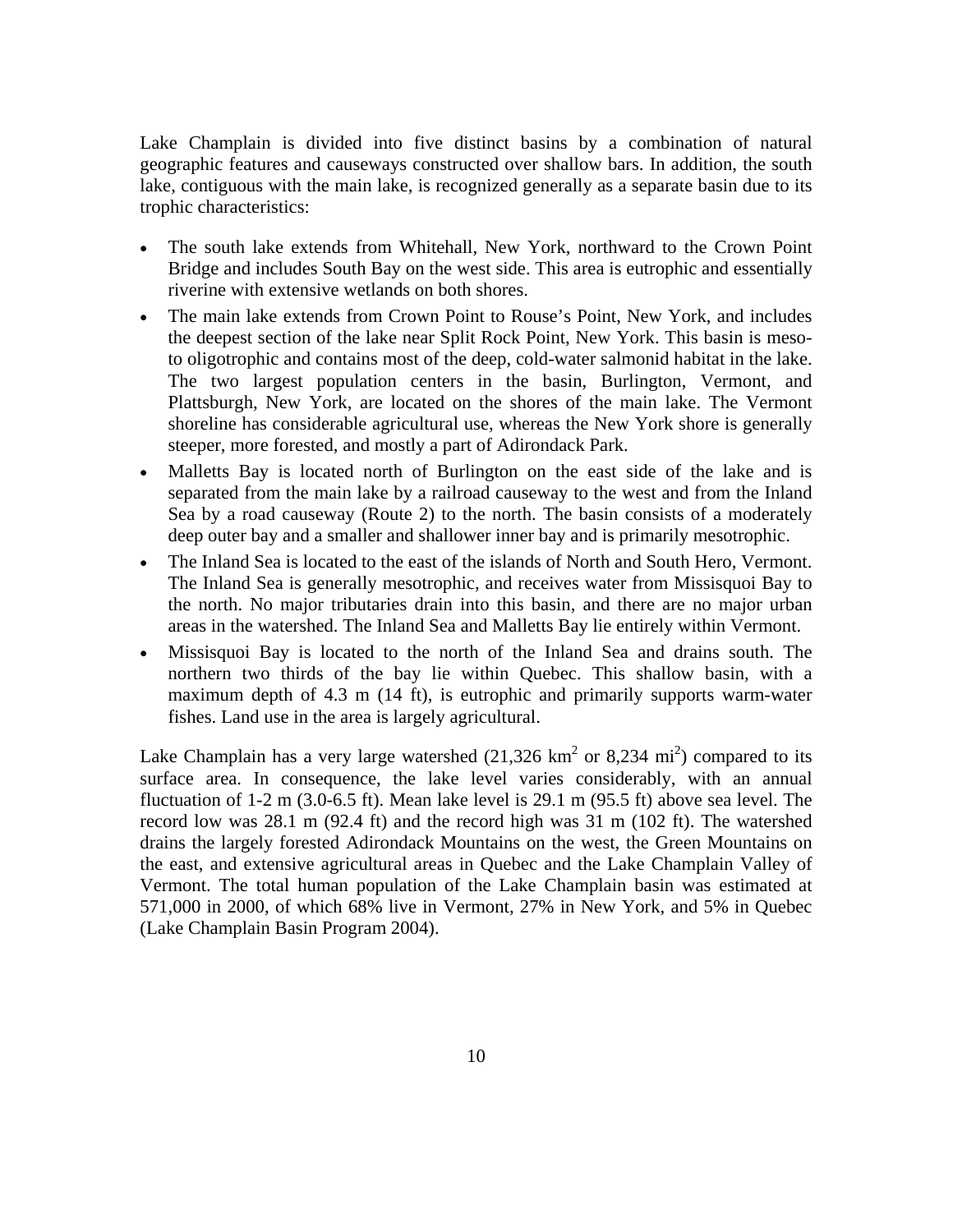Lake Champlain and its tributaries currently contain 88 species of fishes, of which 15 are non-native (Table 1; Langdon et al. 2006). The native fish fauna is similar to that of the Great Lakes, although there are fewer species. The cold-water predator population is dominated by lake trout, Atlantic salmon, brown trout, and steelhead. Cool-water species include yellow perch and walleye. Coregonid species are limited to lake whitefish and cisco (formerly lake herring), and the major forage for piscivores are rainbow smelt and yellow perch, which are both native. Alewife was found in the lake in 2002 and has rapidly increased in abundance and is eaten by piscivores. Important warm-water sport fishes include largemouth and smallmouth bass, northern pike, pumpkinseed, and white and black crappies. Seven fish species are classified as endangered (E) or threatened (T) in Vermont, New York, or Quebec: northern brook lamprey (E-VT), American brook lamprey (T-VT), lake sturgeon (T-NY, E-VT), mooneye (T-NY), stonecat (E-VT), eastern sand darter (T-NY, VT; T-QUE), and channel darter (E-VT, SC-QC). An additional eight species are listed that are of special concern in Vermont or Quebec (Table 1).

Habitat degradation in Lake Champlain in the early period of colonization by Europeans was due primarily to damming of rivers, introduction of sawmill wastes into tributaries, and logging (Moore 1930). Most of the major tributaries, including the Great Chazy, Little Chazy, Salmon, Little Ausable, Ausable, Boquet, Winooski, Lamoille, and Missisquoi Rivers and Otter Creek, have been dammed since the 1800s, contributing to the decline of potamodromous species, such as Atlantic salmon and lake sturgeon. Atlantic salmon were last documented in the basin in the Ausable River, New York, in 1838. Settlement of the Lake Champlain Valley in the early 1800s was marked by extensive timber cutting. Vermont lost approximately 60% of its forests from 1890 to 1900, though considerable additional land was cleared at some time and allowed to regrow; only about 500 ha (1,236 acre) of primary old-growth forest remains in the state. Forest cover in Vermont has returned to approximately 78% of the landscape but is now declining due to development. Erosion during the period of deforestation may have substantially increased siltation of stream and lake substrates, altering habitat for benthic invertebrates and spawning fishes.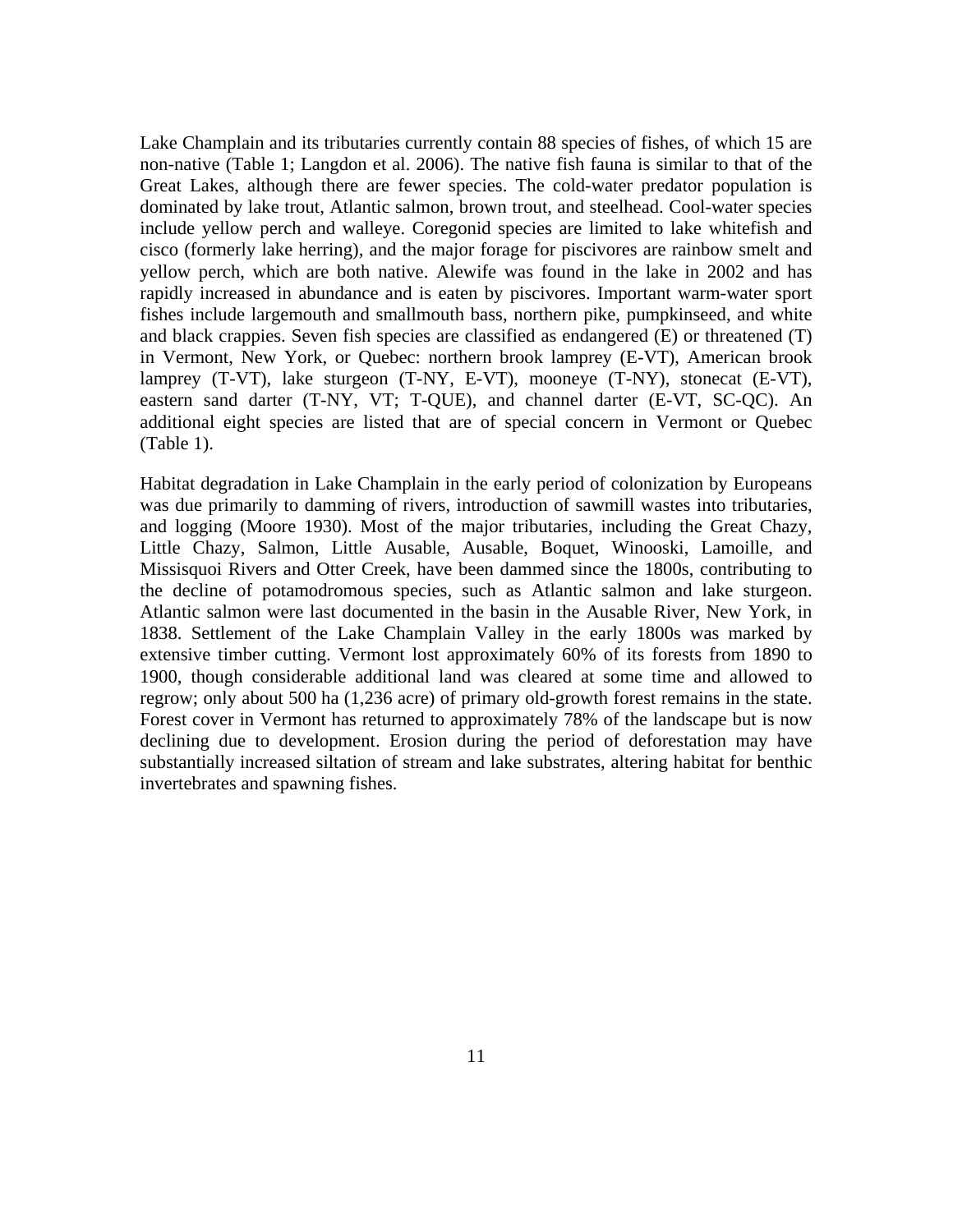Historically, the basin contained little industry that generated toxic wastes. The three primary areas of contaminant concern are Cumberland Bay (PCBs, polycyclic aromatic hydrocarbons (PAHs), copper, and zinc), outer Malletts Bay (arsenic and nickel), and the Burlington Barge Canal (lead, mercury, silver, zinc, and PAHs). The presence of mercury and PCBs in fish flesh have prompted posting of fish consumption advisories by New York, Vermont, and Quebec. Sediments contaminated with PCBs were dredged from Cumberland Bay in 1999-2000. In recent decades, concerns about sediment and phosphorus inputs into the lake have attracted public and political attention.

The Lake Champlain Valley on the Vermont side, the northern portion of the New York side, and most of Quebec is farmed extensively, contributing to concerns about sediment runoff and phosphorus inputs. Development of former agricultural and forest land into housing and commercial property further increased sediment and nutrient runoff. Efforts to reduce the amount of phosphorus that enters the lake include wastewater treatment upgrades, nutrient and waste management on farms, streambank erosion control, and phosphorus reduction in developed areas. Although phosphorus inputs have been reduced in the lake in recent years, phosphorus levels in some lake segments remain problematic. Additional habitat damage has occurred along the shorelines of Lake Champlain, particularly the draining and filling of wetlands for development and increased sedimentation. Approximately 35-50% of the wetlands in the basin have been lost.

# **HISTORICAL AND CURRENT FISHERY AND FISH COMMUNITY**

The earliest published account of fishes in Lake Champlain was by Zadock Thompson in his Natural History of Vermont (1853). He described 48 species in the basin, although his descriptions contain a number of apparent misclassifications. The first formal biological survey was conducted by the state of New York in 1929 (Greeley 1930). Subsequently, two limnological surveys were conducted, but the only comprehensive fish-population inventory was done from 1971 to 1977 (Anderson 1978). Fisheries sampling continued through 1997, largely focused on salmonids as part of salmonid restoration, to evaluate the 1990-1997 experimental sea lamprey control program (Fisheries Technical Committee 1999). Forage-base monitoring, focused on rainbow smelt, began in 1990 with the use of trawling index stations. Assessments of lamprey marking on lake trout, Atlantic salmon, and walleye are conducted each summer or fall, and the salmonid, rainbow smelt, and walleye fisheries are monitored via angler diaries.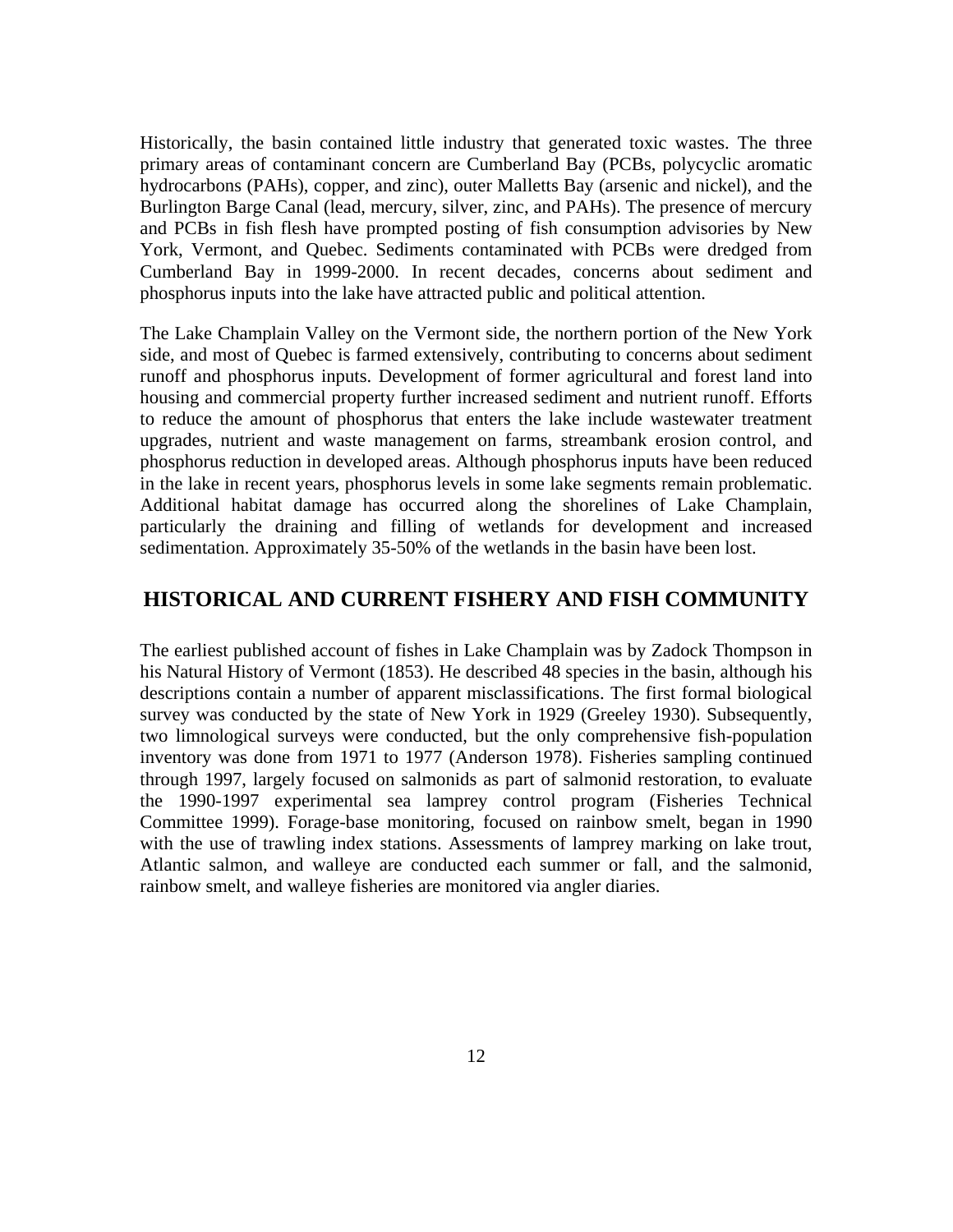Commercial fishing on Lake Champlain was historically dominated by use of seines, trapnets, and set lines fished for lake whitefish, walleye, yellow perch, and lake trout, particularly on their spawning grounds (Halnon 1963). Additional species harvested included basses, bullheads, channel catfish, American eel, northern pike, chain pickerel, rock bass, rainbow smelt, Atlantic salmon, and lake sturgeon. A commercial fishery for American eel (yellow life stage), using electroshocking and baited pots, was authorized in Vermont in 1982, but no fishing took place after the 1980s; the Vermont statute permitting commercial fishing for American eel was repealed in 2002. The contribution of these fisheries to species declines and extirpations is unknown except, perhaps, for lake sturgeon and lake whitefish. Up to 60,000 lake whitefish were harvested annually around the turn of the 19th century until the fishery was closed in 1912 (Halnon 1963). The commercial fishery for lake whitefish in Quebec waters of Missisquoi Bay continued until 2004 when harvests declined to a point at which the fishery was no longer viable. Lake sturgeon harvests prior to 1913 averaged over 100 fish annually but declined to less than 15 fish per year in the 1950s and 1960s (Halnon 1963). Other factors in addition to commercial fishing, such as the building of dams and degradation of riverine spawning areas, undoubtedly contributed to the decline of lake sturgeon and the disappearance of Atlantic salmon. The disappearance of lake trout by the late 1890s is the most difficult loss to explain; no data were collected on population characteristics or abundance prior to and during the period of decline (Plosila and Anderson 1985).

Other species of commercial- and sport-fishing importance were rainbow smelt and yellow perch. Rainbow smelt were considered historically to be anadromous, entering Lake Champlain periodically via the Richelieu River. Others reported that rainbow smelt had been introduced to the lake by stocking (Thompson 1853; Halnon 1963). Stocking of over 65 million rainbow smelt from the Cold Spring Harbor hatchery took place in the early 1900s (Greene 1930), but most writers consider rainbow smelt to be indigenous. Two "races" of rainbow smelt are thought to be in the lake—one of normal size and one giant (Greene 1930). Genetic analysis was inconclusive in determining the existence of different races (LaBar and Dehayes 1989; Marsden 1999). Unlike rainbow smelt in the Great Lakes, Lake Champlain rainbow smelt typically do not ascend rivers to spawn but spawn offshore in depths around 15 m (49 ft) or greater.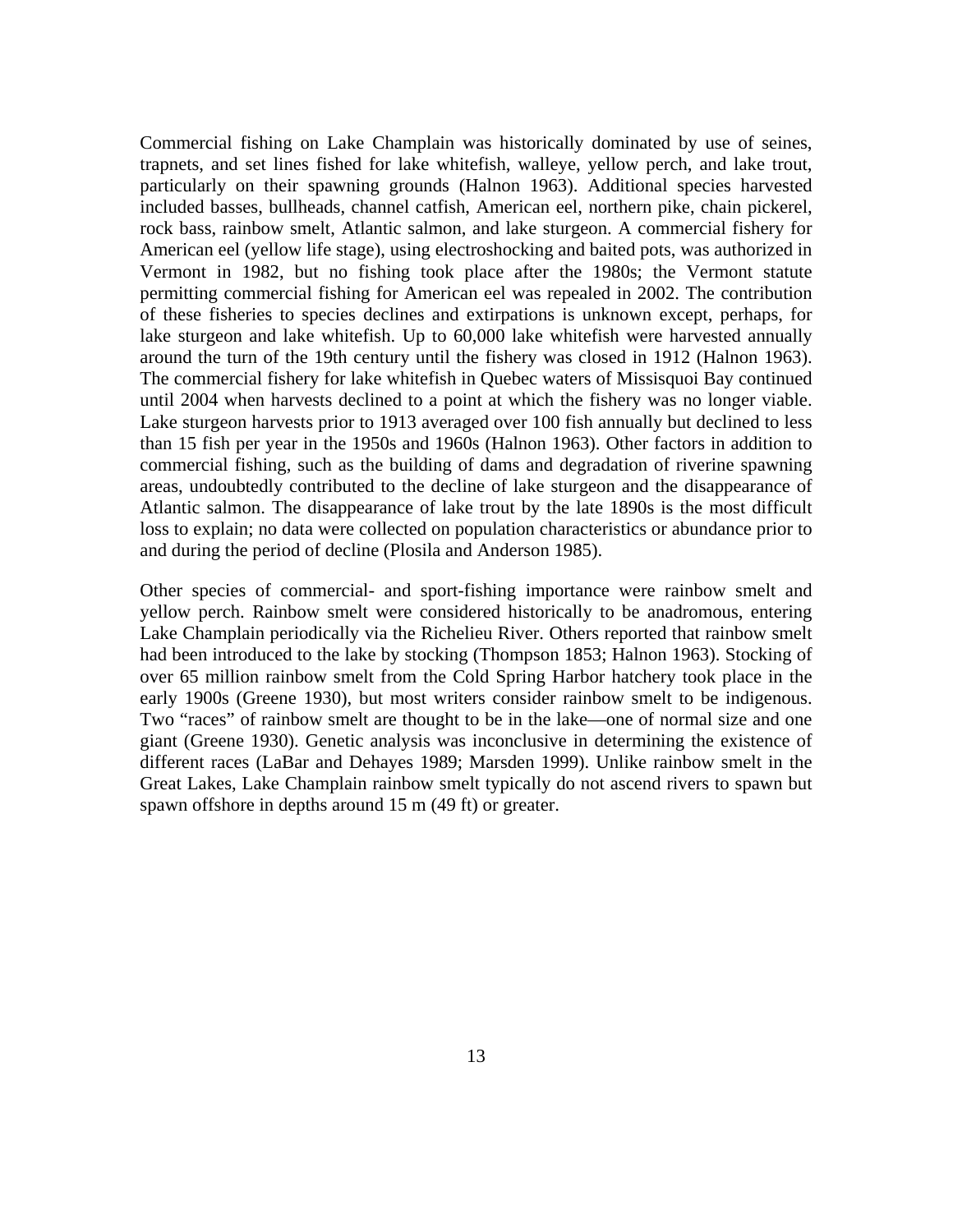Fish stocking of various species was considered to be beneficial and involved private citizens as well as state agencies. Non-native species that were deliberately introduced include Chinook salmon (*Oncorhynchus tshawytscha*), kokanee salmon (*Oncorhynchus nerka*), cutthroat trout (*Oncorhynchus clarkia*), grayling (*Thymallus arcticus*), brown trout, rainbow trout, American shad (*Alosa sapidissima*), black crappie, largemouth bass, and common carp. Stocking of native species, such as brook trout, lake trout, Atlantic salmon, brown bullhead, walleye, yellow perch, rainbow smelt, lake whitefish, rock bass, and channel catfish, also occurred (Langdon et al. 2006). The great majority of the introductions failed to establish with the notable exceptions of common carp, largemouth bass, and black crappie. Limited numbers of brown trout and steelhead were stocked again in the 1970s, and stocking persists to provide diversity for the recreational fishery.

The current fishery in Lake Champlain is almost entirely based on angling. Although commercial licenses are still issued in Quebec, the commercial fishery has not been active since 2004.

Popular sport fisheries include the four salmonid species (lake trout, Atlantic salmon, steelhead, and brown trout), walleye, yellow perch, basses, and northern pike. Charter fishing has declined since the mid-1990s due to an overall reduction in the salmonid fishery as a consequence of sea lamprey predation. Sea lamprey increased in abundance after the long-term control program began in 2002, and declines, presumably due to effective control, began to be seen in 2007. Ice fishing (mainly for yellow perch, walleye, and rainbow smelt) is popular, because, even when the main lake is ice-free, many bays are ice covered. Yellow perch are fished year-round, and its status has been controversial. Yellow perch in Lake Champlain are relatively small with few in the harvest greater than 22 cm (9 in). Anglers have expressed concern that the species has been overfished, but sampling suggests the species may actually be over-abundant and slow growing.

Currently, commercial harvest in the U.S. waters of Lake Champlain consists solely of the sale of fish caught by angling or by licensed bait dealers. The majority of fish sold are yellow perch, although rainbow smelt and panfish (Centrarchidae) are also marketed. Few records of catch or sale of fish exist, although an estimate from 1991 suggests that from 91 to 388 metric tons (200,000 to 745,000 lbs) of fish were sold.

Invasive species are a major concern in Lake Champlain. In addition to the 12 fishes accepted as introduced and 3 of debated status, 12 plants, 18 molluscs, incompletely inventoried crustaceans and other invertebrates, and two fish pathogens (largemouth bass virus first seen in 2002 and pike lymphosarcoma first seen in the late 1990s) have established. In addition, water chestnut (*Trapa natans*) and Eurasian water milfoil (*Myriophyllum spicatum*), which are found in dense beds particularly in the southern portion of the lake, have measurably altered fish habitat. Zebra mussels (*Dreissena*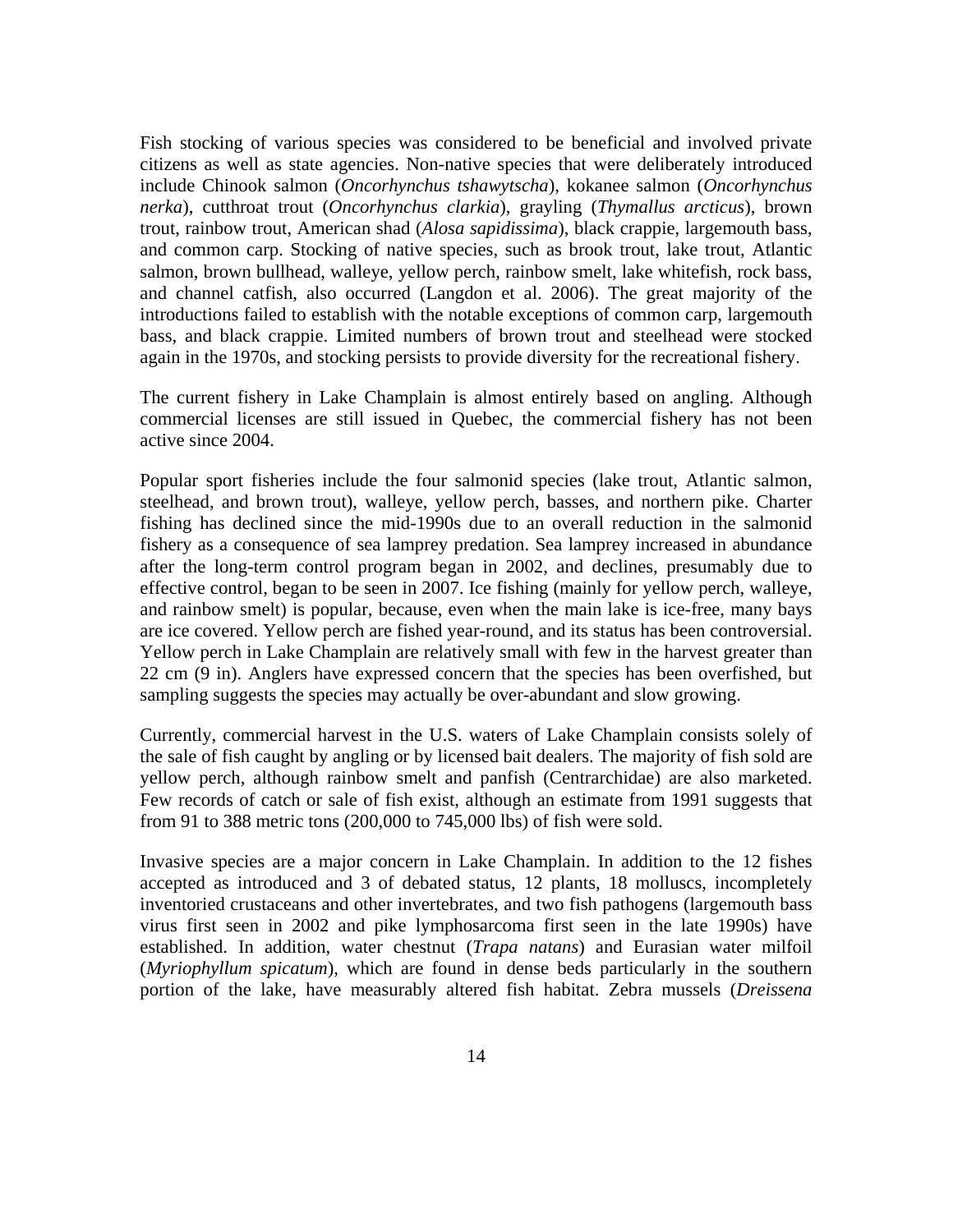*polymorpha*), introduced in the south lake in 1993 and now found throughout the lake, are also altering benthic habitats and invertebrate communities. As a result of concerns about introduction of non-native species, use of bait fish in Vermont was restricted in 2002 to 16 native species. In 2007, the discovery of viral hemorrhagic septicemia (VHS) in the Great Lakes resulted in emergency regulations by Vermont and New York to restrict transportation of stocked fish and bait fish. A variety of introduced species other than fishes have invaded wetland and shoreline habitats. Of particular concern and nuisance status are zebra mussel, Eurasian water milfoil, water chestnut, and purple loosestrife.

New York and Vermont work together to match fishing regulations as closely as possible, given socioeconomic constraints. A reciprocal license agreement allows anglers from either state to fish portions of the lake that share the state boundary (http:// www.dec.ny.gov/permits/6411.html; http://www.vtfishandwildlife.com/lawsdigest.cfm).

# **GUIDING PRINCIPLES**

(adopted January 2006, revised March 2008)

#### **Ecosystem Management**

*Manage the lake as a whole ecosystem, recognizing the complex interrelationship of all species, including humans, and their environment.* 

 An ecosystem approach to management recognizes and incorporates all aspects of the ecosystem and is conducted within natural rather than political boundaries. Ecosystem management requires various agencies that manage different components of the ecosystem—water quality, habitat, fisheries, biodiversity, and human and political dimensions—to work together toward a common goal of a healthy ecosystem.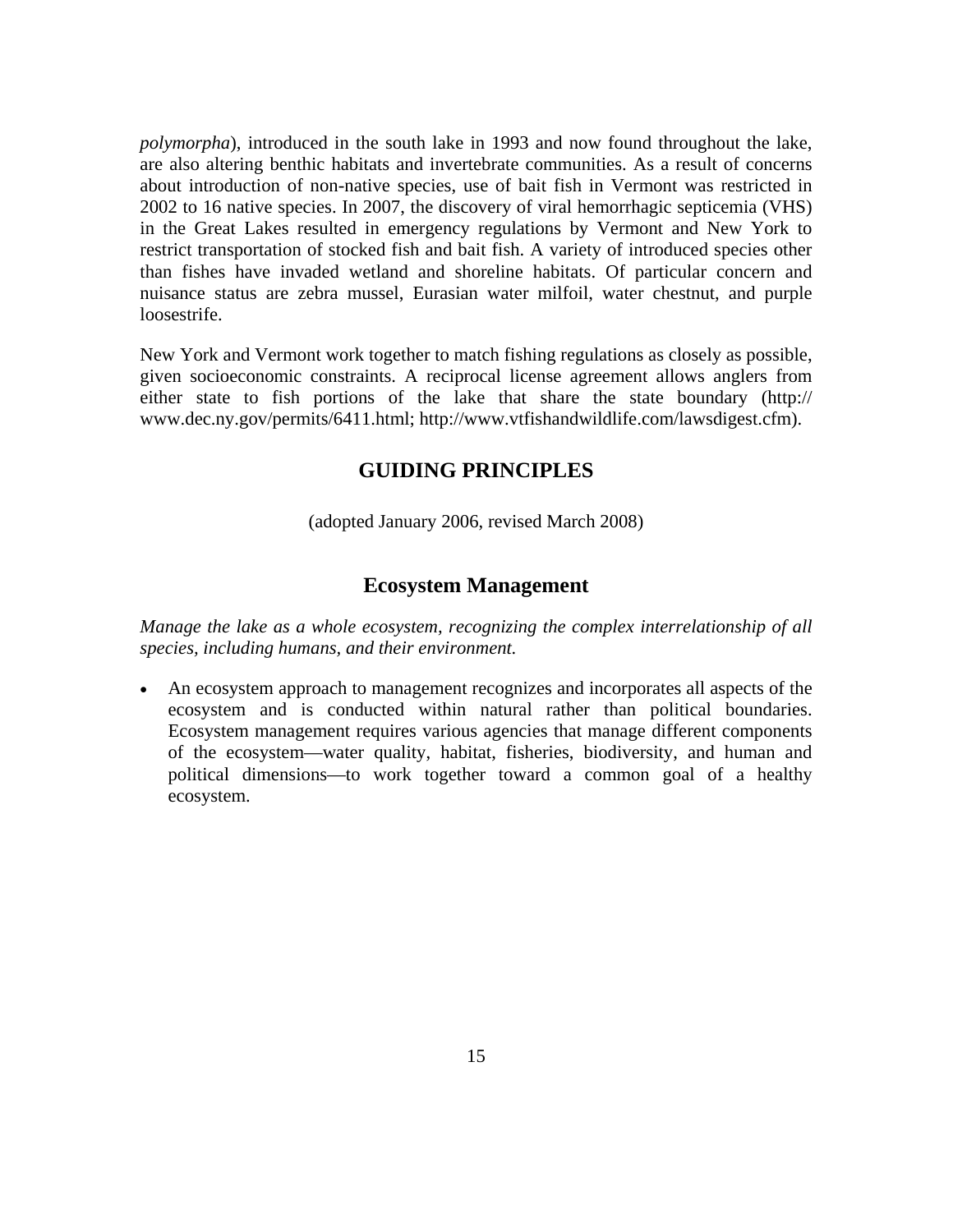# **Sustainability**

#### *Recognize limits on lake productivity*

- A healthy aquatic ecosystem is characterized by a diverse array of species with a functional, adaptive organization that has evolved naturally and continues to evolve. Management should strive to maintain ecosystem health while recognizing the fluctuating states that are inherent in natural systems.
- The amount of fish that can be harvested from a healthy aquatic ecosystem without adverse consequences is limited and is largely determined by the nutrients in the environment, habitat variables, and the ability of a fish population to respond to exploitation.
- Because humans can diminish their productive capability, healthy, naturally reproducing fish communities can only be ensured by managing human activities as part of the ecosystem. Fish populations at all trophic levels can be endangered by factors causing excessive mortality, such as: (1) overfishing, (2) stocking more predators than the forage base can sustain, (3) failing to control undesirable nonnative species, and (4) loss of critical habitats caused by changes in river flow, dams, dredging, and sedimentation. Management actions aimed at increasing fish production and range expansion should emphasize the identification, protection, and rehabilitation of spawning, nursery, and other critical habitats.

# **Natural Reproduction**

#### *Maintain and enhance natural reproduction of fish populations*

Diverse fisheries and fish communities composed of naturally reproducing native fish populations provide the most predictable, sustainable, and cost-effective benefits to society, including social, cultural, and economic benefits. These benefits are also accrued from certain naturalized fish species, including steelhead, brown trout, largemouth bass, and black and white crappies.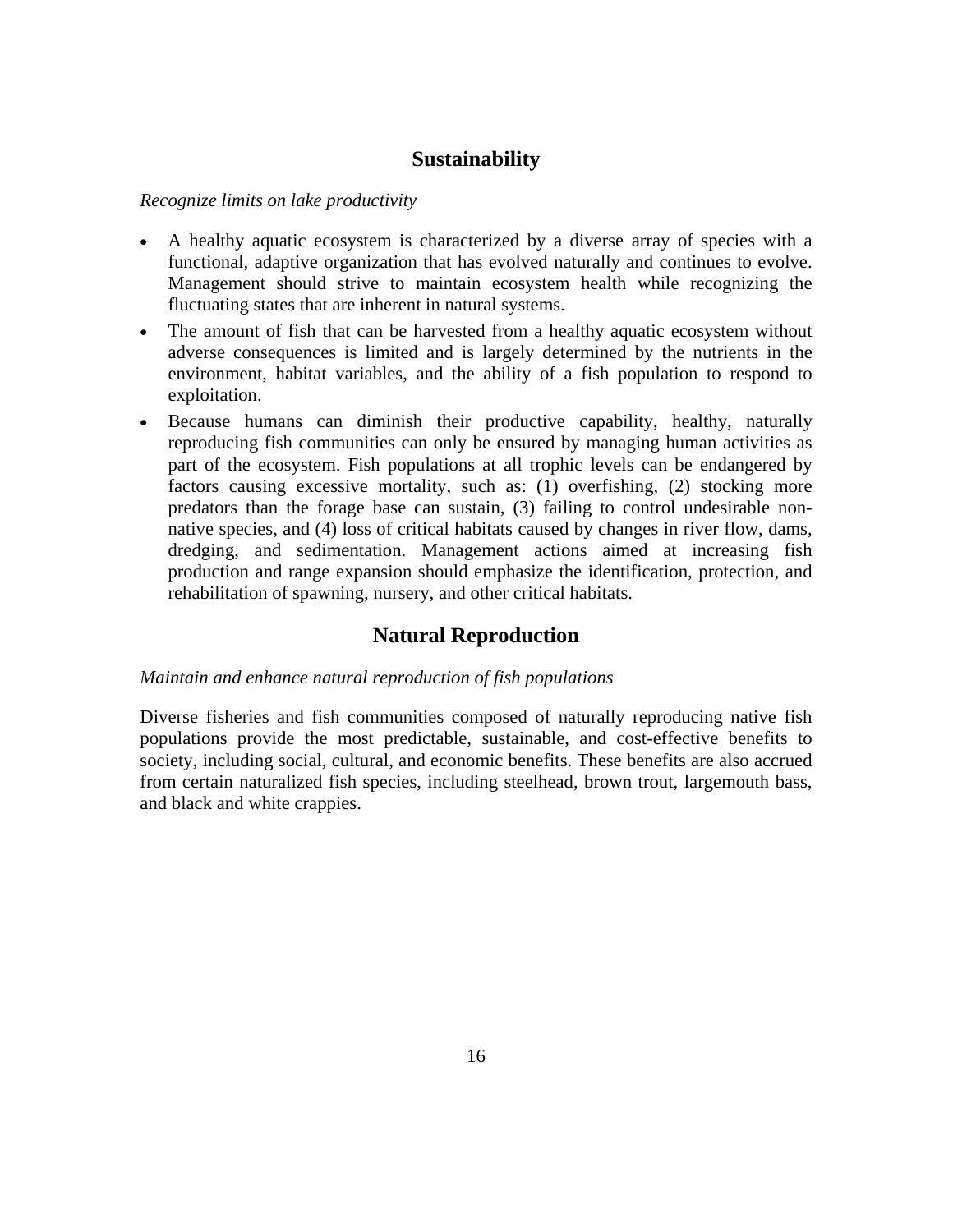Self-sustainability is important to the biological integrity of a fish community. Natural feedbacks between predator and prey provide more effective self-organization and system resilience than external controls. Genetic fitness of self-sustaining populations is likely to exceed that of stocked populations because the former are exposed to natural selection throughout their life, making them better adapted to specific conditions in localized environments. Therefore, wild reproducing populations may exhibit higher survival and productivity than stocked populations.

## **Native Species**

*Preserve native species and support biodiversity* 

- All native fish species, including rare and threatened species and not just those that are exploited by humans, are important to the integrity of the fish community.
- Indigenous species that are currently abundant should be maintained, and those that are depleted should be protected and enhanced.

# **Non-Native and Naturalized Species**

*Prevent the introduction of non-native species* 

- The unintentional or unauthorized introduction of non-native species should be actively discouraged. Establishment of non-native species can disrupt native fish communities and challenge management objectives. The risk of additional introductions must be minimized. New introductions should elicit a rapid response to eliminate the species or limit its spread. No new non-native species will be intentionally introduced into the Lake Champlain watershed by fisheries managers without a careful consideration of its impact on the ecosystem and a thorough environmental review and public input process.
- Non-native species that have established in Lake Champlain and are likely to remain indefinitely (e.g., common carp, largemouth bass, and white perch), must be viewed as parts of the fish community. In addition, steelhead and brown trout have naturalized in some tributaries and continue to be stocked to benefit the fishery. The term "rehabilitation," when applied to communities containing such species, means the recovery of lost fishery production and fishery values and not a complete return to a pristine state.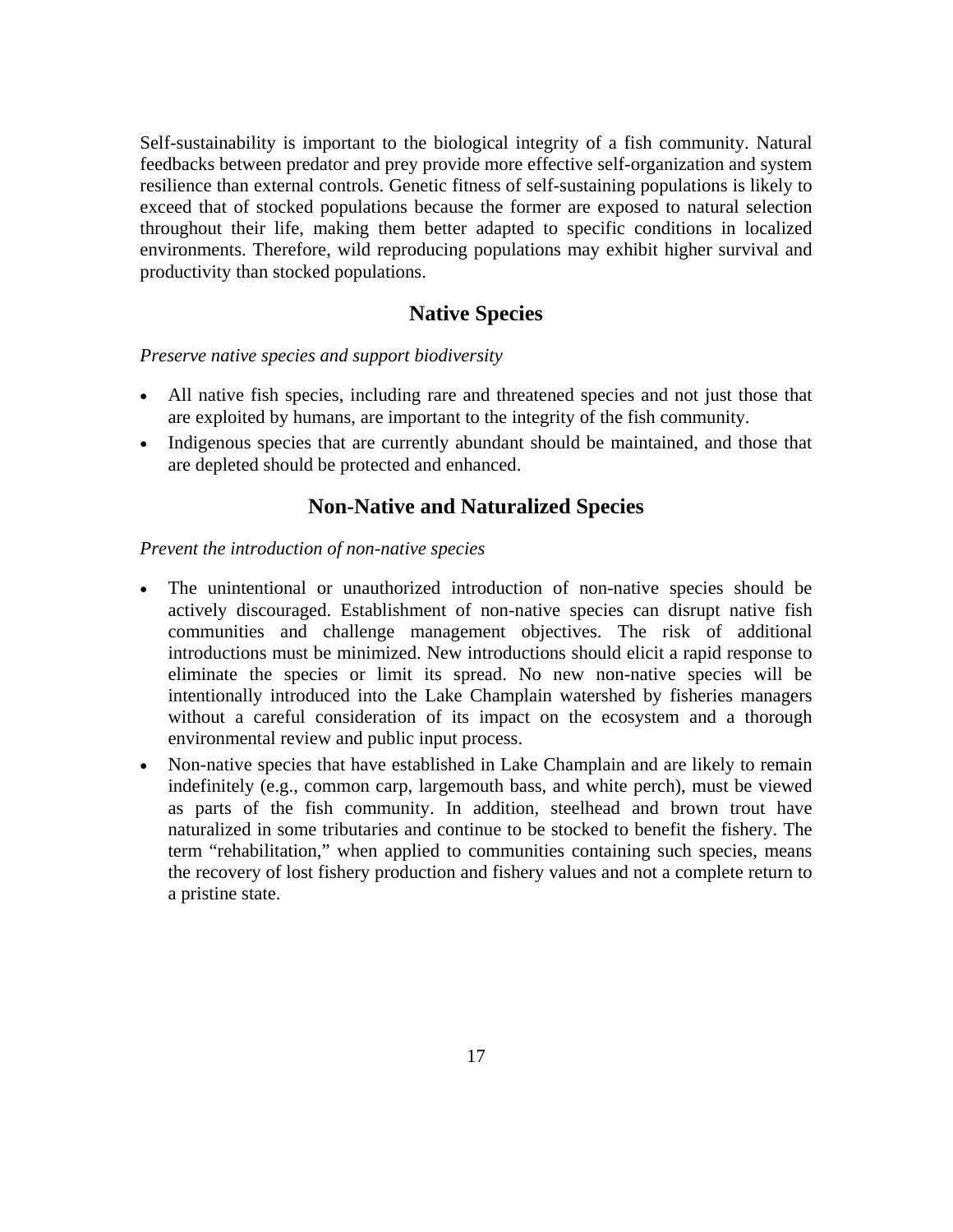# **Nuisance Species**

#### *Develop management strategies for species that become nuisances*

- Most fish and wildlife populations typically achieve a healthy balance in natural ecosystems. Certain conditions can alter this balance, causing native or introduced species to become overabundant to such a level that they then become nuisances or problematic for achieving fishery objectives. Techniques to control and mitigate the damage resulting from nuisance fish should be developed and implemented.
- Fish pathogens have the potential to alter fish communities, making it necessary to modify culture operations and management actions.

# **Stocking**

## *Use stocked fish wisely*

 Stocked fish are important for: (1) providing fishing opportunities, (2) developing spawning populations of species needing rehabilitation, and (3) maintaining progress in restoring the biological integrity of fish communities. Stocking must be conducted judiciously to satisfy a variety of needs identified by society.

# **Genetics**

#### *Maintain genetic fitness of fish populations*

- Genetic diversity, both within and among fish stocks, is important to overall species fitness and adaptability.
- Managers have a responsibility to maintain genetic diversity through protection of locally adapted stocks and to select cautiously the strains of fish used in the recovery of a native species (Fraser 2008).
- Outbreeding depression can occur when hatchery fish interbreed with wild fish. Although within-population genetic diversity increases with outbreeding, fitness may decline (Waples 1991). To protect native stocks, genetic and behavioral interactions between wild and hatchery fish must be considered. Also, if stocked fish are very abundant in comparison to wild fish, the fishing effort used to harvest stocked fish may deplete the wild fish (Evans and Willox 1991; Araki et al. 2007).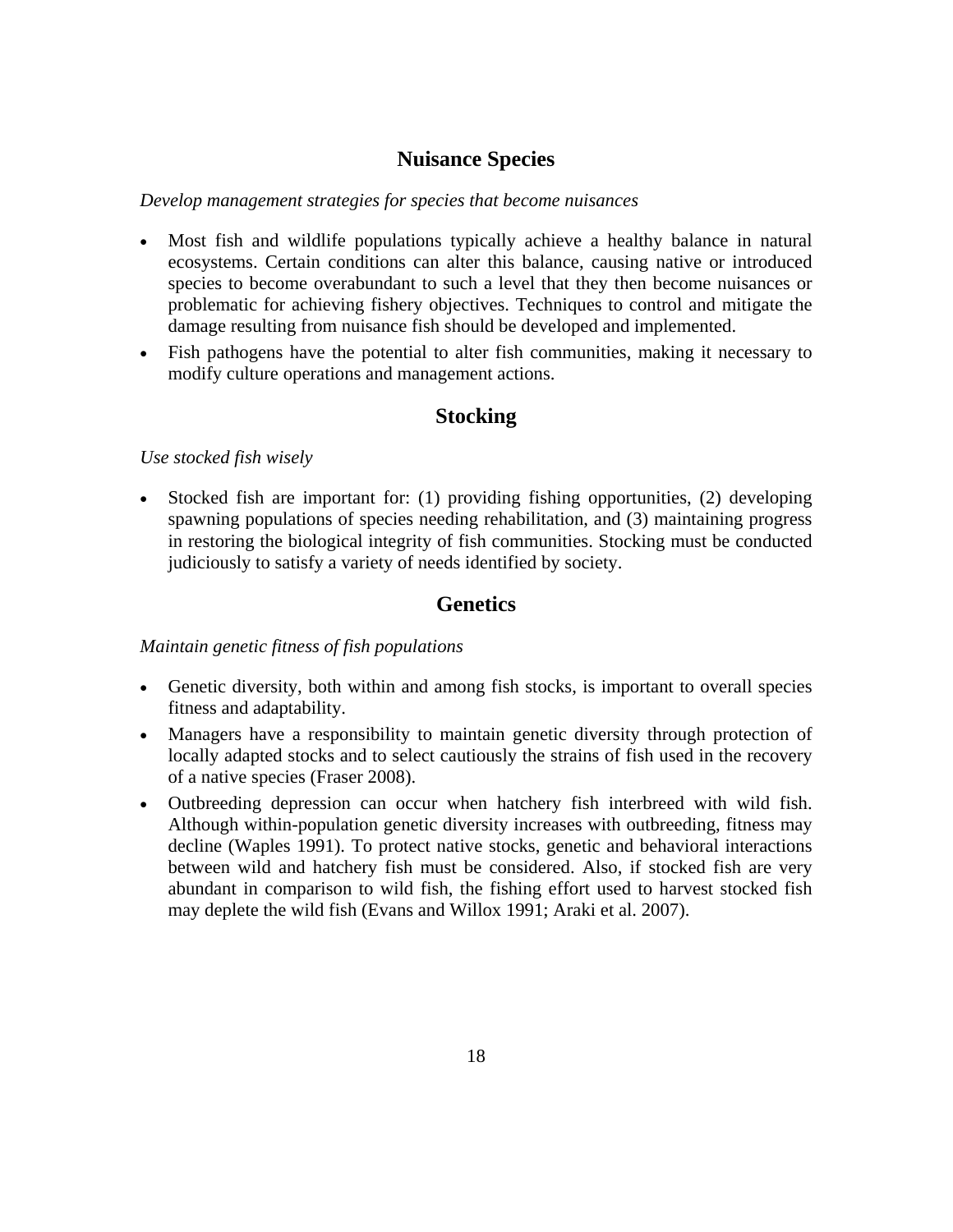# **Human Dimensions**

## *Recognize that fisheries are an important social and cultural heritage*

- Desirable fish communities and the means chosen to achieve them reflect social values. The stakeholders of concern here include all who use or benefit from the aquatic natural resources of the Lake Champlain basin. Fishery managers will do their best to maintain awareness of the social values and changing preferences of all stakeholders. Managers must recognize that social, cultural, and economic benefits to stakeholders—now and in the future—are important considerations in decision making.
- Managing a fish community requires a long-term perspective that also recognizes short-term social, cultural, and economic values.
- Stakeholders contribute critical biological, social, economic, and cultural information to fisheries management in support of decision making. With decision making comes a duty for fisheries managers to share accountability and stewardship with stakeholders.

# **Habitats**

# *Protect and restore fish habitats*

 Protecting and rehabilitating critical fish habitat, including tributary, embayment, and inshore spawning and nursery areas, is required to sustain productive fisheries over the long term. Maintenance of quality habitat is fundamental to fish and fishcommunity conservation.

# **Science-Based Adaptive Management and Accountability**

#### *Make science-based management decisions*

- Good ecosystem-management decisions depend on a science-based approach using an adaptive, iterative process that requires timely information provided through conventional surveys; broad-based, long-term monitoring; and research.
- Public understanding and support will be improved when management decisions are clear, are based on the best available information, and require accountability.
- Fish-community goals and objectives should be quantifiable and measurable.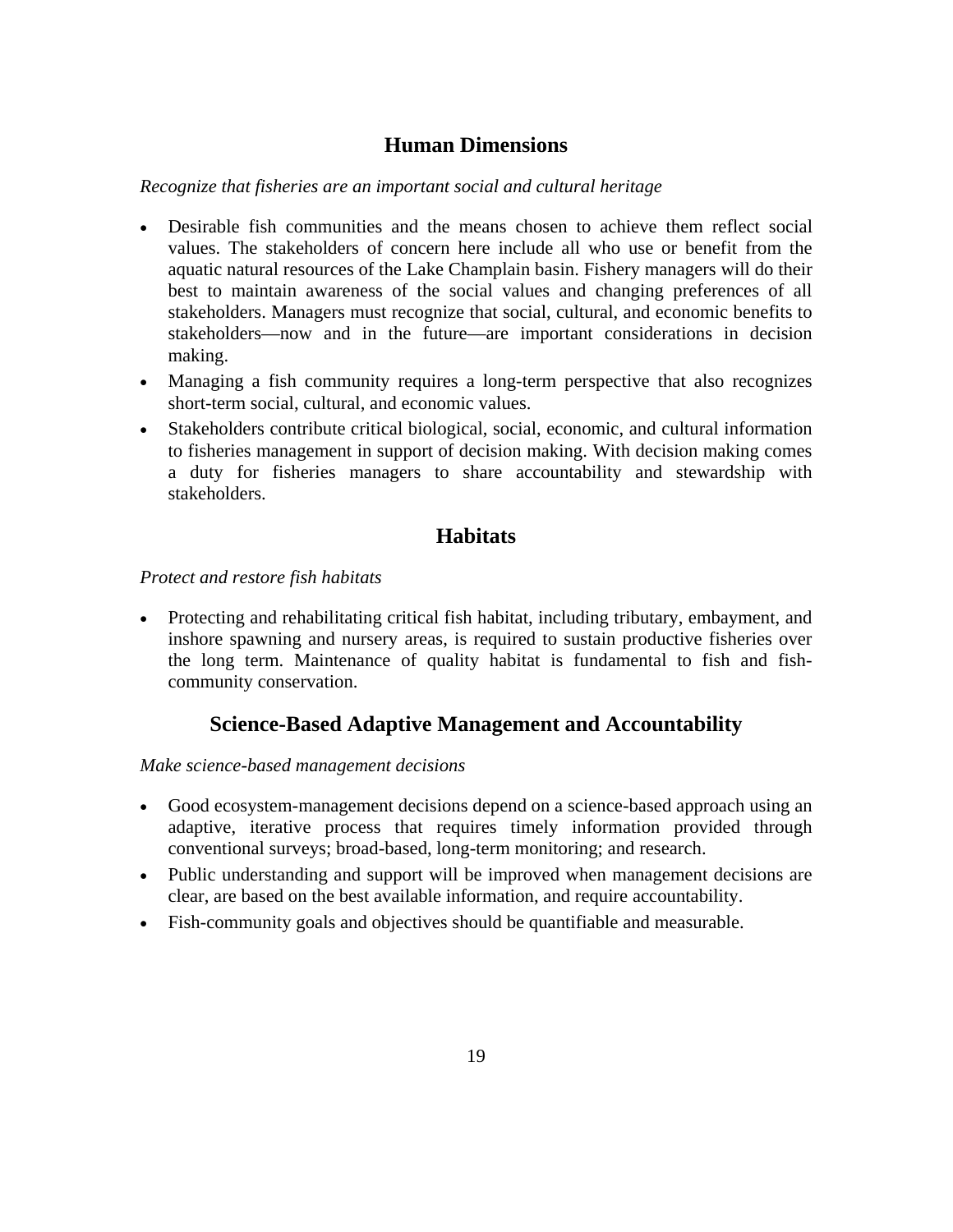- Management must be coordinated among agencies. Lake Champlain fisheriesmanagement agencies must share information, work toward consensus, and be accountable for their actions.
- Collaborative decision making must be sensitive to the different mandates, sub-goals, and constituencies of the agencies involved in interjurisdictional fishery management.

### **GOAL STATEMENT**

(Adopted from the Great Lakes Fishery Commission 1997)

*To secure fish communities, based on foundations of stable self-sustaining stocks, supplemented by judicious stocking of hatchery-reared fish, and provide from these communities an optimum contribution of fish, fishing opportunities and associated benefits to meet needs identified by society for: wholesome food, recreation, cultural heritage, employment and income, and a healthy aquatic ecosystem* 

# **FISH-COMMUNITY SUB-GOALS**

As stated more formally at the beginning of this plan, the overall goal for fish-community management is to provide for enduring populations of naturally reproducing fish and for the wise use of stocked fish. In addition, such fish communities are intended to provide the best available social, cultural, and economic benefits and to contribute to a healthy environment. The following sub-goals will shape fish-community management in Lake Champlain. Sub-goals are described by species for the tributary, nearshore, and offshore fish communities and for non-native species. The accompanying narratives for fish species that are part of more than one community are typically given under the community in which critical life phases occur, e.g., Atlantic salmon and lake sturgeon spawn in and are particularly vulnerable to angling in tributaries; sea lamprey spawn in tributaries but their greatest impact occurs on the offshore community. Where possible, relevant benefits, risks, and indicators are identified, and management actions intended to improve ecosystem function are identified.

Sub-goals and indicators are intended to provide general directions for interstate and binational management of the lake's fish community and fisheries. Specific objectives, actions, costs, implementation plans, and milestones have been or will be developed for individual species as needed. A strategic plan for salmonid management developed in 1977 has not been updated (Fisheries Technical Committee 1977) and is being replaced by this document. A management plan for walleye was developed in 1998 (Anderson et al. 1998) and continues to guide walleye management by Vermont Fish and Wildlife.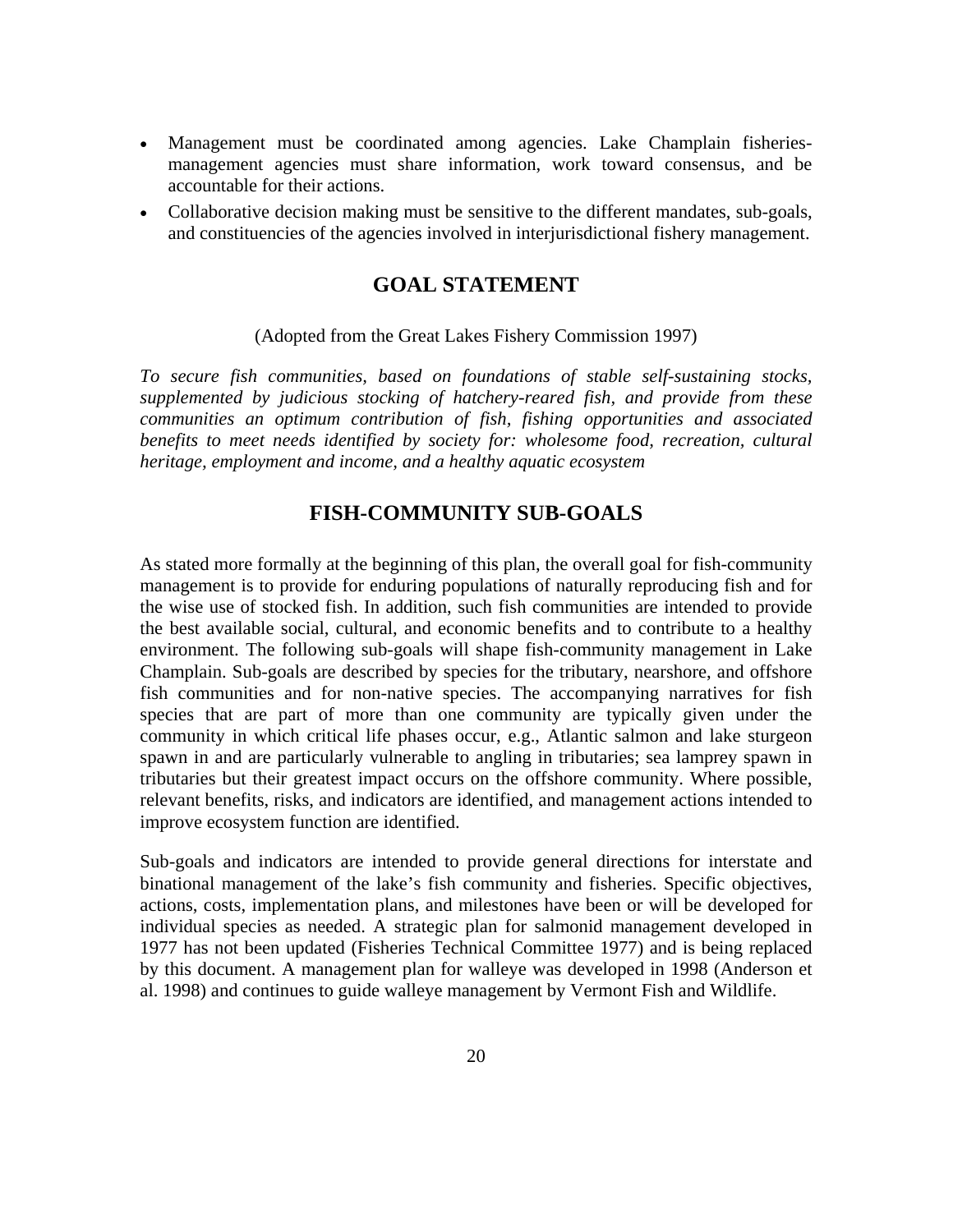# **Tributary Fish Community**

#### **Species Sub-Goals**

The fish community of the tributary zone, defined as the area between the fall line and the lake, will be composed primarily of a diversity of self-sustaining native fishes characterized by:

- Populations of brown trout and steelhead sufficient to provide fishing opportunities
- Increased stream returns of Atlantic salmon sufficient to support a viable sport fishery and natural reproduction
- Recovery of lake sturgeon populations sufficient for its removal from Vermont's list of endangered species
- Increased numbers of American eel consistent with global efforts for their rehabilitation
- Expansion of existing walleye populations sufficient to support a viable sport fishery and natural reproduction
- Maintenance or improvement of habitat conditions suitable for fish species identified as being of greatest conservation need, including quillback, redhorse suckers (*Moxostoma* spp.), eastern sand darter, and channel darter

#### **Brown and Steelhead Trout (see Offshore Fish Community)**

#### **Atlantic Salmon**

Lake Champlain historically supported populations of landlocked and/or sea-run Atlantic salmon (Plosila and Anderson 1985) that were abundant in the northern part of the lake and in the larger tributaries, including the Great Chazy, Little Chazy, Saranac, Salmon, Little Ausable, Ausable, and Boquet Rivers in New York; the Winooski, Lamoille, and Missisquoi Rivers in Vermont, and Otter Creek in Vermont (Greeley 1930). Evidence for anadromous Atlantic salmon in Lake Champlain is tenuous. The debate about the presence of sea-run fish is based in part upon confusion among river names, such that runs in the "Champlain River" could be attributed to either the Richelieu or the Great Chazy Rivers (Webster 1982). Atlantic salmon was the first species in Lake Champlain to show declines as a result of harvest and habitat changes caused primarily by stream sedimentation and damming. The species was last documented in the basin in the Ausable River, New York, in 1838. Sustained stocking began in 1972, and spawning runs and river and lake fisheries are maintained by annual stockings of approximately 240,000 smolts and 450,000 fry. The USFWS was mandated by Federal statute (The Lake Champlain Special Designation Act of 1990) to support this valuable inter-jurisdictional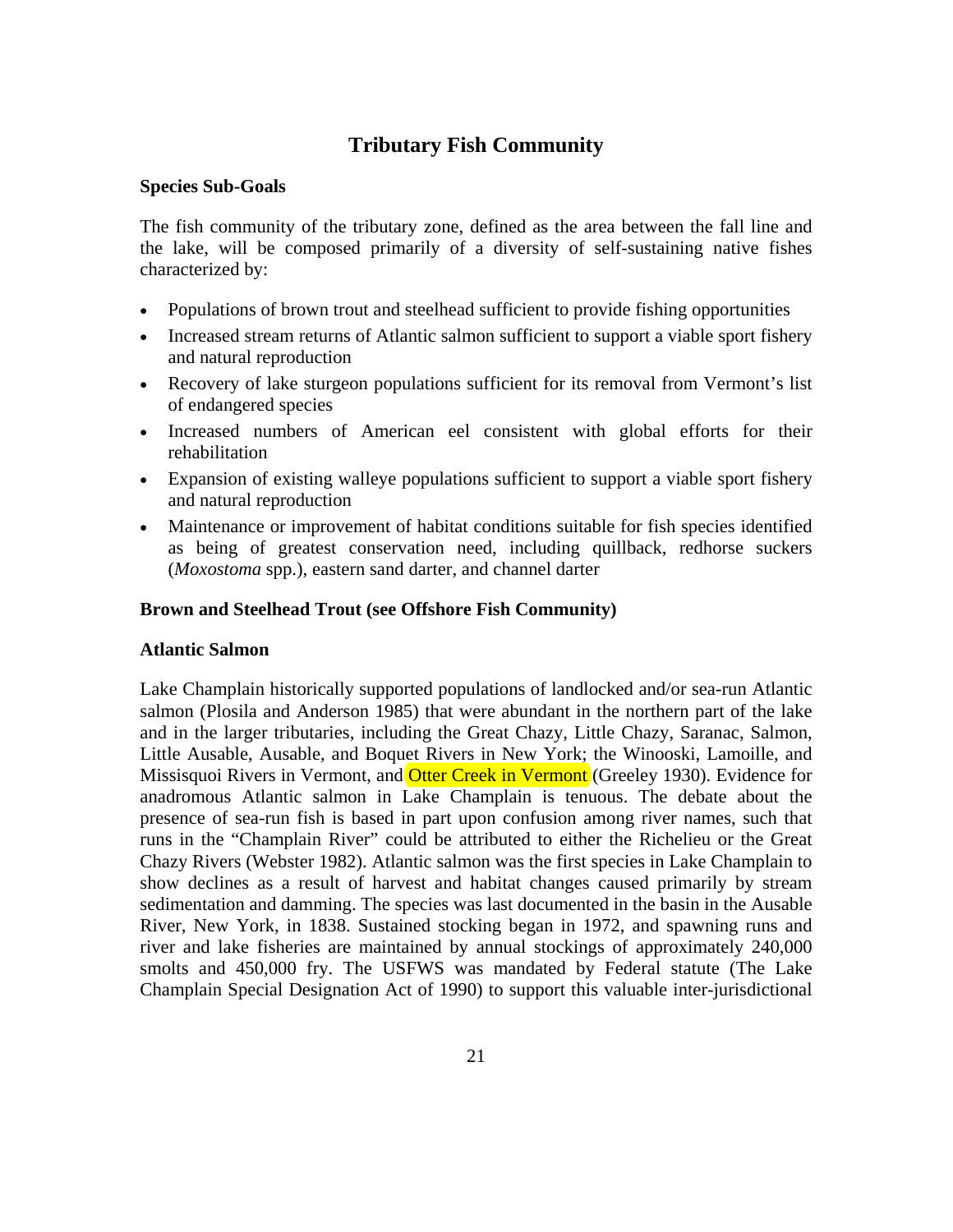species through hatchery production. In Vermont, the majority of these fish originated from a Sebago Lake, Maine, strain with the domestic brood stock being held at a Vermont hatchery. In recent years, feral adults have been collected from the spawning run and stripped of eggs to: (1) supplement the eggs collected from the domestic brood stock, (2) periodically replace brood stock, and (3) develop a Lake Champlain strain. In New York, a landlocked salmon brood stock was established at Little Clear Pond from a variety of strains. Adults in the pond are collected during the spawning run and stripped of eggs to: (1) provide yearlings or fry for stocking, (2) to annually replenish the Little Clear Pond brood stock, and (3) to periodically replace a separate, captive brood stock used to supplement demand for additional stocking. Currently, New York is in the process of switching over the Little Clear brood stock to the Sebago strain of landlocked salmon. The landlocked salmon fishery has been monitored since 1972 via angler diaries.

#### **Lake Sturgeon**

Lake sturgeon was abundant historically in Lake Champlain and is currently listed as endangered in Vermont and threatened in New York. Lake Champlain supported a small commercial fishery that harvested from 50 to 200 sturgeon annually in the late 1800s and early 1900s (Moreau and Parrish 1994). Annual harvest declined rapidly in the late 1940s, and the fishery was closed in 1967. Severe declines in abundance have been attributed to overharvest and loss of access to spawning habitat due to dam construction. Historically used spawning grounds were found in the Missisquoi, Lamoille, and Winooski Rivers and in Otter Creek. Recent investigations have documented the presence of adult sturgeon during the spawning season in both the Lamoille and Winooski Rivers. Eggs have been collected in the Lamoille, Winooski, and Missisquoi Rivers, and larvae have been collected with drift nets in the Lamoille and Winooski Rivers but have not been found in the Missisquoi River. Sampling for eggs and larvae in Otter Creek was unsuccessful. Management emphasis has been placed on restoration of the native genetic strain, if feasible, in preference to supplementing the population with stocks from outside the basin.

#### **American Eel**

American eel ascend the Richelieu River in the yellow eel life stage and spend approximately 10 to 20 years in Lake Champlain before returning to the Atlantic Ocean for spawning. The Richelieu River (Fig. 1) connects northern Lake Champlain to the St. Lawrence River and supported a commercial eel fishery until it was closed in 1998 because harvest declined dramatically. The rebuilding in the mid-1960s of two dams on the river at Saint-Ours and Chambly, Québec, has been partly to blame for the decline (Verdon et al. 2003). Evidence of the impact of these dams on American eel recruitment to Lake Champlain can be seen in surveys in 1979 and 1985. Mark-recapture studies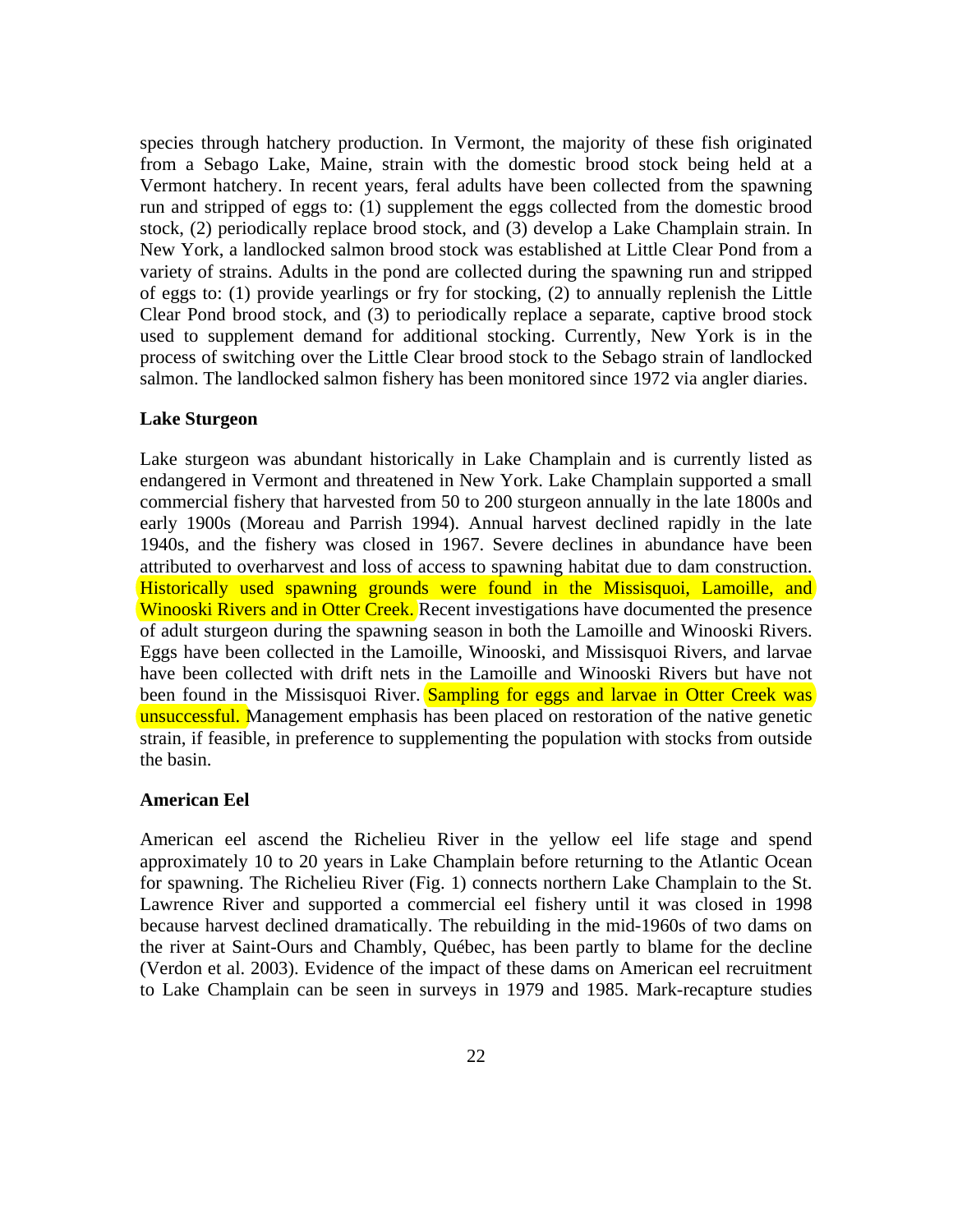conducted in three Lake Champlain bays (Paradise, Keeler, and Converse) indicated a decline in population size (LaBar and Facey 1983) and an increase in individual size, reflecting an aging population that has not been supplemented sufficiently by recruits. In 1997, an eel ladder was constructed at the dam in Chambly, and, in 2001, a fish ladder and an eel ladder were built at Saint-Ours. Faune Québec, in cooperation with a commercial fisher's union and Hydro-Québec, initiated a ten-year American eel stocking program in 2005 in the Richelieu River to further enhance eel recruitment. From 2005 to 2008, 2.8 million elvers from the Atlantic Coast were transferred to the upper Richelieu River. Each lot of elvers was submitted to a standardized health assessment to minimize the threat of introduction of pathogens and parasites (namely *Anguillicola crassus*). Results from these efforts remain to be determined.

#### **Walleye**

Walleye are native to Lake Champlain and provided an important commercial seine fishery until the early 1900s (Anderson et al.1998). The walleye sport fishery dates back to the late 1800s when popular spring walleye fisheries existed in Missisquoi Bay and the Missisquoi River. Walleye was the most important game fish in Lake Champlain (30% of the anglers interviewed were fishing for walleye) until the early 1980s (Anderson 1978). Declines in walleye harvest, particularly in the northern part of the lake, prompted closure of the Canadian commercial fishery in 1971 and reduction in the daily creel limit in Vermont in 1978. The specific cause of the decline has not been identified but may be related to several factors, including: (1) habitat degradation in spawning tributaries, (2) overharvesting, (3) competition with salmonids for forage (primarily rainbow smelt), and (4) impacts from recent invasions of non-native species, such as zebra mussel, white perch, and Eurasian milfoil. Current stocking efforts were initiated in 1986 when New York began collecting walleye eggs from the South Bay spawning population. In 1988, Vermont began collecting eggs from tributaries to Lake Champlain. In 1992, it developed a cool-water rearing program at the Bald Hill Fish Culture Station and, in cooperation with the Lake Champlain Walleye Association (LCWA), began raising walleye fry and fingerlings for stocking. Eggs are collected annually from walleye captured in tributaries, and the larvae are reared in ponds at the state culture station, LCWA ponds, or LCWA mobile hatchery. From 1988 to 2007, 1.0-8.6 million fry and 12-182 thousand fingerlings were stocked annually into Lake Champlain.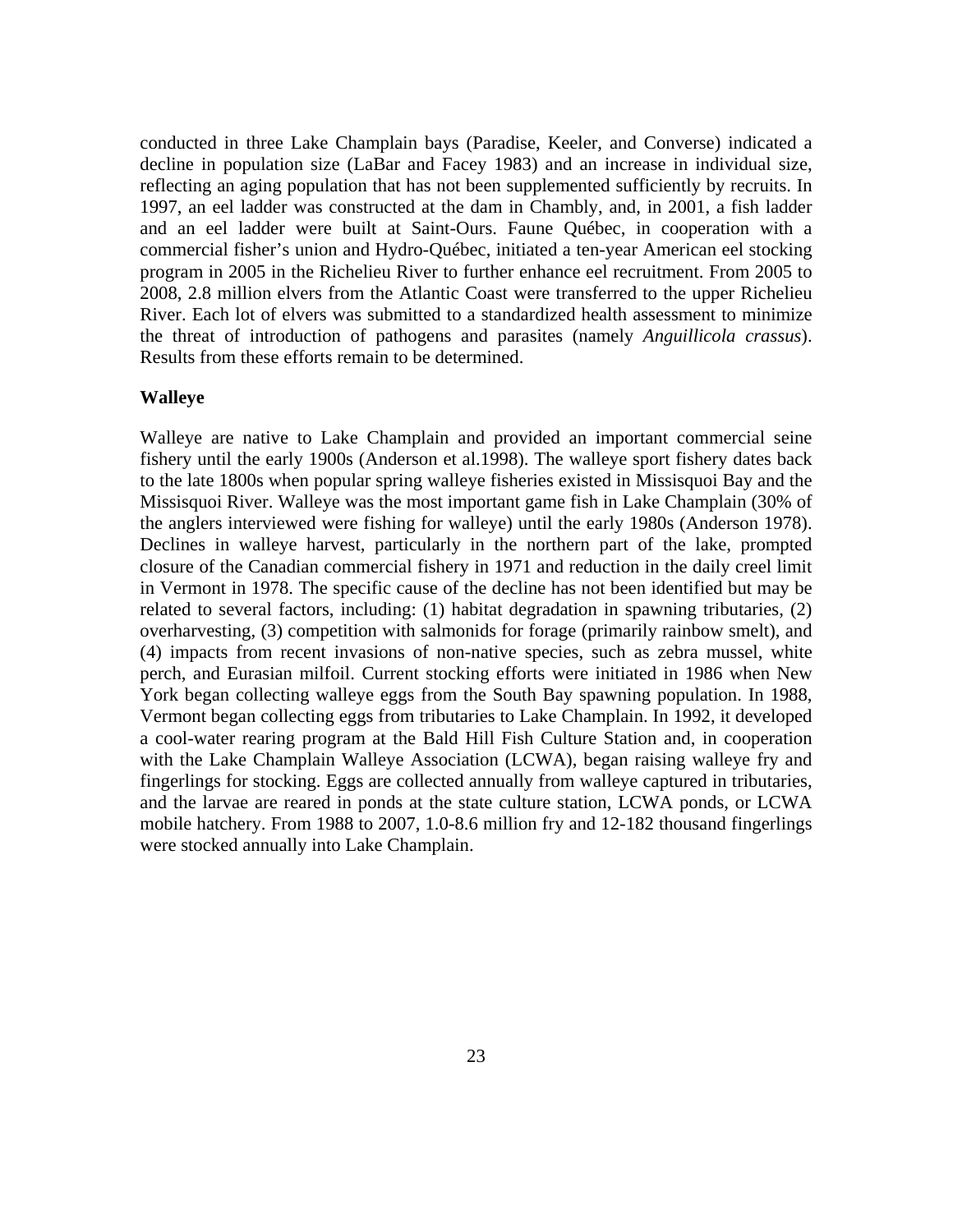#### **Benefits**

The tributaries of Lake Champlain historically supported reproduction by potamodromous species, such as Atlantic salmon, and provided feeding habitat for catadromous species (American eel). Tributaries were also critical habitat for a diversity of lotic fish species, of which several are threatened or endangered (northern brook lamprey, American brook lamprey, stonecat, channel darter, and eastern sand darter). Actions that improve the health and persistence of these species are often linked to actions that improve tributary habitat. Stream bank stabilization and contaminant reduction also improve nearshore habitats by reducing sediment and contaminant inputs.

#### **Risks**

As tributary water quality has improved over the past several decades, the habitat for sea lamprey larvae has also improved, possibly contributing to the current over-abundance of parasitic-phase sea lamprey. Lampricide treatments of tributary streams and deltas have the potential to impose additional stresses on vulnerable stream and nearshore biota. Removal of dams to improve access to spawning grounds for Atlantic salmon, walleye, and lake sturgeon may also increase the habitat available for larval sea lamprey, thus increasing the area exposed to lampricides.

#### **Indicators**

- Increased returns of spawning Atlantic salmon to tributaries, as measured at existing fish passage facilities
- Increased numbers and size of Atlantic salmon in angler catches from the lake and its tributaries
- Increased numbers of lake sturgeon in assessments
- An increase in American eel counts at the Chambly Dam on the Richelieu River
- Increased angler harvest of walleye in Lake Champlain and its tributaries
- Angler satisfaction with tributary fisheries
- Continued presence or an increase of fish species identified as being of greatest conservation need, such as quillback, redhorse suckers, stonecat, eastern sand darter, and channel darter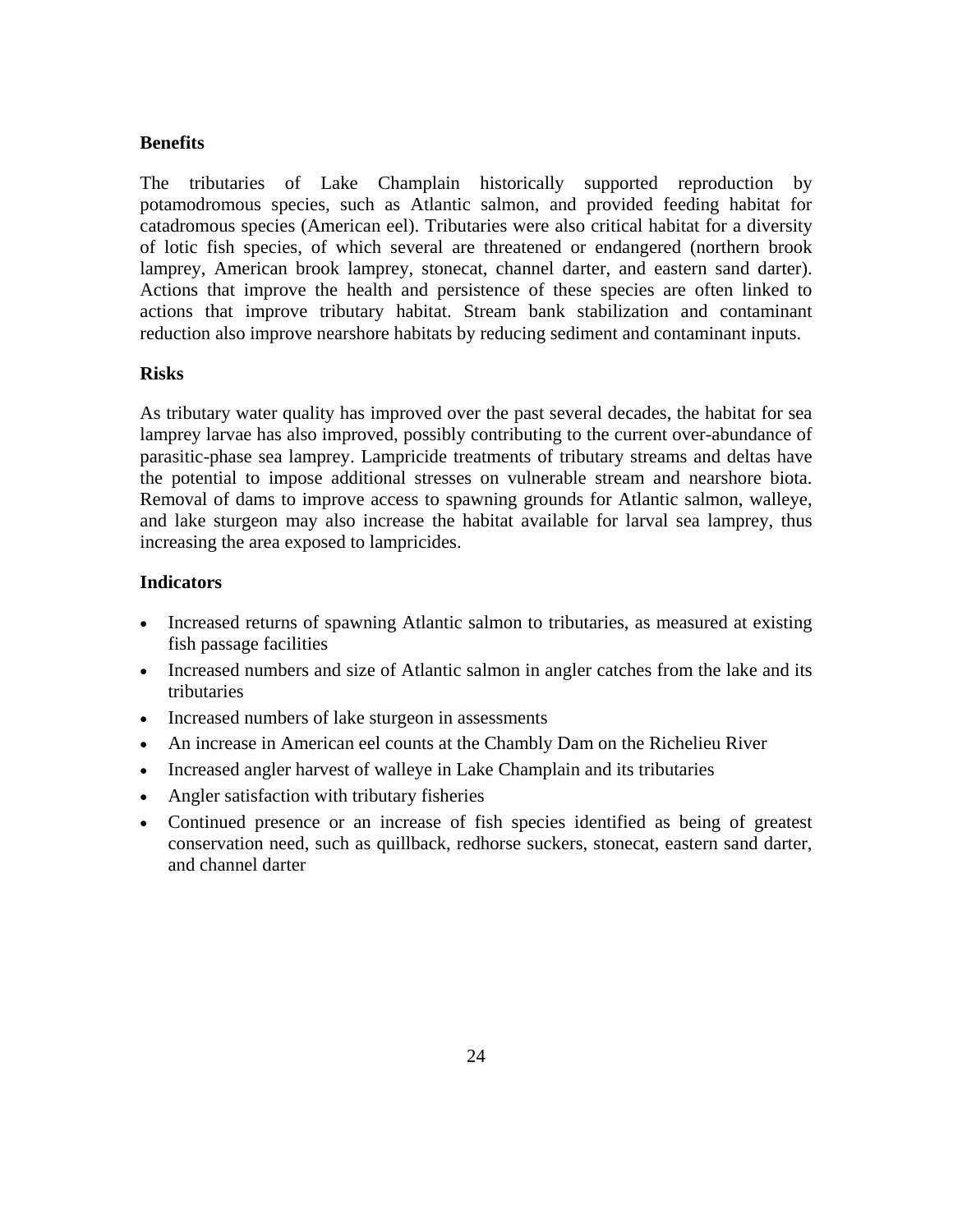# **Nearshore Fish Community**

## **Sub-Goals**

The fish community of the nearshore zone, comprising littoral and wetland habitats, will be composed primarily of a diversity of self-sustaining native fishes characterized by:

- Increased populations of walleye sufficient to support a quality sport fishery
- Maintenance of population levels of smallmouth bass, largemouth bass, and northern pike sufficient to support quality sport fisheries
- Maintenance of yellow perch populations sufficient to support a viable sport fishery
- A restored, self-sustaining population of muskellunge sufficient to support a quality sport fishery

## **Walleye (see Tributary Fish Community)**

## **Yellow Perch**

Yellow perch size and abundance varies by location in Lake Champlain. In the early 1990s, yellow perch in the northern end of the lake were reported to be stunted (Vermont Department of Fish and Wildlife 1991), whereas, in the southern section of the lake, numbers were lower, but growth rate was higher. Predation on yellow perch and interspecific competition have changed with the proliferation of the invasive white perch and alewife and with the increase in numbers of nesting double-crested cormorant (*Phalacrocorax auritus*). White perch and alewife directly and indirectly compete with yellow perch. The diets of yellow and white perch may overlap in both the juvenile and adult stages; in late summer, both species tend to eat small fishes and chironomids in Missisquoi Bay (Parrish and Margraf 1994; White and Facey in press). Additionally, white perch eat yellow perch eggs and alewife feed on juvenile yellow perch (Mason and Brandt 1996). The cormorant population on Young Island grew exponentially initially, until control efforts began in 2002. Most of its diet has been yellow perch, although, by 2008, large numbers of alewife were noted in cormorant stomachs (Duerr 2007).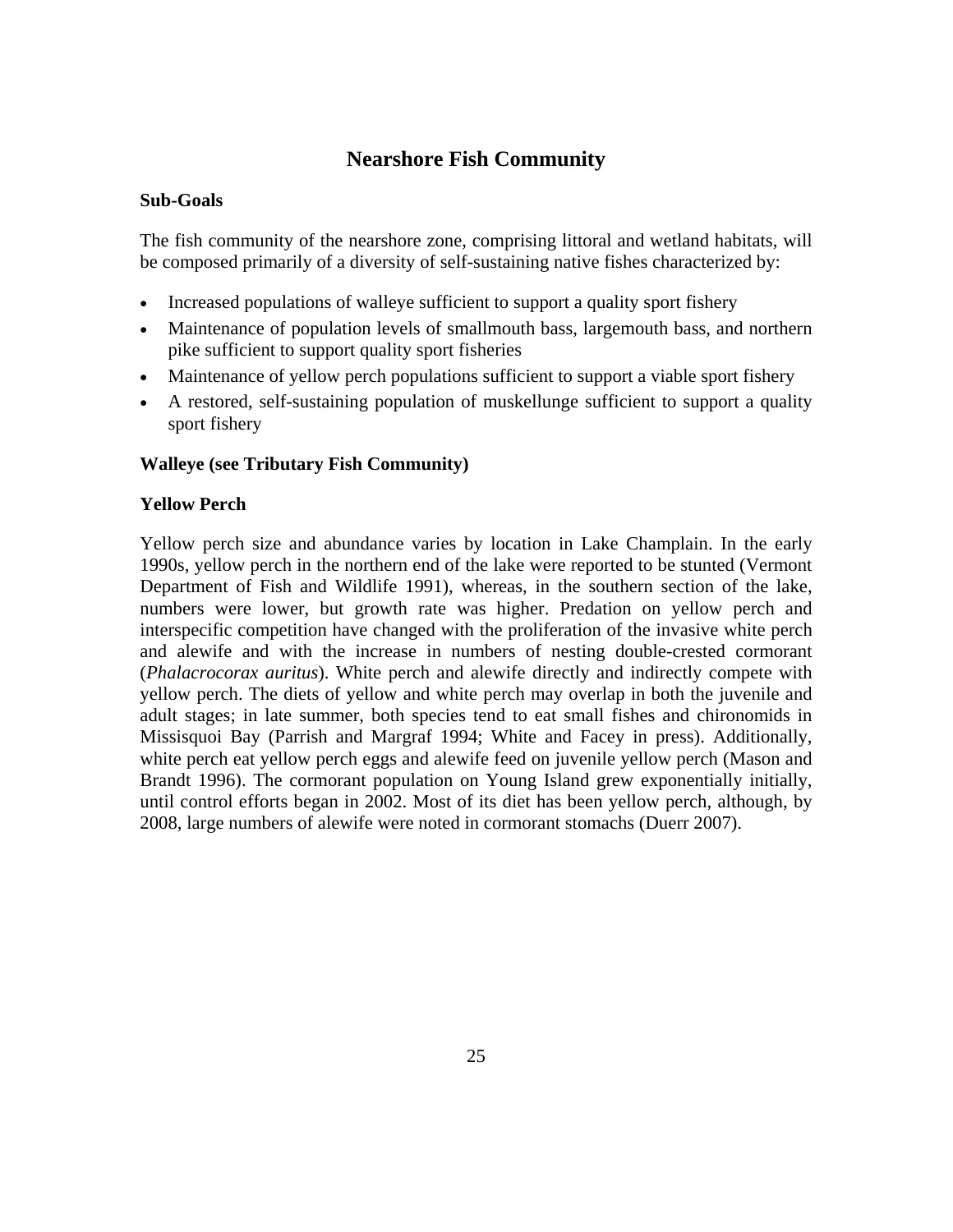#### **Centrarchids**

Lake Champlain has seven species of panfish and bass, and all are targeted by anglers. Pumpkinseed, rock bass and smallmouth bass are native to Lake Champlain, white crappie and largemouth bass were introduced, and black crappie and bluegill are believed to also have been introduced, either by an unauthorized stocking or by invasion via the Champlain Canal (Langdon et al. 2006; Table 1). Bass fishing in Lake Champlain has become increasingly popular in recent years, and the species are targeted by both professional and non-professional anglers. Since the mid-1990s, the increase in bass fishing and bass tournaments has brought substantial economic benefit to the local communities along Lake Champlain and increased interest in bass fishing. Bass fishing is concentrated in the northern and southern portions of the lake.

#### **Esocids**

The Lake Champlain basin is home to four species of esocids: northern pike, muskellunge, redfin pickerel, and chain pickerel. Muskellunge was historically "widespread but uncommon" from the Missisquoi River to Otter Creek (Thompson 1853), but, by the 1970s, its range was reduced to the Missisquoi River. A chemical spill in that river in 1979 apparently eliminated this muskellunge population. Recent genetic analysis from muskellunge collected below the dams on the Missisquoi River and above and below the dams on Otter Creek indicate that it originated from fish stocked in Otter Creek and the Great Chazy River.

#### **Benefits**

The benefits relating to the sub-goals for the nearshore zone comprise widespread recreational fisheries supported by a diversity of fishes and recovery of non-sport fishes that enhance fish-community health.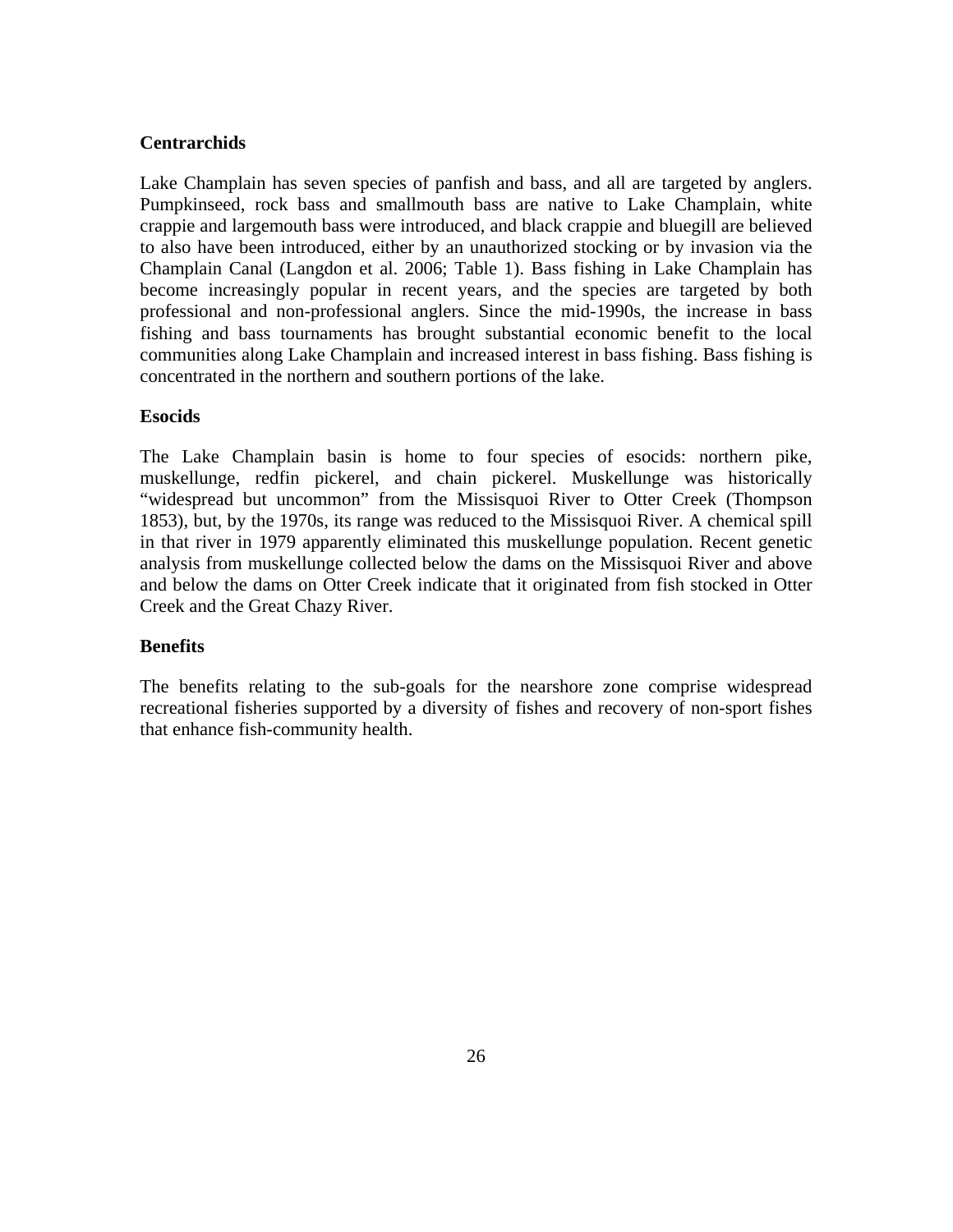#### **Risks**

The composition, structure, and function of the nearshore-zone food web will be governed largely by:

- Continued changes in water quality
- The abundance of zebra mussel
- Proliferation of invasive aquatic macrophytes
- The abundance of the recently established alewife
- The protection of wetland and other critical habitats from development
- Sport-fishing pressure

Changes in anthropogenic nutrient inputs and sediments and proliferation of invasive macrophytes and zebra mussel are modifying nearshore fish habitat and may lead to changes in species diversity. Northern pike, various bass, and panfish—light-tolerant fish adapted to weedy habitats—may increase in number. Expansion of the zebra mussel population across soft sediments may change food availability for fish species, such as yellow perch, lake sturgeon, and lake whitefish, which have demersal-feeding life stages. If alewife numbers expand, some species (for example, the emerald shiner and yellow perch) may suffer from increased predation and competition. Alternatively, high alewife numbers may decrease the level of predation on other species. Predators, such as salmonids, walleye, and double-crested cormorants, could feed more on alewife and on rainbow smelt and valued species, such as basses and yellow perch. In addition, the recent increase in popularity of basses and pike among sport anglers may require expanded monitoring.

#### **Indicators**

Indicators that nearshore sub-goals are being met are:

- Stable or increasing numbers of walleye in assessments
- Stable catch rates for smallmouth bass, largemouth bass, and northern pike in assessments and recreational fisheries
- Maintenance of yellow perch catches in assessments and recreational fisheries
- Evidence of consistent reproduction and recruitment of muskellunge in rivers
- Angler satisfaction with nearshore fisheries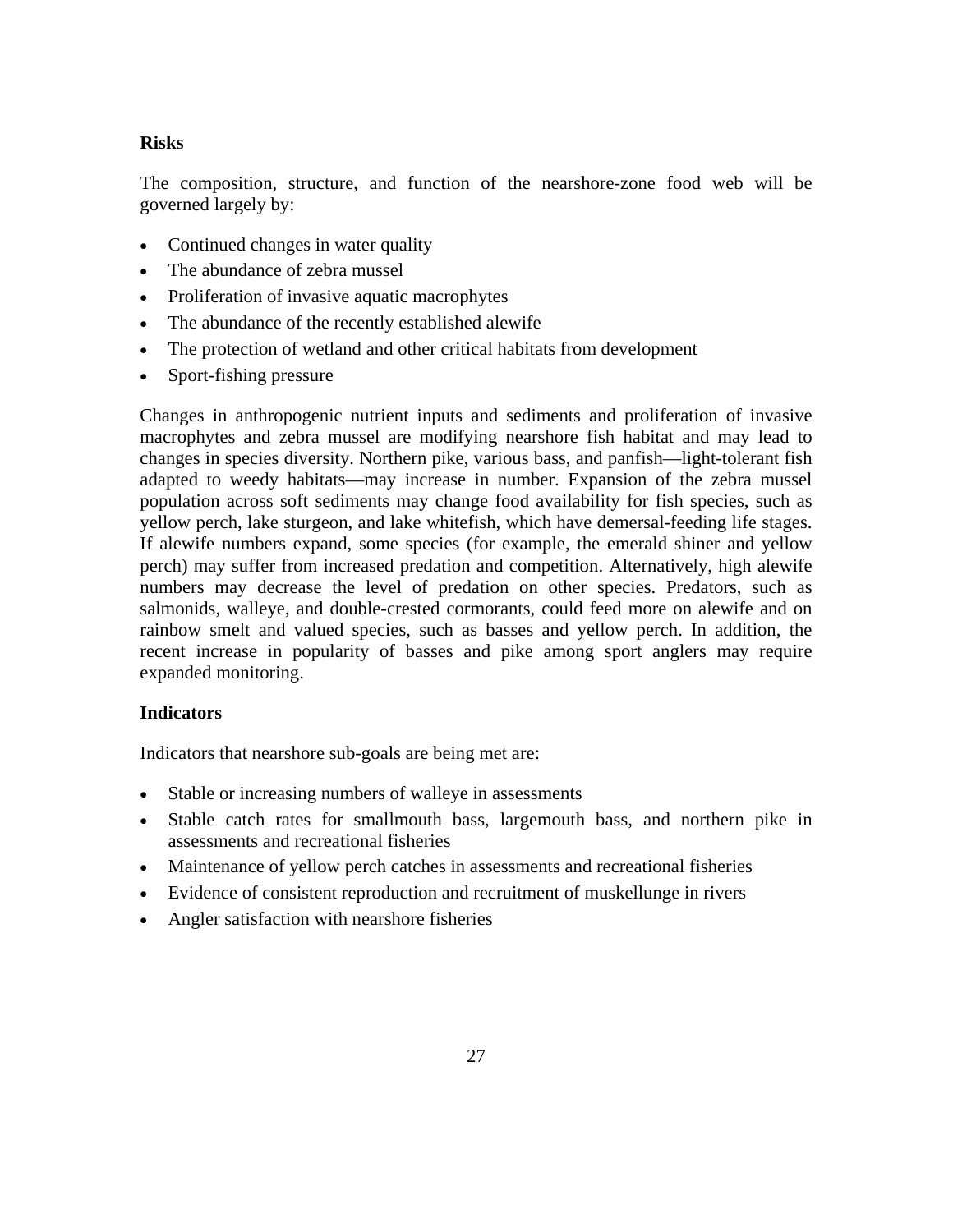# **Offshore Fish Community**

## **Sub-Goals**

The offshore fish community (pelagic and benthic) will be characterized by:

- Abundant populations of lake trout, Atlantic salmon, brown trout, and steelhead that provide a diversity of fishing opportunities
- Populations of rainbow smelt large enough to support a recreational fishery
- Stocking of sufficient Atlantic salmon to support re-establishment of self-sustaining populations
- Increasing numbers of naturally produced lake trout consistent with progress toward a self-sustaining population
- A stable population of lake whitefish with widespread spawning populations, including in those historically used spawning areas that are still suitable
- A forage base of sufficient abundance to support salmonid and walleye populations
- Suppression of sea lamprey populations utilizing a mixture of traditional (lampricides and barriers) and alternative control measures, including barriers, such that the marking rate on lake trout is below 25 per 100 fish
- Stable populations of native species, such as burbot and cisco, that characterize a healthy fish community in north temperate oligotrophic lakes

#### **Atlantic Salmon (see Tributary Fish Community)**

#### **Lake Trout**

Lake trout populations had disappeared from Lake Champlain by 1900 (Plosila and Anderson 1985). After sporadic stocking of lake trout in the late 19th century and in the 1950s and 1960s, a sustained stocking program began in 1973 to re-establish a fishery. The specific objective developed in 1977 was to "reestablish a lake trout fishery by 1985 that will annually provide at least 45,000 additional man-days of fishing with an approximate yield of 18,000 lake trout averaging 5 lb (2.3 kg) each" (Fisheries Technical Committee 1977). Since 1973, over 5 million lake trout have been stocked with annual stocking rates ranging from 39,000–272,000 yearling equivalents (5 fall fingerlings  $= 1$ ) spring yearling; Fisheries Technical Committee 1999). Stocking rates were decreased by approximately half in 1995 to compensate for an anticipated increased survival owing to fish saved due to sea lamprey control and a potentially higher consumption of rainbow smelt. Annual stocking rates have since stabilized between 68,000 and 90,000 yearlings. Several different lake trout strains have been stocked with the majority of Vermont's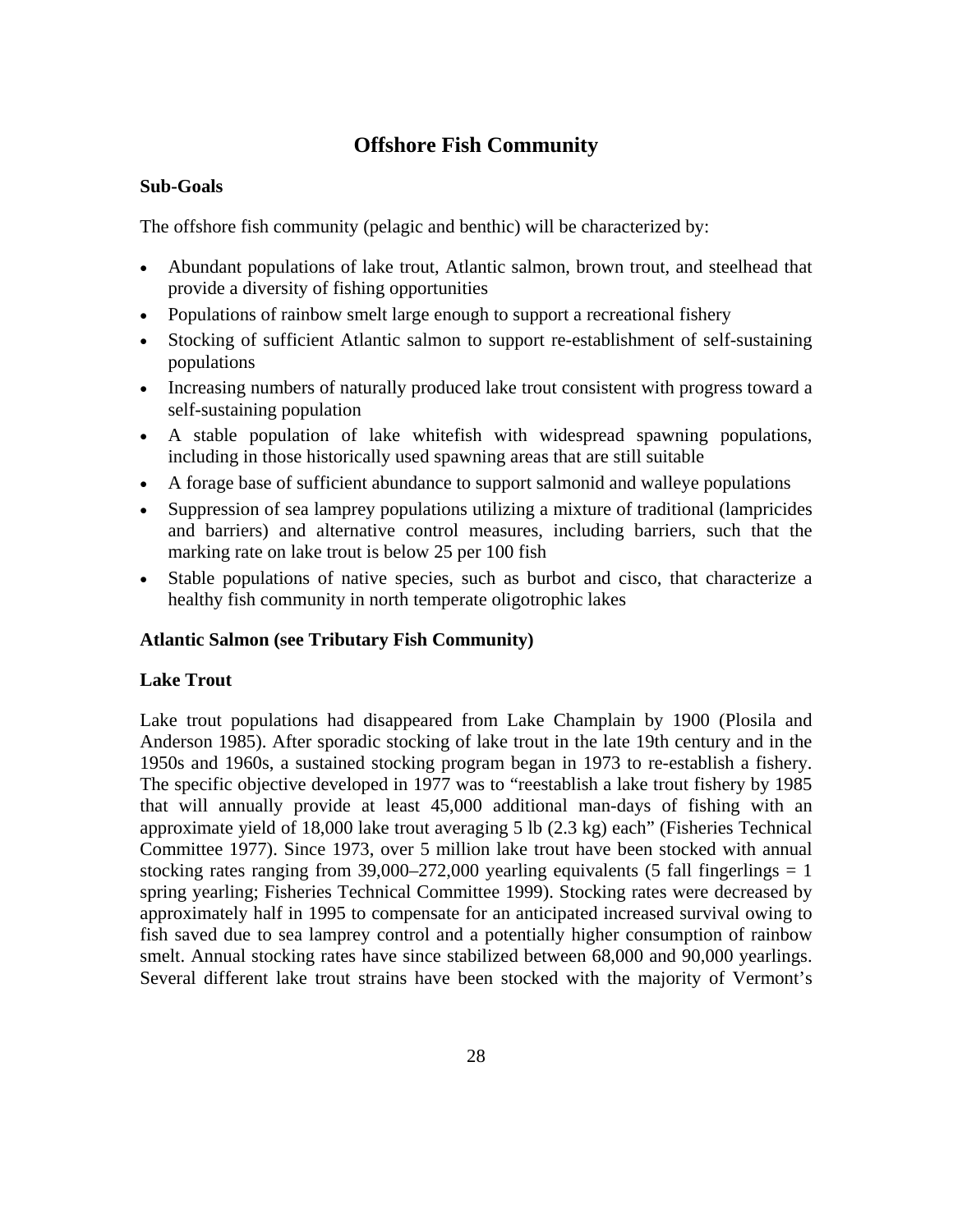stocking focused recently on a Lake Champlain strain (progeny of feral lake trout from Lake Champlain). In New York, stocking efforts have recently focused on the Finger Lakes strain. Wild-caught Seneca Lake fish are used as an egg source for rearing yearlings for stocking. The use of this brood stock for Lake Champlain is now in question due to the discovery of VHS in New York.

Despite high lamprey marking rates (30-98%) since lamprey control began, survival of feral adults has been good  $(-50\%)$ , spawning occurs at multiple sites in the main lake, and fry production is high. However, since 1982, the proportion of unclipped (presumably wild) lake trout seen during assessments of the spawning population has averaged only 4% and was 1.2% in 2005. This low level of unclipped fish in assessments may reflect natural reproduction or errors in fin clipping. The lake trout fishery has been monitored via salmonid angler diaries.

#### **Brown Trout, Steelhead**

Although not endemic, both species are well accepted as components of the fish community. They provide a diversity of fishing opportunities, which is an important social benefit, and a potential management tool for utilizing a changing forage base. The current brown trout stocking program began in 1977, and sustained steelhead stocking began in 1972. The Chambers Creek strain of steelhead is currently used for stocking and is obtained from the Salmon River Hatchery, New York. Beginning in 2007, steelhead stocking in New York was suspended because of the potential to introduce VHS from the Salmon River Hatchery. In the future, steelhead stocking from New York will depend on an alternative hatchery source. Vermont and New York stock the Rome Hatchery domestic strain of brown trout. Currently, the stocking target for steelhead and brown trout is 30% of the 491,000 total annual target for salmonid yearling equivalents. Approximately 78,000 steelhead and 68,000 brown trout were stocked annually in the mid-2000s.

#### **Lake Whitefish**

Lake whitefish supported a commercial fishery in Lake Champlain in the 1800s through the early 1900s until the fishery was closed in the U.S. in 1912 (Halnon 1963). Fishing was primarily for spawning fish using shoreline seines. From 1893 to 1904, Vermont issued 62-94 licenses per year, and the yield was up to 60,000 fish annually (Halnon 1963). In the fall of 1912, 64 licensed fishermen harvested 70,000 pounds (32 metric tons) of fish (Halnon 1963). Commercial fishing continued in the Quebec waters of Missisquoi Bay, but the number of licenses issued was reduced from 12 in the mid-1900s to 4 in 1974 (Mongeau 1979; Trioreau and Fortin 1985). Whitefish spawned in the bay, but the bay is too shallow and eutrophic to support a resident population. The harvest in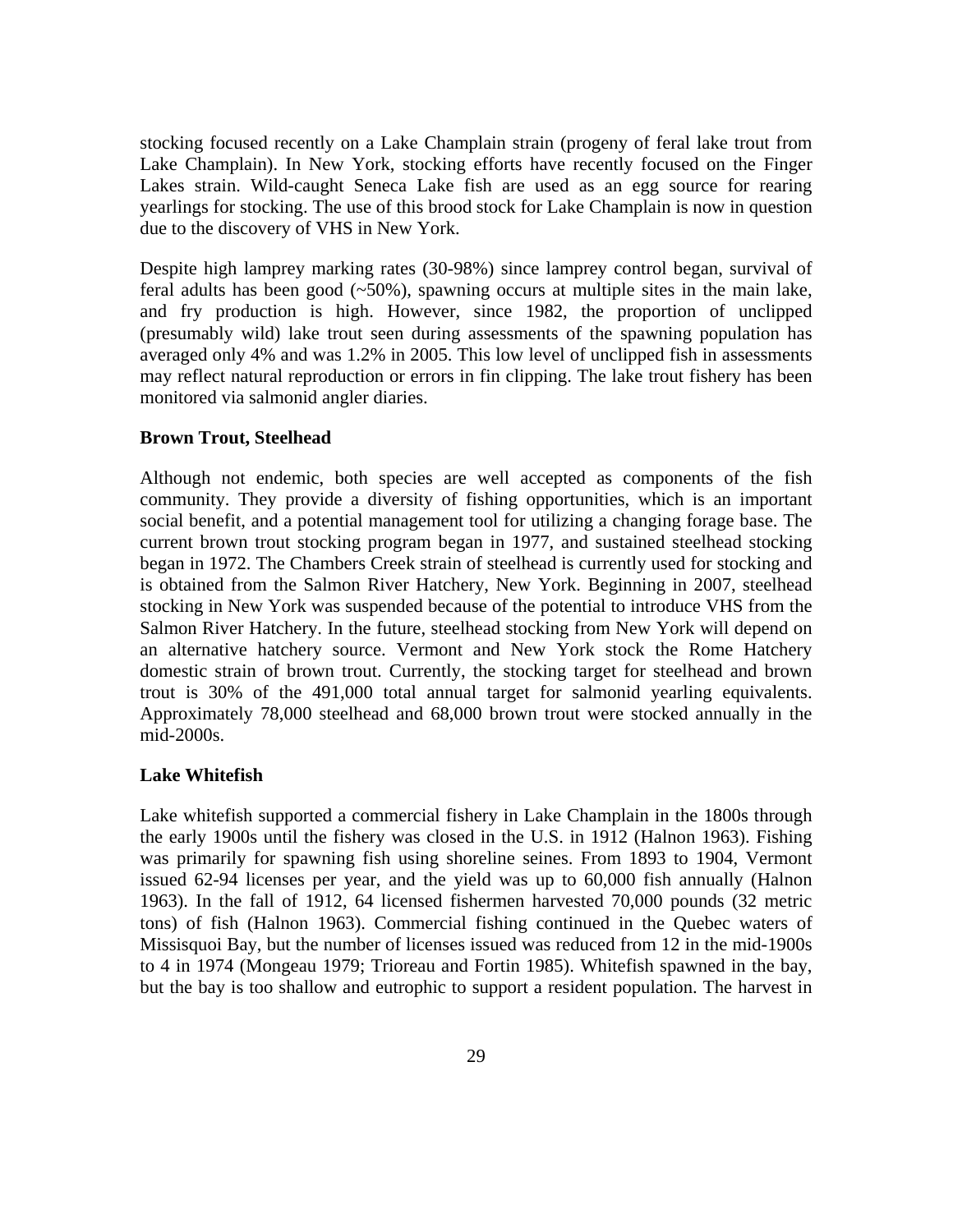Missisquoi Bay declined steadily from  $13,214$  kg  $(29,132$  lb) in 1972 to 35 kg  $(77 \text{ lb})$  in 2004, the last year in which harvesting occurred. The only historical study focused on lake whitefish in Lake Champlain was in 1930 (Van Oosten and Deason 1939. Data from recent research suggest that spawning populations at historical spawning sites in the South Lake and Missisquoi Bay are severely depleted or gone.

#### **Forage Fish**

Rainbow smelt, yellow perch, and emerald shiner have historically constituted the bulk of the prey available to Lake Champlain predators. Rainbow smelt also provides a popular target for ice fishing. Rainbow smelt is not harvested in tributaries, as is common elsewhere, as spawning largely occurs in the lake. Forage-fish abundance has been measured since the early 1990s, primarily through annual sampling of rainbow smelt by trawl and hydroacoustics. These efforts were designed to monitor the prey base in the face of increased predator survival that resulted from sea lamprey control. Managers can respond to increased pressure on the prey base by manipulating predator numbers through harvest control and stocking. Rainbow smelt populations in Lake Champlain are characterized by an age structure dominated by ages 1-2. Trawl catches expressed as catch-per-unit-effort (CPUE) (CPUE = number collected in 55 min of trawling) oscillate between years of very high numbers to very low numbers. Rainbow smelt CPUE in the main lake is generally lower than in the Inland Sea (median CPUE of 100-200 vs. 700- 1,000, respectively). In recent years, non-native fish have become a major component of the prey assemblage. These include young-of-the-year (YOY) white perch (first documented in 1984) and alewife (first documented in 2003).

#### **Sea Lamprey**

The status of sea lamprey as native to Lake Champlain is the subject of debate, primarily because historical records do not mention sea lamprey or sea lamprey marks prior to the 1800s. However, genetic data suggest that they are native to the lake (Waldman et al. 2004; Bryan et al. 2005). If the species are native, changes to the Lake Champlain ecosystem and habitat must have contributed substantially to their current population imbalance with their host fishes. Experimental control involving the use of permanent and seasonal barriers and the application of the lampricides TFM and Bayluscide to 13 tributaries and 5 deltas began in 1990, and long-term control began in 2002 (Fisheries Technical Committee 1999; Marsden et al. 2003). Despite relatively intensive control efforts, marking rates on lake trout fell in 1992 to only 31 per 100 fish, then rose to 98 per 100 fish in 2006 before declining again to 31 per 100 fish in 2008. A wide range of other fish species are also attacked by sea lamprey.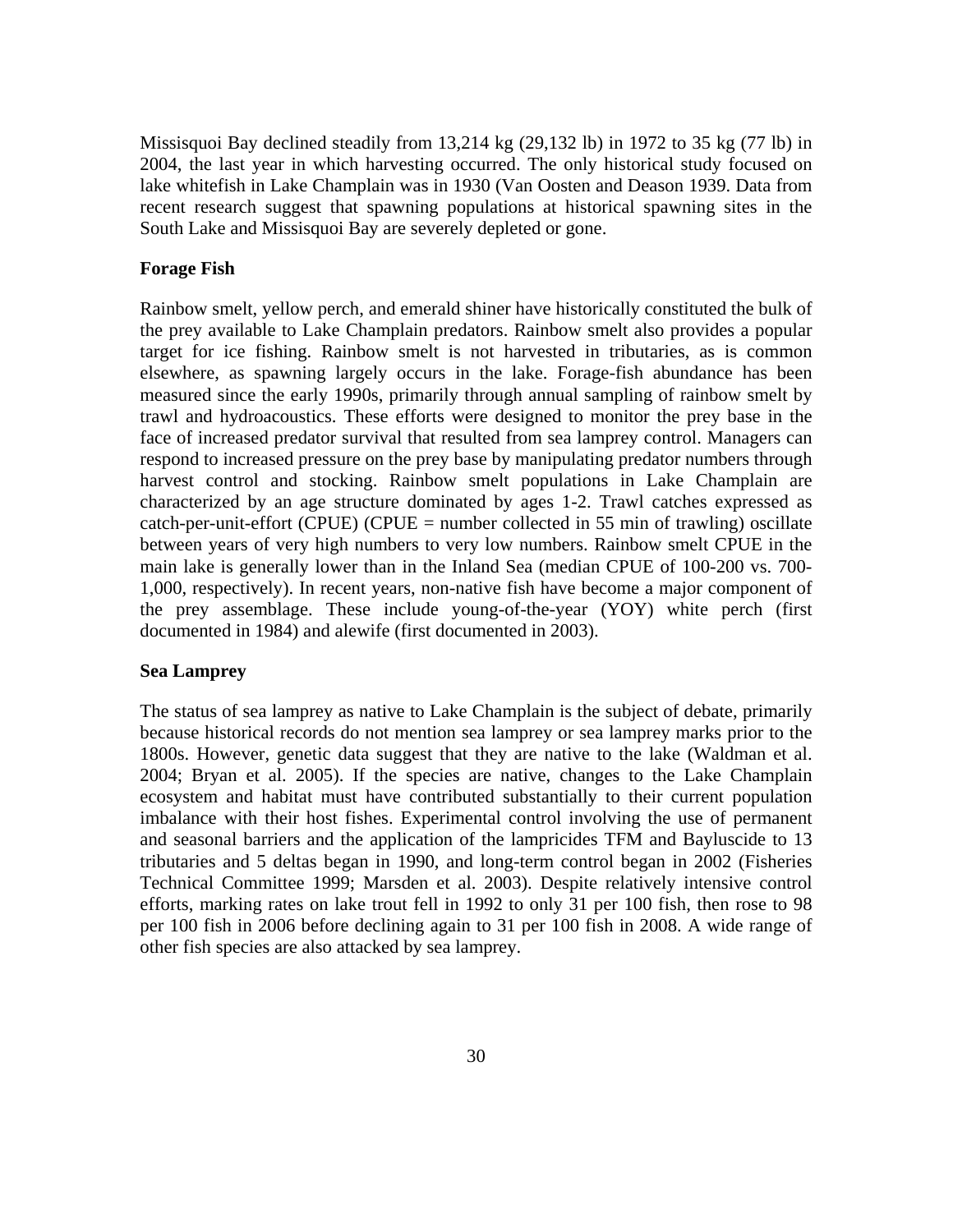In 2007, the cooperative convened a Sea Lamprey Summit with the Great Lakes Fishery Commission, resulting in a recommendation to place the USFWS as the lead, central agency for control on Lake Champlain. If this recommendation is implemented, the USFWS would continue to conduct annual population assessments of sea lamprey, participate in treatments, and have an added role as applicant to Vermont and New York for the permits needed for use of lampricides in the watershed. The recommendation has not yet been implemented. While considerable research is being done to find alternatives to lampricides, these chemicals continue to be the primary method for controlling sea lamprey populations in the Great Lakes, Finger Lakes, and Lake Champlain.

To facilitate investigation of non-chemical alternatives for sea lamprey control in Lake Champlain, the Lake Champlain Sea Lamprey Control Alternatives Workgroup, a federal advisory committee, was formally established by the Secretary of the Interior in 2006. The workgroup consists primarily of representatives of stakeholder organizations, with participation from state and federal agencies working collectively to restore fishery resources in the basin. As a federal advisory committee, the workgroup provides an opportunity for stakeholders to give policy and technical advice that may be useful in finding or deploying alternatives to lampricides. The workgroup reports to the Secretary of the Interior through the USFWS and the cooperative. Specific responsibilities of the workgroup are to: (1) provide advice regarding the implementation of sea lamprey control methods that are alternatives to lampricides, (2) recommend priorities for research to be conducted by cooperating organizations and for demonstration projects to be developed and funded by state and federal agencies, and (3) assist federal and state agencies with the coordination of alternative sea lamprey control research to advance the state of the science in Lake Champlain and the Great Lakes.

#### **Burbot**

Burbot is a minor commercial species in the Great Lakes but does not appear to have attracted any fishery interest in Lake Champlain. Burbot has not been monitored in Lake Champlain, although catch and size data were collected from 1982 to 1997 as part of the summer assessment of lake trout. The population status of burbot is unknown. Burbot and lake trout are the only native deepwater predators, thus, predation on rainbow smelt by burbot is of interest for forage-fish management.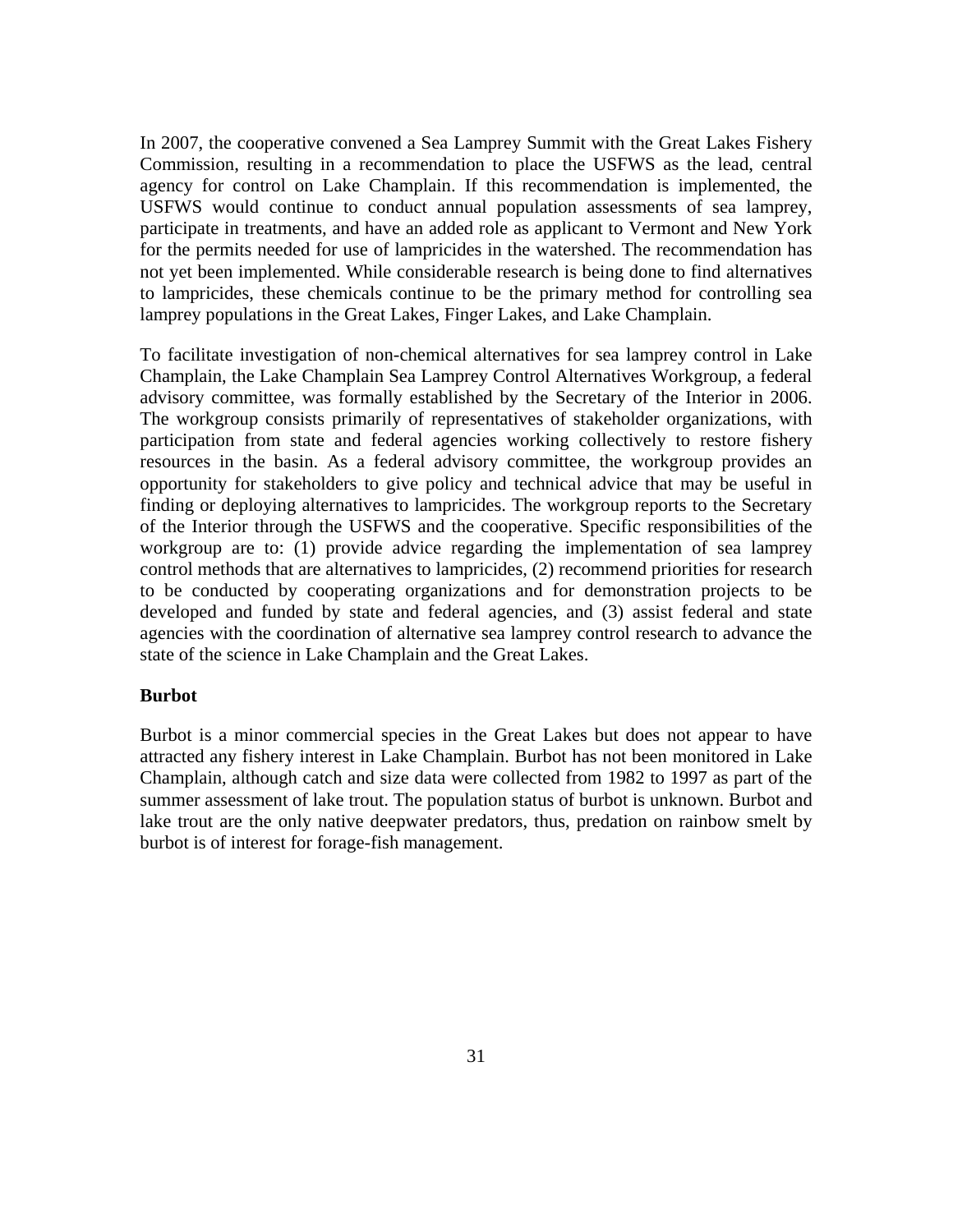## **Benefits**

Benefits from achieving the offshore pelagic sub-goals are:

- A sport fishery based on a variety of salmon and trout
- Restoration of a predator fish community that is not dependant upon hatchery inputs
- A prey base capable of sustaining a predator fish community as well as a recreational fishery

#### **Risks**

The uncertainty and risk associated with achieving the sub-goals are high. Reduction of sea lamprey populations during the 1990-1998 experimental period resulted in increased survival of lake trout and Atlantic salmon. Concerns about depletion of rainbow smelt populations resulted in a decision to reduce stocking of lake trout in the late 1990s. The number of stocked Atlantic salmon remained stable due to angler preferences. These changes recognize the value of the sport fishery and reflect an effort to maintain a balance between the numbers of predator fish stocked and prey-fish abundance. Achievement of the sea lamprey control target of <25 marks per 100 lake trout will protect Atlantic salmon, steelhead, lake whitefish, and walleye and improve lake sturgeon restoration. Stocking has produced a population of lake trout with high survival and diverse year-class structure that supports an extensive sport fishery. However, despite successful spawning and fry production lakewide, little to no natural recruitment to the adult population has been detected. Impediments to recruitment have not yet been identified. Successful re-establishment of Atlantic salmon may be negatively affected by poor adult survival due to sea lamprey predation, low availability of or inhibited access to suitable stream habitat, and competition with other juvenile salmonids in streams.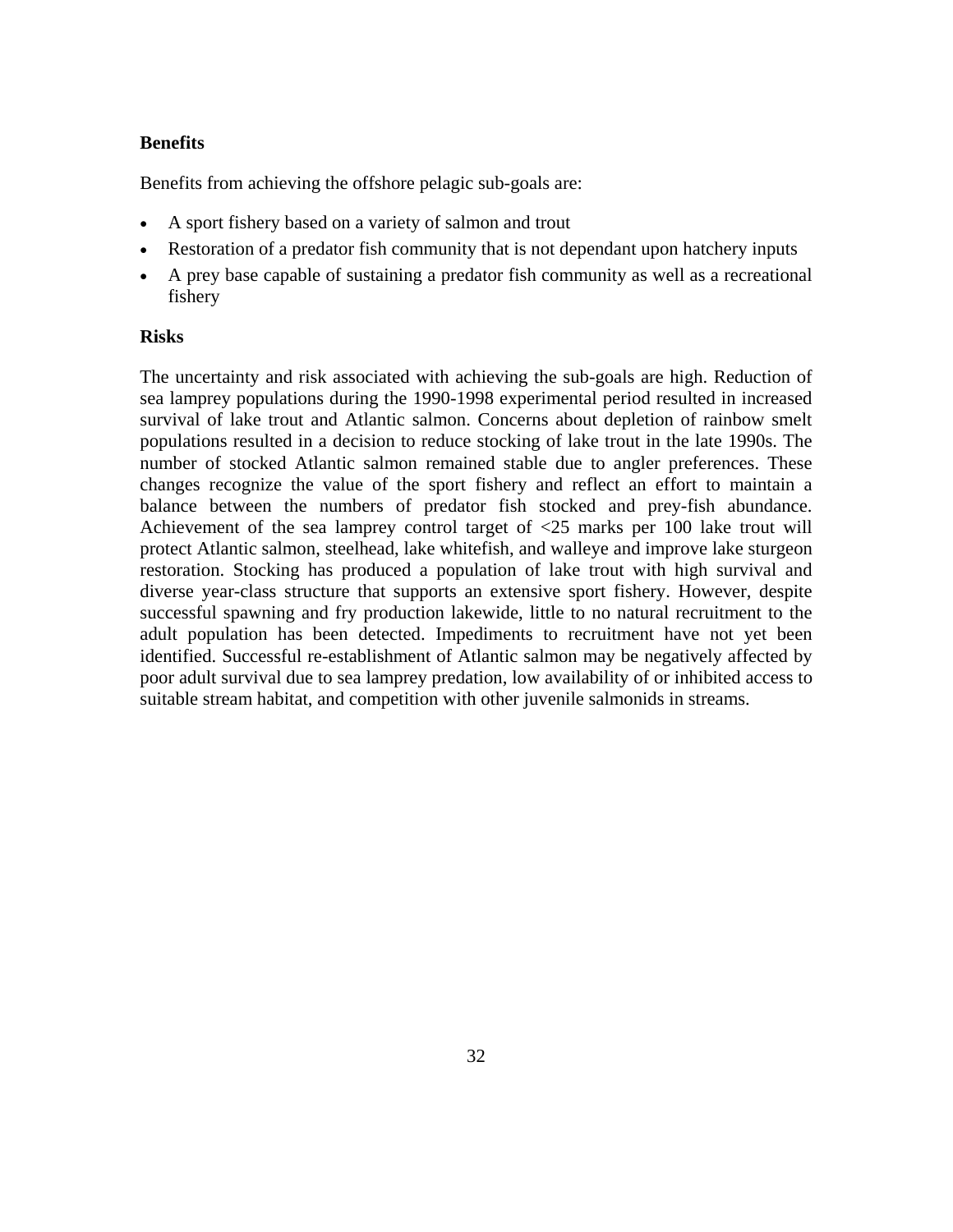#### **Indicators**

Indicators that offshore pelagic sub-goals are being met are:

- An abundance of rainbow smelt characterized by multiple age-classes
- Angler satisfaction with the rainbow smelt harvest
- Increased catch and size of Atlantic salmon in assessment and recreational fisheries
- Reproduction of naturally reproduced lake trout such that they comprise  $<15\%$  of the fall assessments measured over multiple year-classes
- A reduction of sea lamprey marking to  $\langle 25 \rangle$  marks per 100 lake trout
- An increased number and size of brown trout and steelhead in angler catches
- The maintenance of lake trout catch rates with an increase in average size

# **Non-Native Species**

#### **Sub-Goals**

Management of non-native species in Lake Champlain shall consist of:

- Preventing new introductions
- Suppressing nuisance non-native species, where possible, to minimize their impact on native species and ecosystem functions

Of the 15 species of fishes that are known to have been accidentally or deliberately introduced into Lake Champlain, three (brown trout, steelhead, and largemouth bass) comprise an important component of the fishery. Brown trout and steelhead populations continue to be maintained by stocking. Introduction of new species of fishes by deliberate stocking is actively discouraged by the cooperative. Control of other vectors of accidental introduction, such as bait-fish transport, fish importation, and bilge- and ballast-water transport, are being addressed (Marsden and Hauser 2009). Introduction via the Champlain Canal is under review by the USFWS and the Lake Champlain Basin Program.

Among the accidentally or illegally introduced species, black and white crappie are now naturalized and contribute to sport-fishing diversity in the warmer waters of the lake. Blueback herring and gizzard shad entered the lake via the Champlain Canal, and brook silversides likely entered also via the canal. All three species are established in the lake and are not utilized by anglers; no effects on lake ecology have been noted. Tench, introduced to the Richelieu River as escapees from an unauthorized aquaculture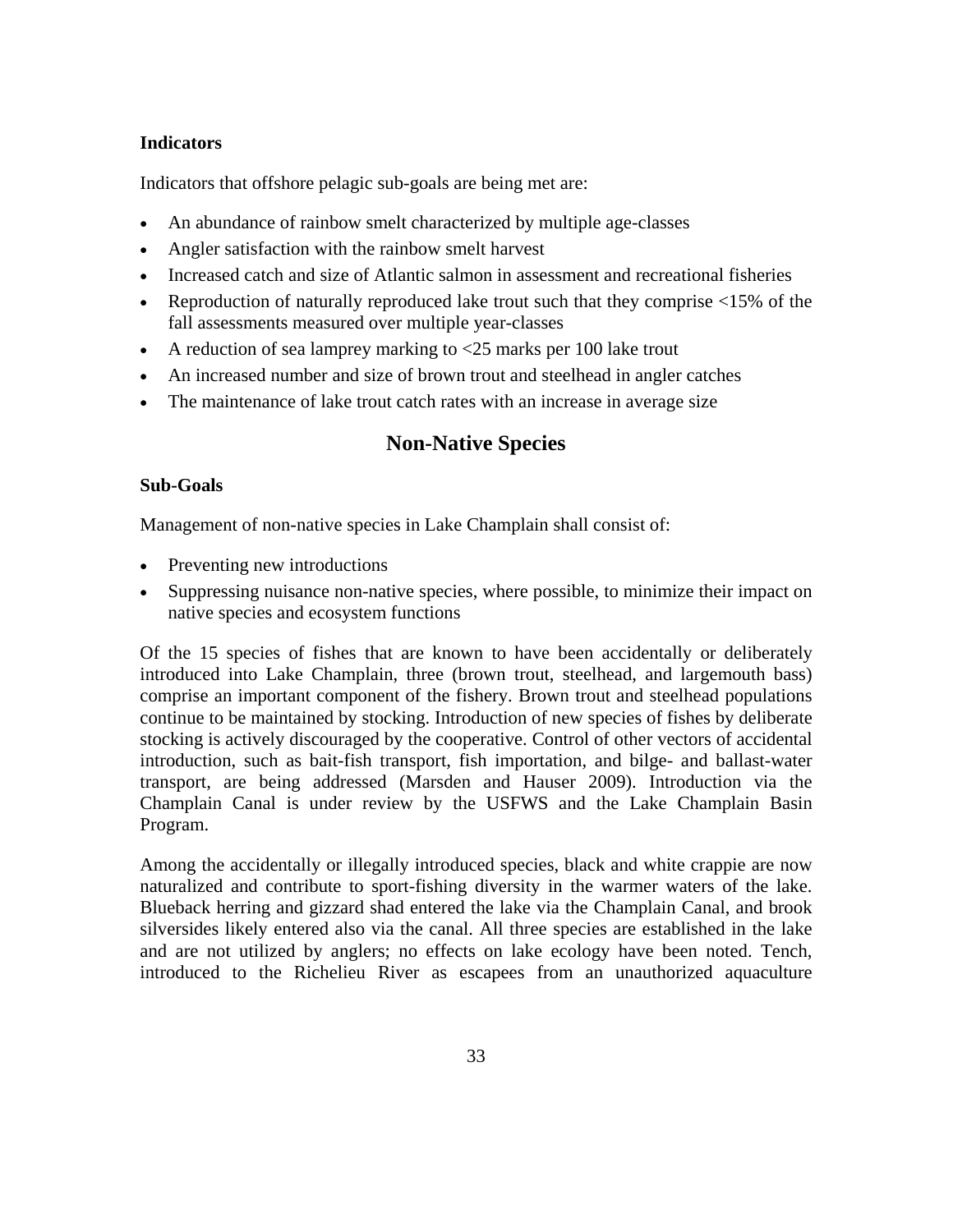operation, have not yet made an impact on the lake fish community or the fishery. Two additional species are of concern due to their potential importance to the fishery (white perch) or to their impacts on the ecosystem (alewife).

#### **White Perch**

White perch gained access to Lake Champlain in 1984 via the Champlain Canal (Hawes and Parrish 2003). They have since spread lakewide, and have started to gain importance in the sport fishery. Ecological impacts of this species in Lake Champlain are, at present, unknown. Recent studies of adult white perch diets in Missisquoi Bay indicate that these species feed largely on benthic invertebrates and zooplankton in early summer and shift to small fish and benthic invertebrates, especially chironomids, later in the summer (White and Facey, in press; Couture 2006). As an abundant, apparently opportunistic feeder, it has the potential to affect food availability for other species.

#### **Alewife**

Alewife was first noted in the Lake Champlain basin in Green Pond, New York, in the 1960s. Alewife appeared in Lake St. Catherine, Vermont, in 1997, presumably introduced by anglers. Alewife was found in Missisquoi Bay in 2002, and YOY alewife was sampled in large numbers in the main lake in 2007. A major die-off of YOY alewife was noted in the Inland Sea in February 2008 and in the south lake in March 2008. The discovery of alewife in the lake presents new challenges to managers. The alewife could exert some major influences on the lake's fish communities. Alewife prey on the larvae of many native fish species, impact the zooplankton community, and contain high levels of thiaminase (Eck and Wells 1987; Mason and Brandt 1996; Fitzsimons et al. 1999; Madenjian et al. 2008). Salmonid species that consume alewife exhibit thiamine deficiency, which results in early mortality syndrome (EMS). EMS affects the offspring of lake trout and Atlantic salmon and could be a major impediment to re-establishment of reproducing populations of these two species (Fitzsimons et al. 1999).

#### **Benefits**

Prevention of new introductions and suppression, where possible, of established species is important for maintaining ecosystem health and community structure in the lake.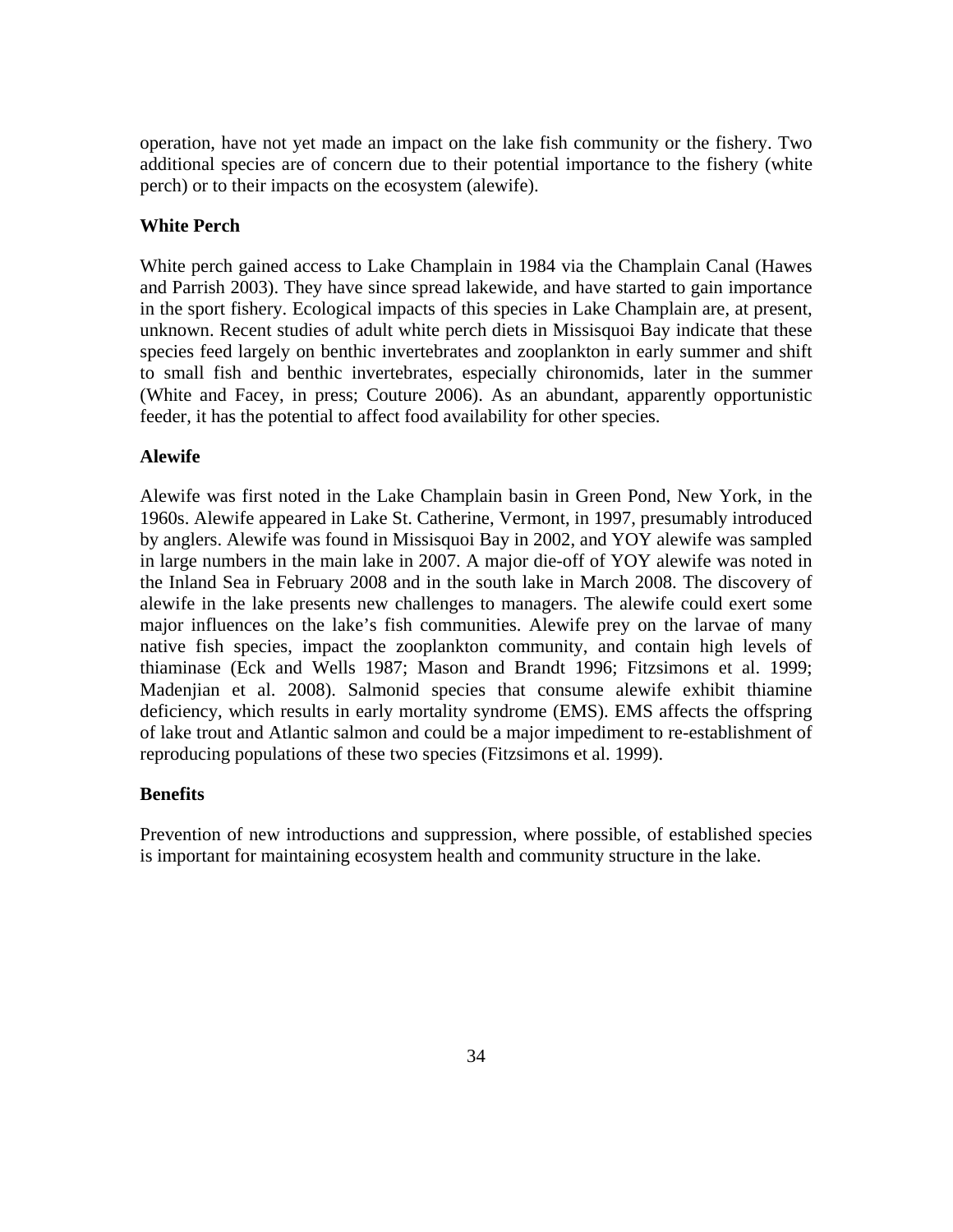#### **Risks**

Several non-native species already established in the Great Lakes, such as ruffe (*Gymnocephalus cernuus*) and quagga mussel (*Dreissena bugensis*) have not yet appeared in Lake Champlain. Round goby (*Apollonia/Neogobius melanostomus*) are now highly abundant throughout the St. Lawrence River and has become a dominant element in the food chain. Zebra mussel, white perch, and alewife were recently established in Lake Champlain and continue to increase in abundance. Alewife may contribute to diversity of forage for salmonids and allow increases in stocking and fishery yields. Alternatively, alewife may compete with rainbow smelt, resulting in no net increase in forage abundance. Rainbow smelt is an important diet item for every pelagic fish predator in Lake Champlain and provides an important winter fishery. Competition with or larval predation by alewife may affect rainbow smelt population dynamics and, in consequence, threaten the rainbow smelt, Atlantic salmon, and steelhead fisheries. Alterations in ecosystem structure or function may provide opportunities for new non-native species to colonize and expand, leading to further instability of community structure.

#### **Indicators**

Indicators of successful management actions are:

- No new accidental or unauthorized introductions
- Stabilization or reduction in the range or abundance of non-native nuisance species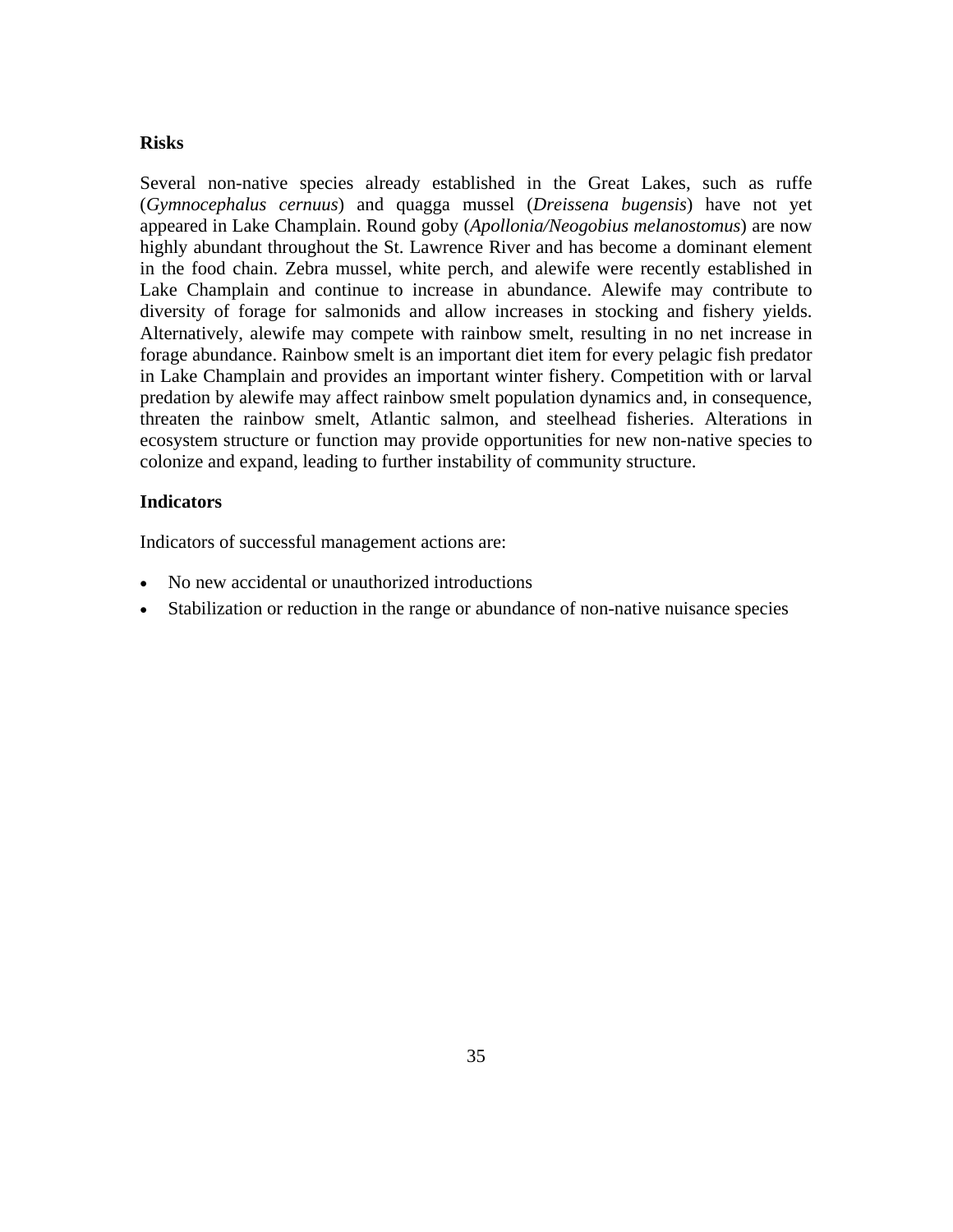# **MANAGEMENT ACTIONS TO SUPPORT HEALTHY FISH COMMUNITIES**

#### **Sub-Goals**

Management actions that support healthy fish communities will include:

- Protecting native biodiversity
- Protecting the genetic diversity and biological integrity of native fishes
- Rehabilitating native fishes
- Protecting and enhancing populations of rare and endangered fishes
- Achieving sea lamprey marking rates of <25 per 100 lake trout
- Maintaining the integrity of existing food webs
- Protecting and rehabilitating critical fish habitat, especially tributary and nearshore spawning and nursery areas
- Encouraging government agencies to implement policies that would reduce contaminant concentrations in fish to levels that result in no sport-fish consumption advisories and that cause no impairment of fish and wildlife reproduction

The introduction of invasive species and the alteration of habitat through altered hydrology, increased sedimentation, and degradation of water quality has resulted in the declines of several native species that are now listed as endangered, threatened, or of special concern (Table 1) and has warranted special management consideration.

# **Species of Greatest Conservation Need**

In addition to the harvestable species addressed above, other native species present in the basin are important due to: (1) their ecological role or (2) the uncertain or endangered status of their populations. Cooperation with state and federal agencies that manage habitat and water quality will benefit fish and the biodiversity that supports them. The status of species of greatest conservation need (threatened or endangered) is listed in Table 1. For example, eastern sand darter is threatened in both New York and Vermont, and channel darter is endangered in Vermont. Eastern sand darters are found in the lower sections of the Missisquoi, Lamoille, Winooski, and Poultney Rivers; channel darters occur in the Winooski, LaPlatte, and Poultney Rivers. Greeley (1930) reported channel darters in the Great Chazy River and on the New York side of Lake Champlain, but there are no recent records of this species from these locations. Successful sampling for both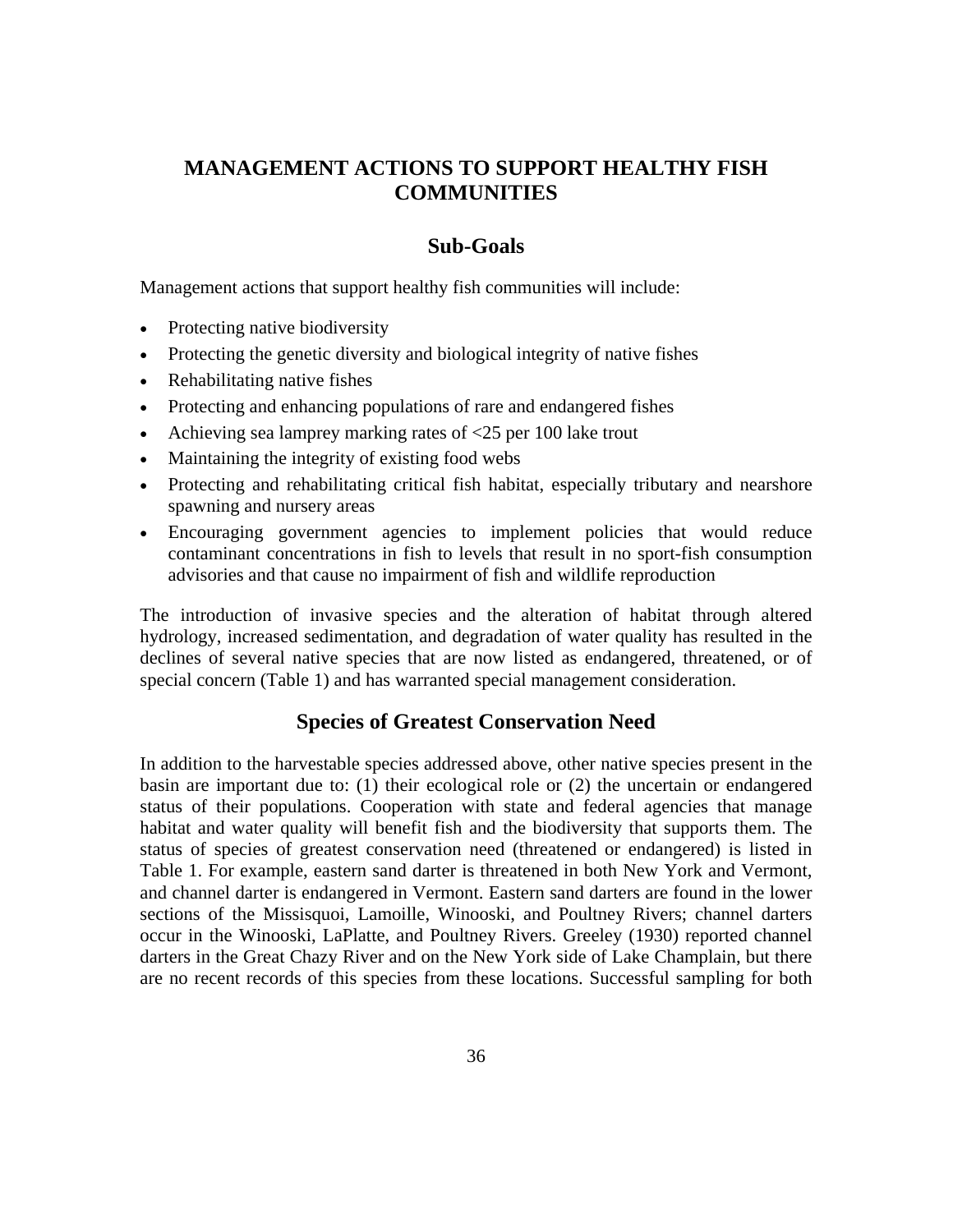species is very dependent on river flows and lake levels, and both species rely on shifting depositional substrates, so it is difficult to estimate annual population changes. Further development of population assessment methods could clarify the distribution, abundance, and population trajectory of these species. Similarly, the distribution and abundance of mooneye is virtually unknown, due to the limited amount of sampling that would encounter this species. Two additional species of note are the northern and American brook lamprey (endangered and threatened in Vermont, respectively). Their distribution and abundance are known only to the extent that they appear as bycatch in annual stream assessments of sea lamprey larvae. Both species are vulnerable to land-use changes that alter stream habitats and to lampricides that target sea lamprey.

Sauger was once abundant in portions of Lake Champlain and was captured in considerable numbers as recently as the 1980s. Sauger was present in all sections of the lake except for the main lake, although it was more abundant in the southern portion of the lake (Anderson 1978). Recent netting surveys of the South Bay, where sauger was formerly abundant, failed to capture a single one. Sauger also disappeared within the last 30 years from the upper reaches of the St. Lawrence River. This species has attracted little attention in Lake Champlain, and little is known about its current status. However, as a protective measure, regulatory changes have been enacted by both New York and Vermont that virtually eliminate the angler harvest of sauger.

## **Benefits**

Benefits from protecting biodiversity, maintaining or improving community structure, and reducing contaminants are:

- Self-sustaining populations supporting sustainable fisheries
- Increases in native fish diversity and improved habitat and water quality
- A more aesthetically pleasing environment

### **Risks**

Major threats to biodiversity include the unintentional introduction of new species, habitat loss, and pathogens. Introductions can occur through a variety of means, including stocking programs; navigation channels; unauthorized releases; accidental transport on trailers, boats, and waders; or bait-bucket and live-well transfers. Parasitism by sea lamprey impacts the goals of restoring healthy salmonid populations. Habitat loss includes degradation of water quality, flow changes, siltation, and changes in connectivity. For many years, an important part of the fish management of Lake Champlain has been to prevent the introduction of and limit the distribution of fish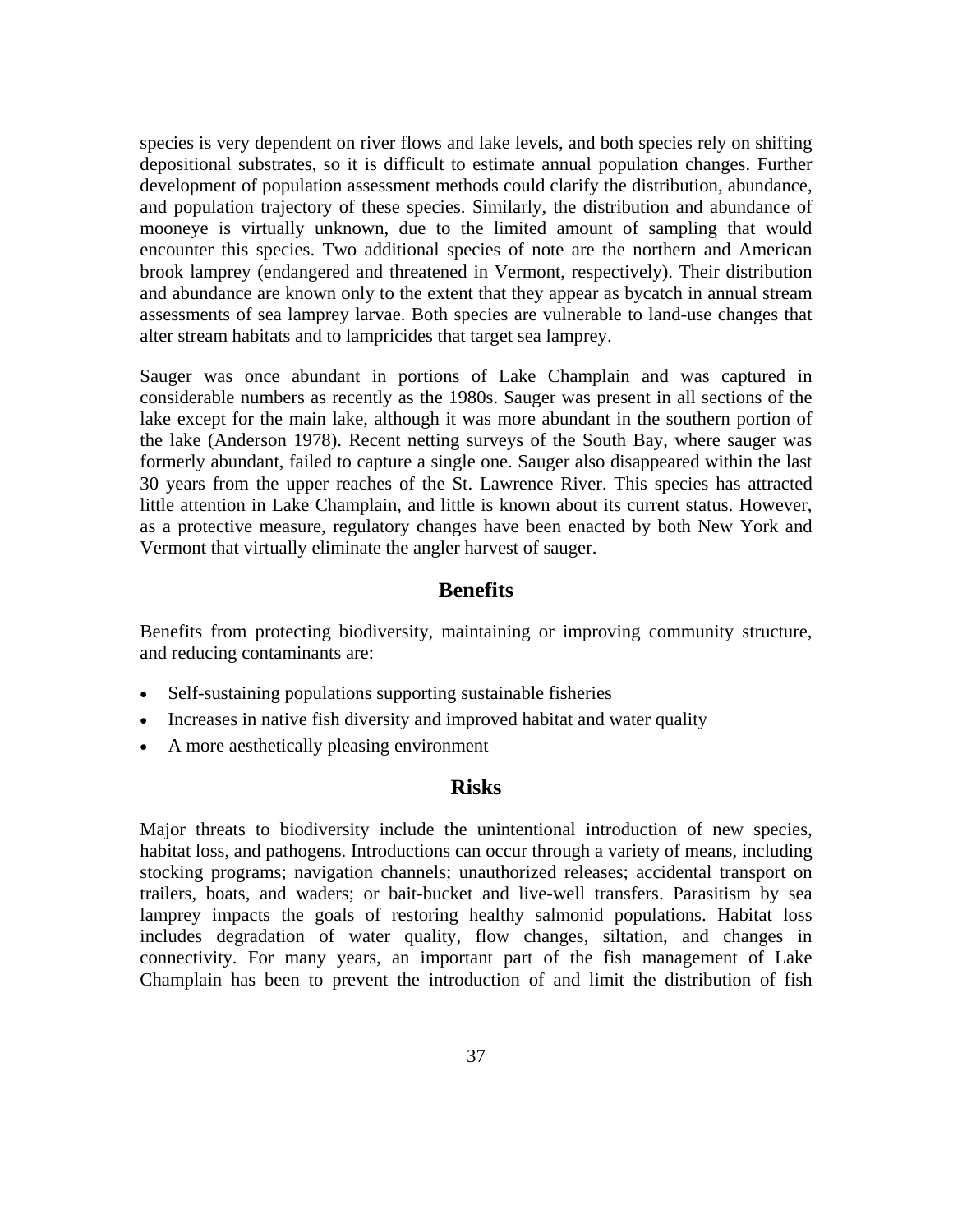pathogens. With the recent introduction of pathogens elsewhere, including heterosporis, spring viremia of carp, and, of particular concern, the introduction of VHS in the Great Lakes, new restrictions have been instituted for the transport of fish between water bodies, on the operation of and movement of fish between hatcheries, and on the use of wild and cultured fish in the bait-fish industry, all to protect Lake Champlain fish populations. To deal with fish pathogens, management agencies on Lake Champlain use their cooperative fish health programs, including the New England Fish Health Guidelines, the Great Lakes Fish Disease Control Policy and Model Program, and the Northeast Fish Health Committee Guidelines for Fish Importation.

#### **Indicators**

Indicators of successful management actions are:

- Increased catches of native and wild fish in assessments and fisheries
- Increased sightings of rare and endangered fish species
- Sea lamprey marking rates that meet management objectives

# **INFORMATION PRIORITIES**

The Guiding Principles for this plan state that good ecosystem-management decisions depend on the availability of timely scientific information provided through broad-based, long-term monitoring and research. Priorities for management and research are documented in implementation plans associated with annual reports of the Fisheries Technical Committee. Limited resources frequently constrain the acquisition of sufficient data; additional resources and effort may be needed to fully develop some of these monitoring and research efforts. Ongoing monitoring and assessment programs are listed below:

- Larval sea lamprey abundance and intra-basin distribution
- Parasitic sea lamprey marking rates on salmonids, walleye, and lake sturgeon
- Adult sea lamprey trapping and selected mark-recapture population estimates
- Lake trout spawning-stock assessment
- Landlocked Atlantic salmon spawning stock and nearshore population assessments
- Tributary assessment of landlocked Atlantic salmon smolt production from fry stocking
- Forage-fish (rainbow smelt) assessment, including mid-water trawling and hydroacoustic sampling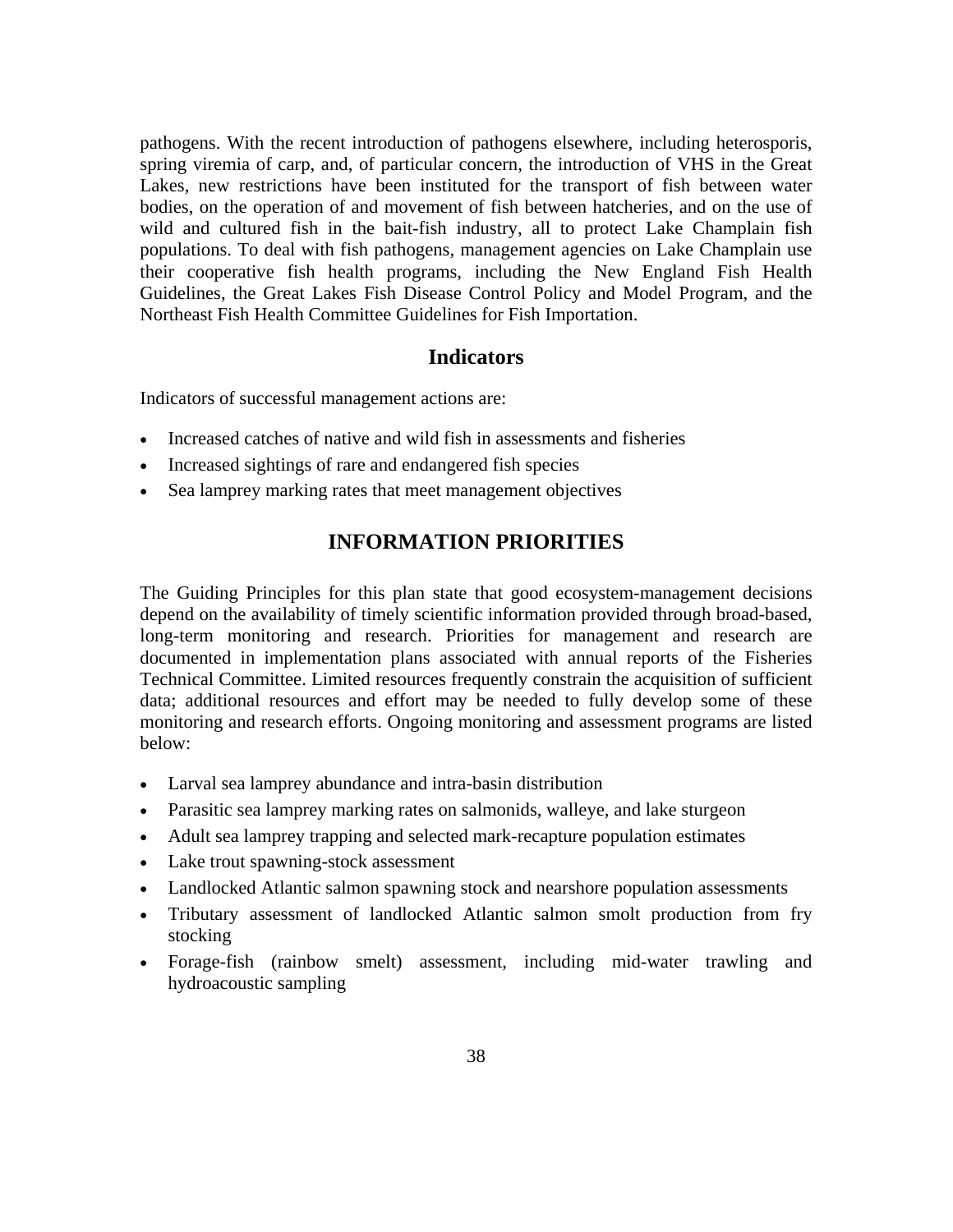- American eel monitoring and assessment
- Periodic monitoring for pathogens
- Angler opinion surveys
- Contaminant monitoring
- Fish-community monitoring
- Assessment of lake sturgeon distribution, abundance, age structure, and spawning success
- Assessment of the abundance, age, growth, and condition of walleye, sea lamprey marking rates, and contribution of stocked walleye to spawning populations

Additional information and research needs that may benefit management decision making include:

- Develop/implement additional species-specific monitoring programs (e.g., for basses, lake whitefish, burbot, esocids, and non-game fishes)
- Investigate factors that affect fish survival, spawning success, and abundance (e.g., habitat connectivity)
- Investigate the human dimensions of the fishery using, for example, creel and stakeholder-attitude surveys
- Develop/implement long-term periodic pathogen monitoring
- Evaluate impacts of aquatic nuisance fish (e.g., sea lamprey and alewife)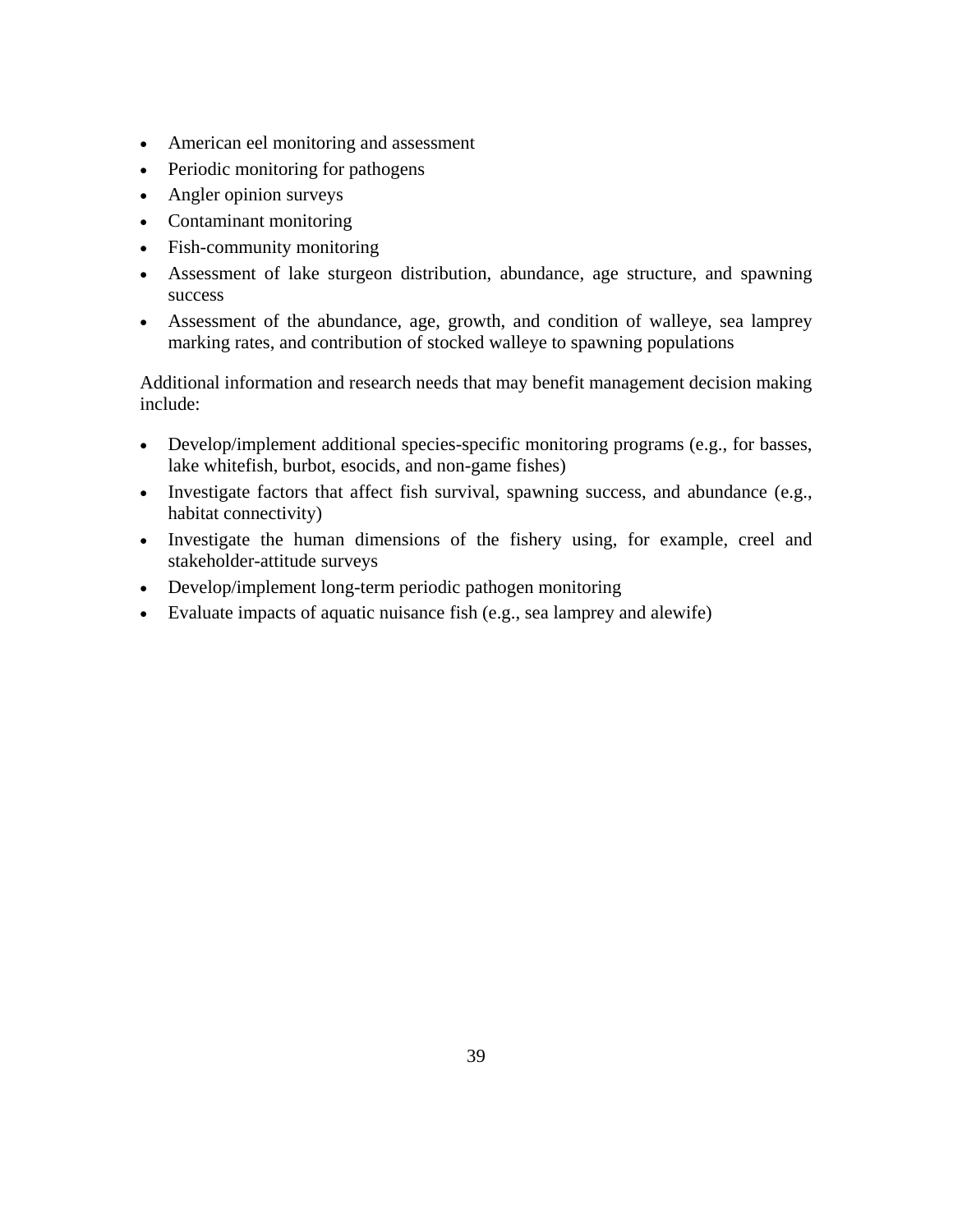#### **CONCLUSION**

As the Lake Champlain system continues to change, further changes in the fish community and fisheries are likely to occur. Changes in nutrient levels and climate may affect the fish community and the latitude for fisheries management. Stocking, harvest controls, habitat protection and rehabilitation, sea lamprey control, and public outreach are tools that fisheries managers can use to achieve the goals outlined in this document. Fish-community and fisheries monitoring programs provide information to track change and to predict the future. Information-based decision making is important in a rapidly changing system where uncertainty and risk are high. The Fisheries Technical Committee and cooperative will strive to achieve the fish-community goals described in this document. These goals offer a blueprint for providing sustainable benefits and for improving ecosystem health.

## **ACKNOWLEDGEMENTS**

We are grateful to Craig Martin for initiating the development of this plan and to the following contributors not on the Lake Champlain FisheriesTechnical Committee: Doug Facey, Kevin Kelsey, Mark Malchoff, and David Tilton. Development of this plan also benefited greatly from material in A Joint Strategic Plan for Management of Great Lakes Fisheries (Great Lakes Fishery Commission 1997) and from various fish-community objective documents for the Great Lakes. We also thank the Great Lakes Fishery Commission for the use of their material.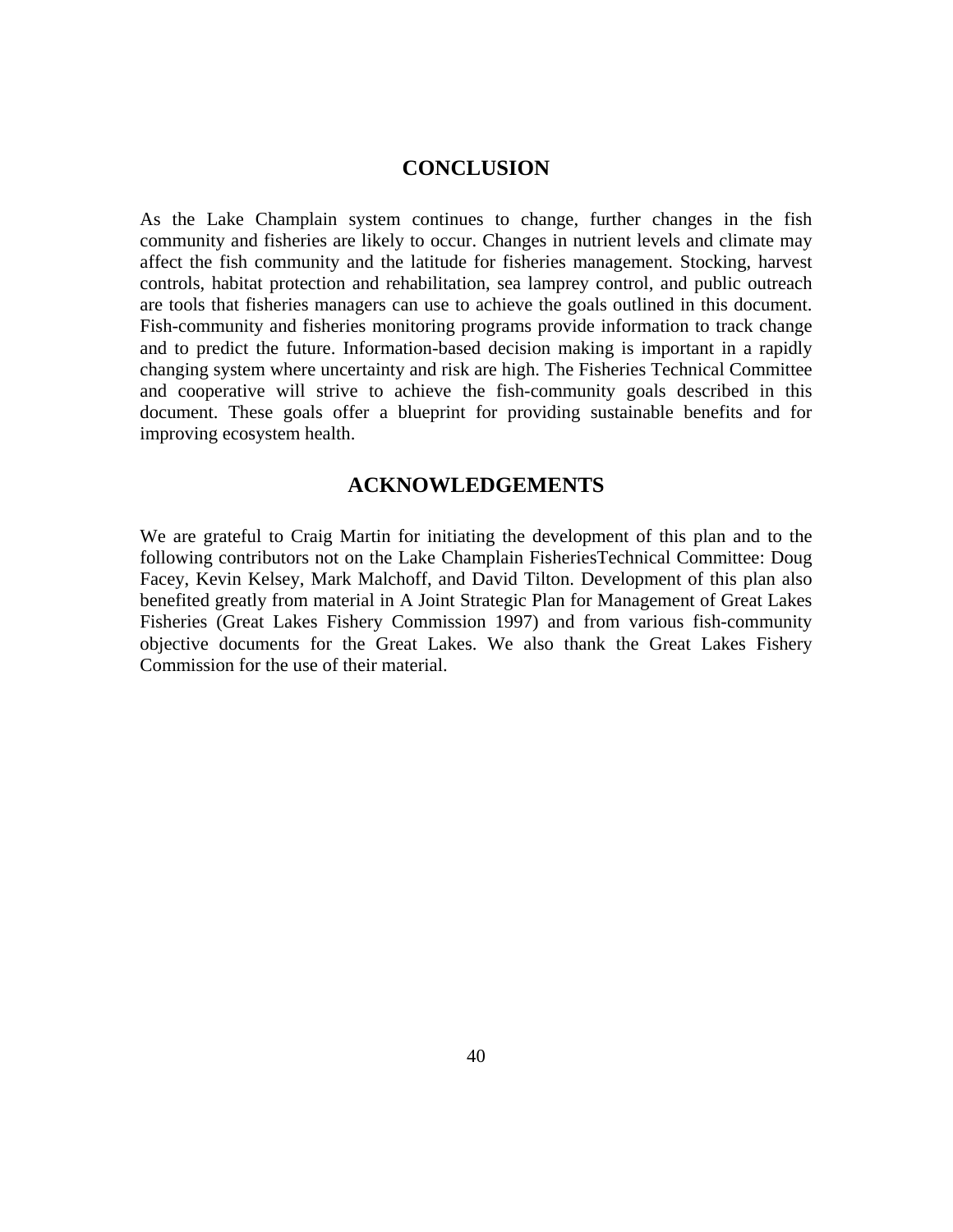## **LITERATURE CITED**

- Anderson, J.K. 1978. Lake Champlain fish population inventory, 1971-1977. Federal Aid Project F-12-R, Job II-1, Vermont Fish and Game Dept., Essex Junction, VT.
- Anderson, J., Chipman, B.D., Claussen, J., MacKenzie, C., Palmer, E., and Wiggins, T. 1998. A plan for management of walleye fisheries in Lake Champlain: Vermont waters, 1998- 2002. Vermont Dept. of Fish and Wildlife, Waterbury, VT.
- Araki, H., Cooper, B., and Blouin, M.S. 2007. Genetic effects of captive breeding cause a rapid, cumulative fitness decline in the wild. Science **318**: 100-103.
- Bryan, M.B., Zalinski, D., Filcek, K.B., Libants, S., Li, W., and Scribner, K.T. 2005. Patterns of invasion and colonization of sea lamprey (*Petromyzon marinus*) in North America as revealed by microsatellite genotypes. Molecular Ecol. **14**: 3757-3773.
- Couture, S.C. 2006. The effects of white perch (*Morone americana*) on the plankton community of Missisquoi Bay, Lake Champlain. M.S. thesis, Univ. Vermont, Burlington, VT.
- Duerr, A. 2007. Population dynamics, foraging ecology, and optimal management of doublecrested cormorants on Lake Champlain. Ph.D. dissertation, Univ. Vermont, Burlington, VT.
- Eck, G.W., and Wells, L. 1987. Recent changes in Lake Michigan's fish community and their probable causes, with emphasis on the role of alewife (*Alosa pseudoharengus*). Can. J. Fish. Aquat. Sci. **44**(Suppl. 2): 53-60.
- Evans, D.O., and Willox, C.C. 1991. Loss of exploited, indigenous populations of lake trout, *Salvelinus namaycush*, by stocking of non-native stocks. Can. J. Fish. Aquat. Sci. **48**: 134-147.
- Fisheries Technical Committee. 1977. A strategic plan for development of salmonid fisheries in Lake Champlain. Lake Champlain Fish and Wildlife Management Cooperative. U.S. Fish Wildl. Serv., Essex Junction, VT.
- Fisheries Technical Committee. 1999. A comprehensive evaluation of an eight year program of sea lamprey control in Lake Champlain. Lake Champlain Fish and Wildlife Management Cooperative, Essex Junction, VT.
- Fitzsimons, J.D., Brown, S.B., Honeyfield, D.C., and Hnath, J.G. 1999. A review of early mortality syndrome in Great Lakes salmonids and its relationship with thiamine. Ambio. **28**: 9-15.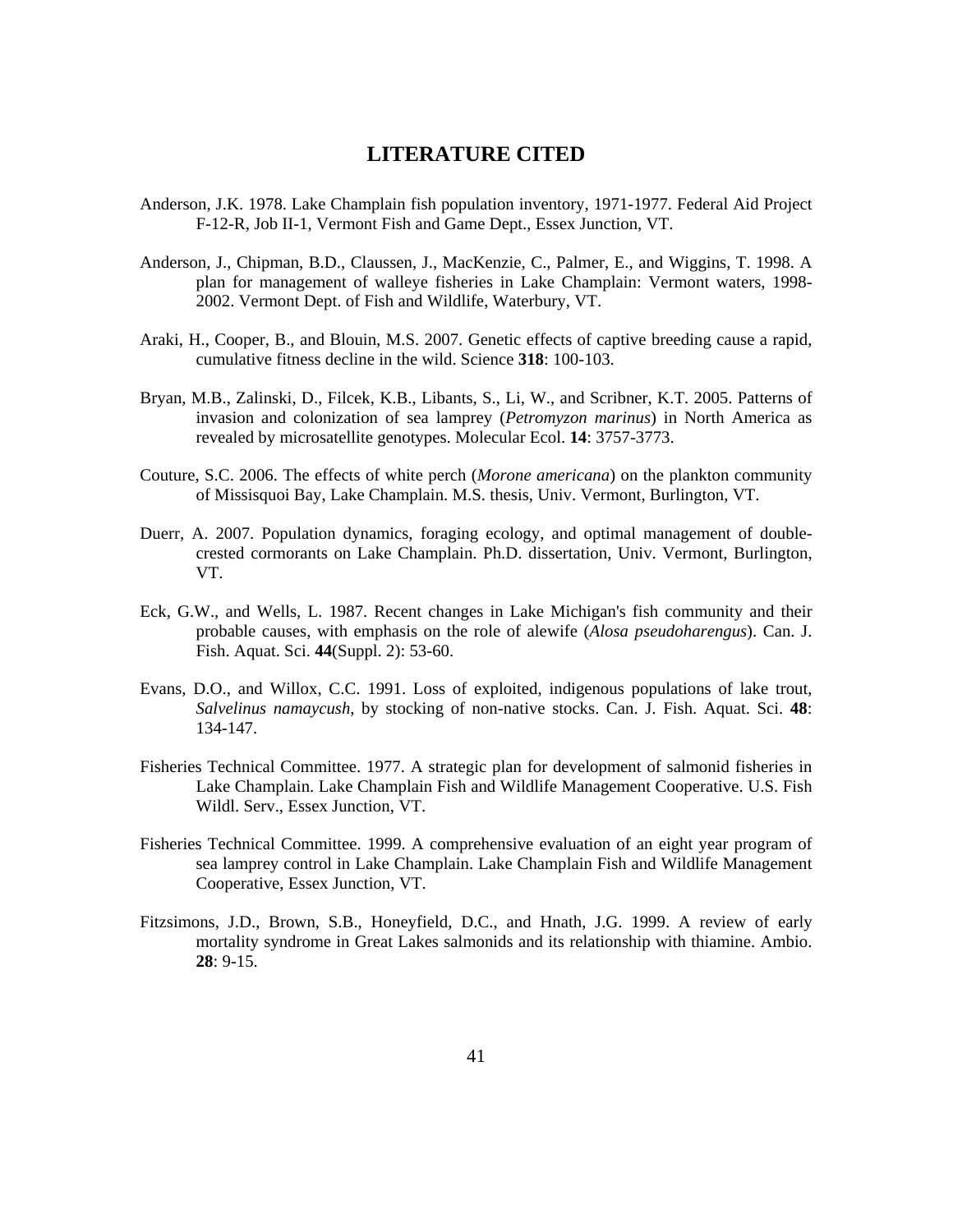- Fraser D.J. 2008. How well can captive breeding programs conserve biodiversity? A review of salmonids. Evol. Appl. **1**: 535-586.
- Great Lakes Fishery Commission. 1997. A joint strategic plan for management of Great Lakes fisheries [online]. Available from http://www.glfc.org/fishmgmt/jsp97.pdf [accessed 4 October 2010].
- Greeley, J.R. 1930. Fishes of the Lake Champlain watershed. *In* A biological survey of the Champlain watershed. Supplement to the 19th annual report of the New York State Conservation Department. *Edited by* E. Moore. NY State Cons. Dept. pp. 48-87.
- Greene, C.W. 1930. The smelts of Lake Champlain. *In* A biological survey of the Champlain watershed. Supplement to the 19th annual report of the New York State Conservation Department. *Edited by* E. Moore. NY State Cons. Dept. pp. 105-129.
- Halnon, L.C. 1963. Historical survey of Lake Champlain's fishery. Vermont Fish and Game Job Compl. Rep. F-1-R-10 Job 6. Essex Junction, VT.
- Hawes, E.J., and Parrish, D.L. 2003. Factors affecting the expansion of white perch in Lake Champlain. J. Great Lakes Res. **29**: 268-279.
- LaBar, G.W., and D.E. Facey. 1983. Local movements and inshore population sizes of American eels in Lake Champlain, Vermont. Trans. Am. Fish. Soc. **112**: 111-116.
- LaBar, G.W., and DeHayes, D.H. 1989. Stock identification of rainbow smelt from Lake Champlain. Natl. Marine Fish. Assn.
- Lake Champlain Basin Program. 2004. Lake Champlain basin atlas, vers. 3.0 [online]. Available from: http://www.lcbp.org/Atlas/index.htm [accessed 4 October 2010].
- Langdon, R.W., Ferguson, M.T., and Cox, K.M. 2006. Fishes of Vermont. Vermont Dept. of Fish and Wildl., Waterbury, VT.
- Madenjian, C.P., O'Gorman, R., Bunnell, D.B., Argyle, R.L., Roseman, E.F., Warner, D.M., Stockwell, J.D., and Stapanian, M.A. 2008. Adverse effects of alewives on Laurentian Great Lakes fish communities. North Am. J. Fish. Manage. **28**: 263–282.
- Marsden, J.E. 1999. Smelt study on Lake Champlain. Vermont Dept. of Fish and Wildl., Waterbury, VT.
- Marsden, J.E., and Hauser, M. 2009. Exotic species in Lake Champlain. J. Great Lakes Res. **35**: 250-265.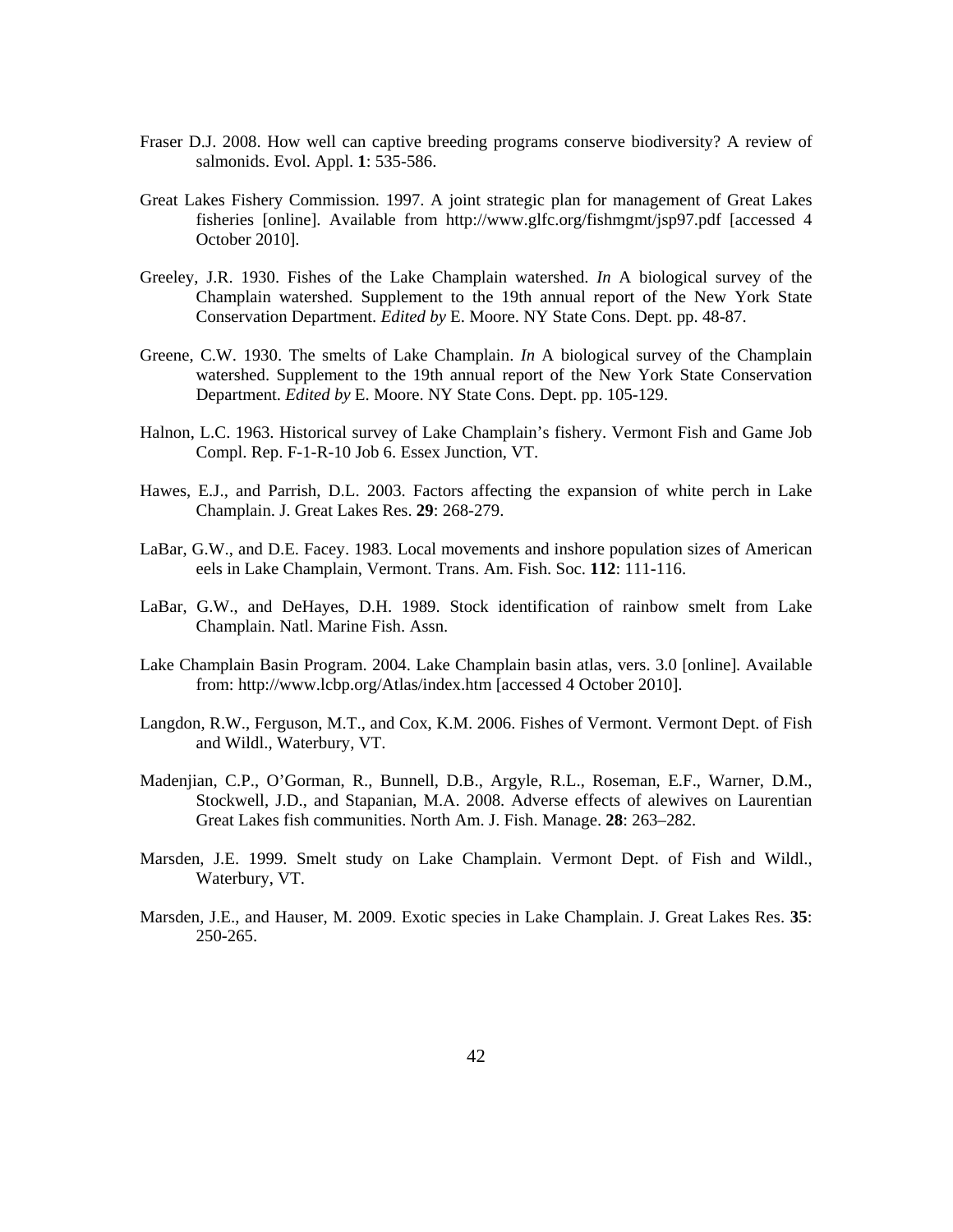- Marsden, J.E., Chipman, B.D., Nashett, L.J., Anderson, J.K., Bouffard, W., Durfey, L.E., Gersmehl, J.E., Schoch, W.F., Staats, N.R., and Zerrenner, A. 2003. Evaluation of the eight-year sea lamprey control program on Lake Champlain. J. Great Lakes Res. **29**(Suppl. 1): 655-676.
- Mason, D.M., and Brandt, S.B. 1996. Effect of alewife predation on survival of larval yellow perch in an embayment of Lake Ontario. Can. J. Fish. Aquat. Sci. **53**(7): 1609-1617.
- Mongeau, J-R. 1979. Dossiers des poissons du bassin versant de la Baie Missisquoi et de la Riviere Richelieu, 1954 a 1977. Government du Quebec, Ministere du Tourisme de la Chasse et de la Peche. Rapp. Tech. No. 06-24.
- Moore, E. [ED.]. 1930. A biological survey of the Champlain watershed. Supplemental to the 19th annual report of the NY State Cons. Dept., Albany, NY.
- Moreau, D.L., and Parrish, D.L. 1994. A study of the feasibility of restoring lake sturgeon to Lake Champlain. Tech. Rep. No. 9. Lake Champlain Basin Program, Grand Isle, VT.
- Parrish, D.L., and Margraf, F.J. 1994. Spatial and temporal patterns of food use by white perch and yellow perch in Lake Erie. J. Freshwater Ecol. **9**: 29-35.
- Plosila, D.S., and Anderson, J.K. 1985. Lake Champlain salmonid assessment report. Fisheries Tech. Comm., Lake Champlain Fish and Wildlife Management Cooperative, Essex Junction, VT.
- Thompson, Z. 1853. Natural history of Vermont. C. E. Tuttle Co. Publisher, Rutland, VT.
- Trioreau, M., and Fortin, R. 1985. Description de la structure generale d'une population de grand coregone (*Coregonus clupeaformis*) a la Baie Missisquoi et evaluation de taux d'expoitation. Universite du Quebec a Montreal.
- Verdon, R., Desrochers, D., and Dumont, P. 2003. The Richelieu River and Lake Champlain American eel: a search for a regional-scale solution to a large scale problem. Am. Fish. Soc. Symp. **33**: 125-138.
- Vermont Department of Fish and Wildlife. 1991. A report of the Yellow Perch Task Force to the Fish and Wildlife Board. Essex Junction, VT.
- Van Oosten, J., and Deason, H.J. 1939. The age, growth, and feeding habits of the whitefish, *Coregonus clupeaformis* (Mitchell), of Lake Champlain. Trans. Am. Fish. Soc. **68**: 152- 162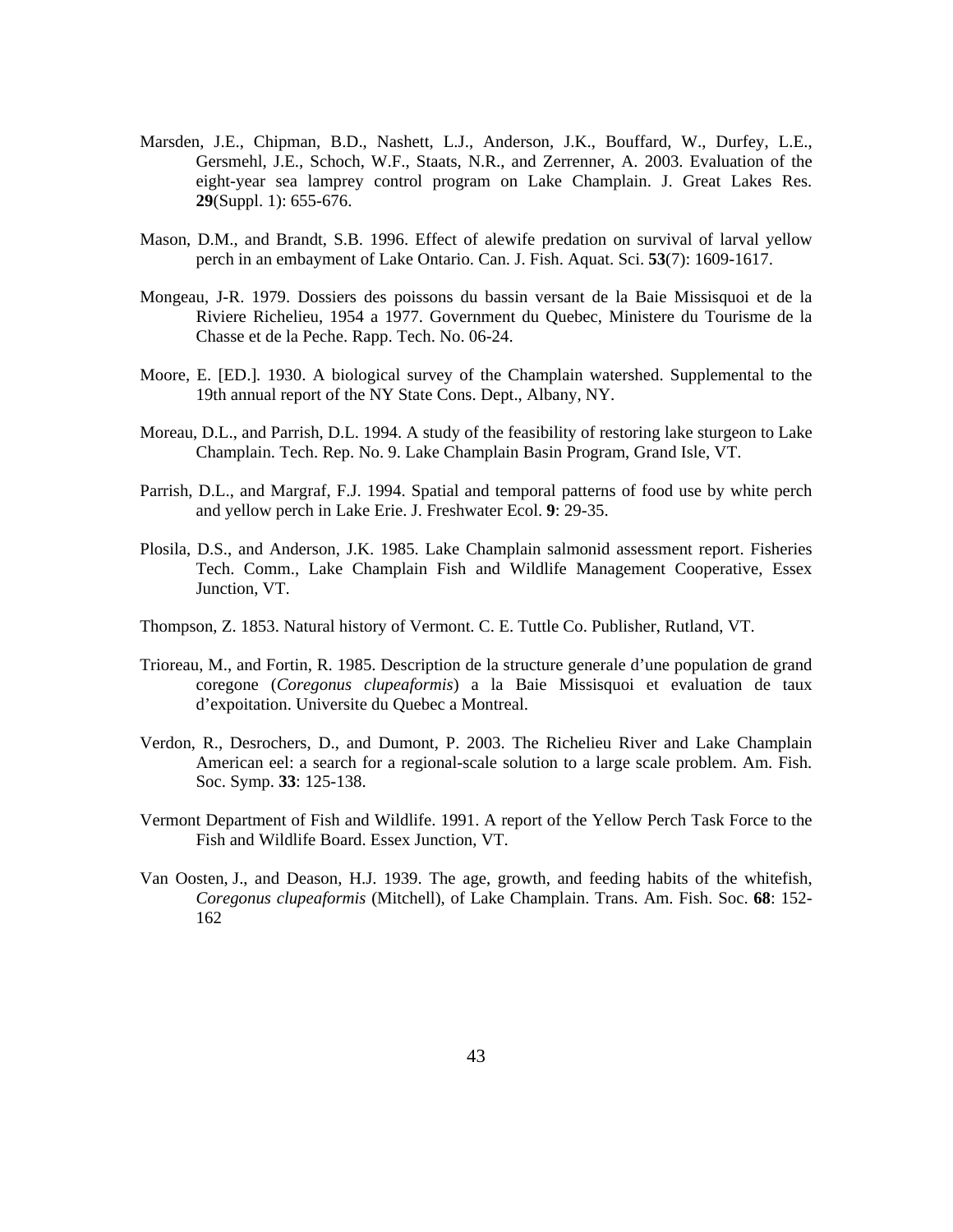- Waldman, J.R., Grunwald, C., Roy, N.K., and Wirgin, I.I. 2004. Mitochondrial DNA analysis indicates sea lampreys are indigenous to Lake Ontario. Trans. Am. Fish. Soc. **133**: 950- 960.
- Waples, R.S. 1991. Genetic interactions between hatchery and wild salmonids: lessons from the Pacific Northwest. Can. J. Fish. Aquat. Sci. **48**: 124-133.
- Webster, D.A. 1982. Early history of the Atlantic salmon in New York. NY Fish Game J. **29**: 26- 44.
- White, J. D., and D. E. Facey. 2009. Diet overlap between native yellow perch (*Perca flavescens*) and invasive white perch (*Morone americana*) in Missisquoi Bay, Lake Champlain, Vermont. Verhandlungen Internationale Vereinigung für Theoretische und Angewandte Limnologie 30(8): 1189-1192